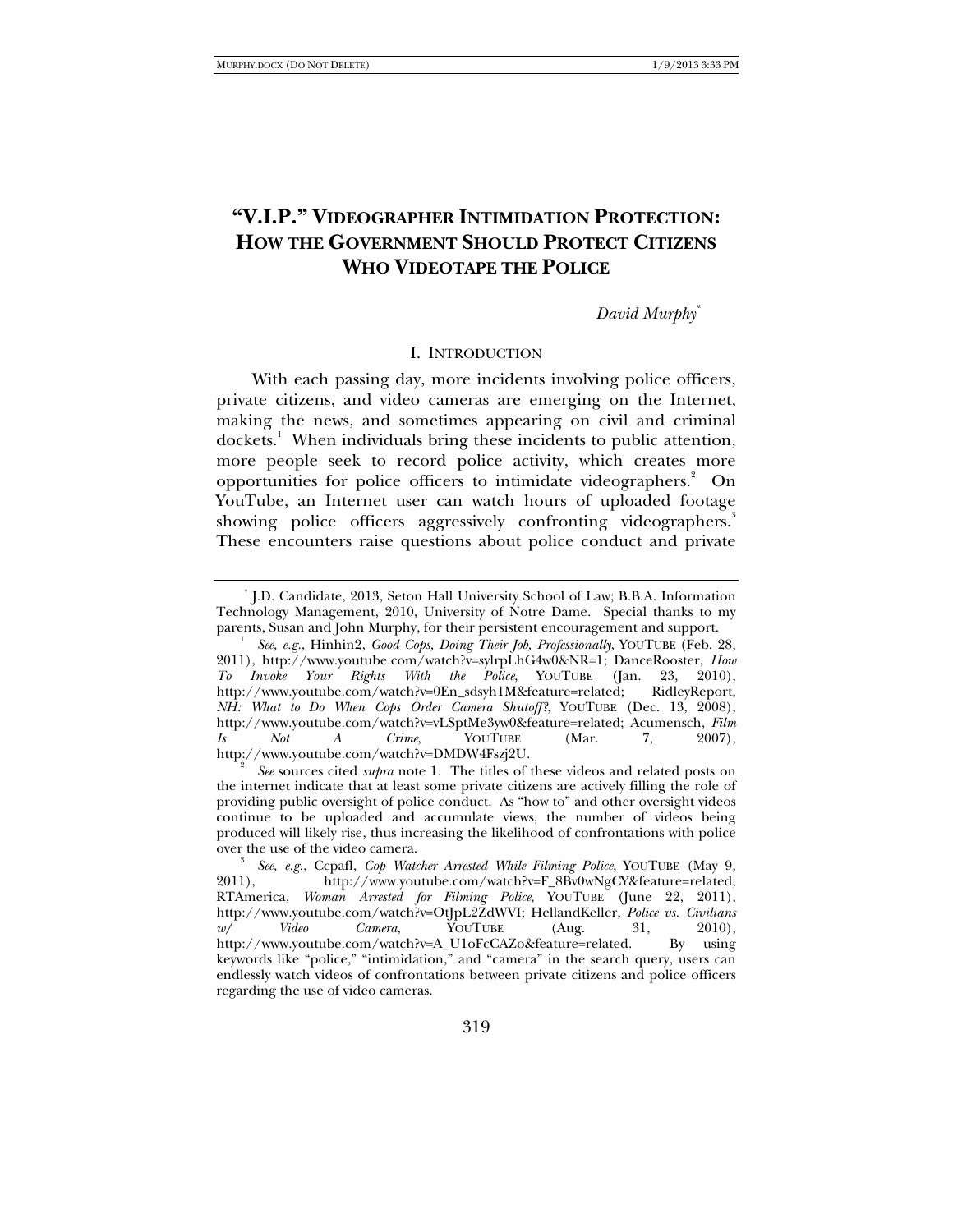citizens' rights to film police. Several courts, police departments, and legal scholars have addressed these questions, but have failed to reach a consensus as to the legality and practicality of protecting videographers from police intimidation. $\delta$  So, the power to protect individuals and their rights to film police officers lies in the hands of state legislatures.

The United States Court of Appeals for the First Circuit recently addressed some of these questions in *Glik v. Cunniffe*. 5 In *Glik*, Boston police officers arrested Simon Glik for using his cellular phone's digital video camera to film several police officers arresting a young man.<sup>6</sup> Glik was subsequently charged with violations of Massachusetts's Anti-Wiretapping Statute<sup>7</sup> and two other state-law offenses, which the Court ultimately deemed baseless and thereby dismissed.<sup>8</sup> In doing so, the First Circuit held that the defendant police officers were not entitled to qualified immunity from Glik's constitutional claims because Glik had "clearly established First Amendment rights in filming the officers in public space."<sup>9</sup>

*Glik* demonstrates that the First Circuit is willing to defend a First Amendment right to videotape police officers. But not all courts extend a public right to film police officers, and the precise source of the right to film police within the First Amendment is somewhat elusive.<sup>10</sup> Arguably, the law is leaning in the direction of "protecting" individuals who film police officers in public, but police officers may be actively suppressing the use of video cameras to record police conduct.11 If a First Amendment right to film police officers exists, or at least ought to exist, then state legislatures must protect videographers from overreaching police intimidation.

This Comment discusses police intimidation of videographers and provides a legislative model that protects videographers who film police conduct. Part II discusses how filming police in public is protected First Amendment activity. Part III exposes how the current legal environment incentivizes police officers to intimidate videographers who attempt to film police conduct. Part IV

<sup>4</sup> *See* discussion *infra* Parts III–IV.

Glik v. Cunniffe, 655 F.3d 78, 79 (1st Cir. 2011).

<sup>6</sup>  $Id.$ 

MASS. GEN. LAWS ANN. ch. 272, § 99 (West 2000). 8

*Glik*, 655 F.3d at 79.<br>*Id.* at 85.

 $\int_{11}^{10}$  *See infra* Part II.

*See* infra Part II.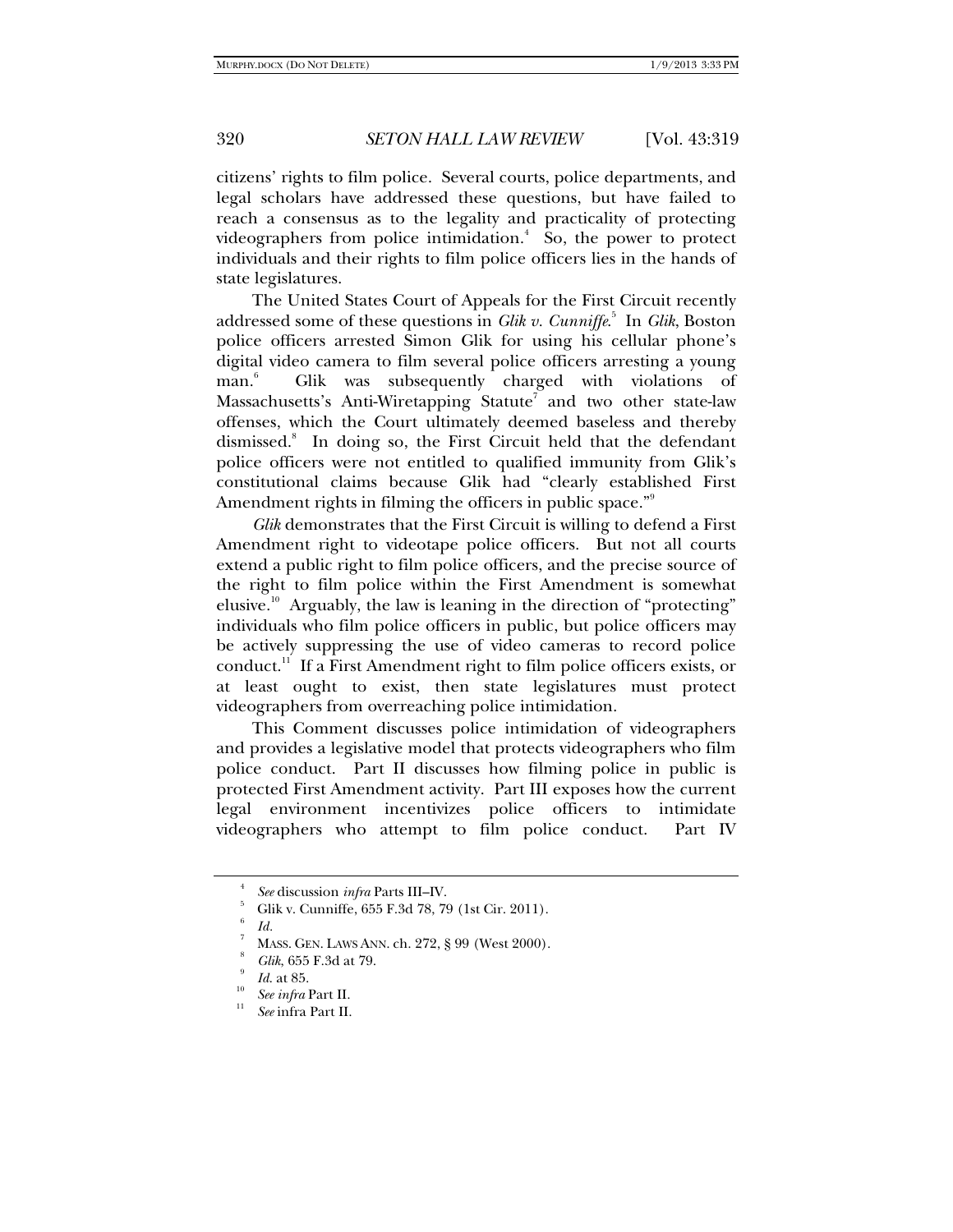scrutinizes the current framework of deterrents designed to prevent police misconduct and discusses why these safeguards fail to protect videographers. Part V recommends a bright-line rule that imposes harsh punishments to effectively deter police officers from intimidating law-abiding videographers who capture police conduct on camera. Lastly, Part VI will conclude this discussion.

# II. FILMING POLICE OFFICERS IN PUBLIC AND FIRST AMENDMENT **PROTECTION**

This section provides an overview of the ambiguous First Amendment right to film police in public and discusses how legal and academic consensus is trending towards enhancing protection for videographers. Some courts have already held that the First Amendment protects filming police officers, but these courts have failed to precisely explain this right's origins and limitations.<sup>12</sup> Other courts, however, have not recognized a broad right to film police within the First Amendment.<sup>13</sup> Despite this dissonance, a First Amendment right to film police officers in public will likely be recognized in the future based on recent court decisions and legal  $scholarship.<sup>14</sup>$ 

<sup>12</sup> *See, e.g.*, ACLU of Ill. v. Alvarez, 679 F.3d 583, 586–87 (7th Cir. 2012) (holding that an Illinois eavesdropping statute "likely violates the First Amendment's freespeech and free-press guarantees"); Smith v. City of Cummings, 212 F.3d 1332, 1333 (11th Cir. 2000) (holding that the plaintiffs "had a First Amendment right, subject to reasonable time, manner and place restrictions, to photograph or videotape police conduct," and that the First Amendment "protects the right to gather information about what public officials do on public property," but failing to clearly elaborate where in the First Amendment such a powerful right exists); State v. Graber, No. 12- K-10-647, 2010 Md. Cir. Ct. LEXIS 7, at \*33–34 (Md. Cir. Sept. 27, 2010) ("[S]tatutes which implicate the free speech protections of the First Amendment must be narrowly construed."); *but see* Ramos v. Flowers, No. A-4910-10T3, 2012 WL 4208699, at \*6 (N.J. Super. Ct. App. Div. Sept. 21, 2012) ("A documentary about a subject of public interest, such as urban gangs, is a form of investigative journalism, and the process of preparing such a documentary is a form of news gathering. For that reason, those activities are protected by the First Amendment to the United States Constitution . . . .").

*See, e.g.*, Pomykacz v. Borough of W. Wildwood, 438 F. Supp. 2d 504, 512–13 n.14 (D.N.J. 2006) (explaining that the act of photographing, by itself, is not sufficiently communicative and therefore not subject to First Amendment protection, regardless of whether or not the subject is a public servant).

*Cf. Alvarez*, 679 F.3d at 586–87; Glik v. Cunniffe, 655 F.3d 78, 85 (1st Cir. 2011). *See generally* Caycee Hampton, *Case Comment: Confirmation of a Catch-22:* Glik v. Cunniffe *and the Paradox of Citizen Recording*, 63 FLA. L. REV. 1549 (2011); Seth F. Kreimer, *Pervasive Image Capture and the First Amendment: Memory, Discourse, and the Right to Record*, 159 U. PA. L. REV. 335, 392–403 (2011); Lisa A. Skehill, *Cloaking Police Misconduct in Privacy: Why the Massachusetts Anti-Wiretapping Statute Should Allow For the*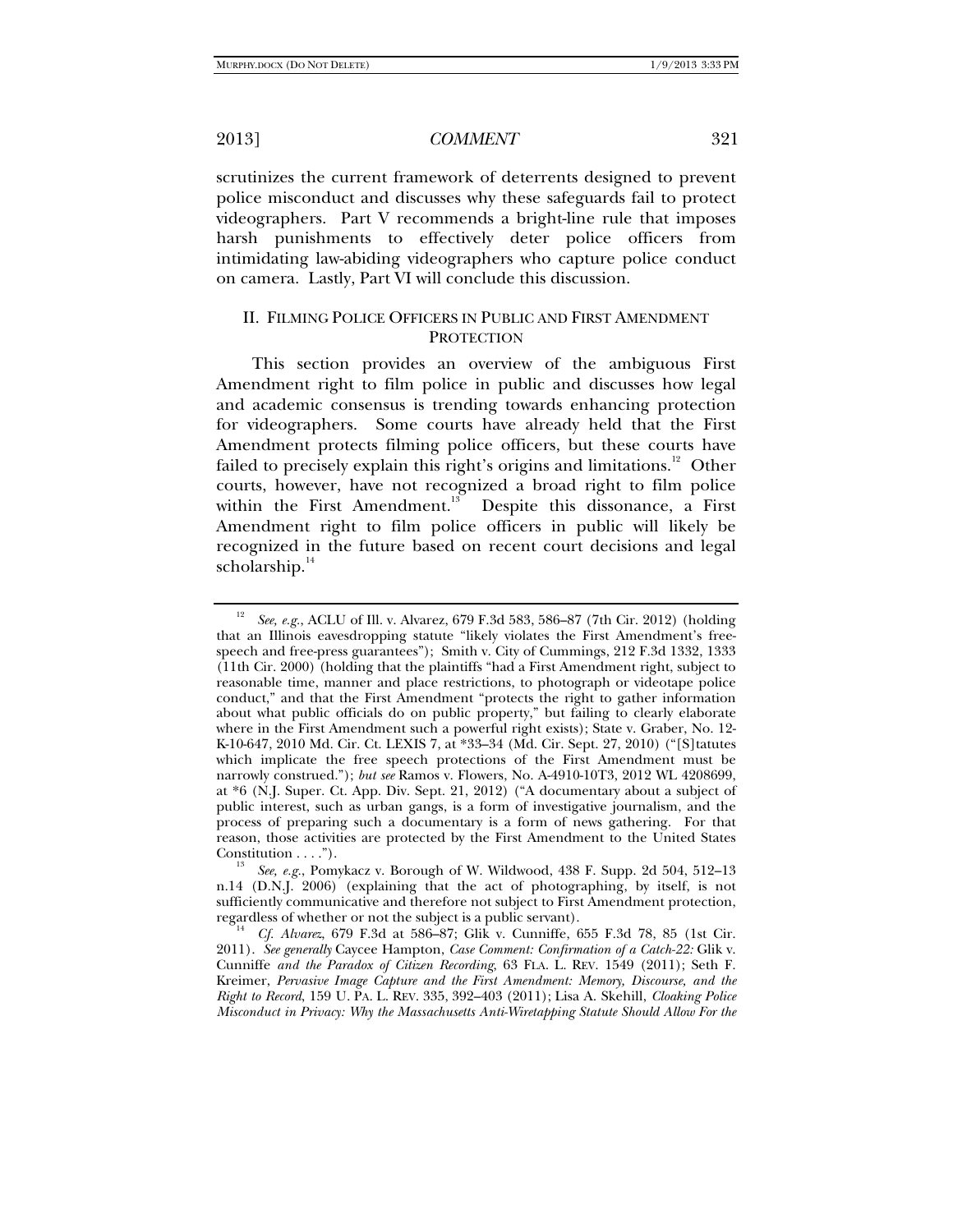In relevant part, the First Amendment to the United States Constitution provides that "Congress shall make no law . . . abridging the freedom of speech, or of the press; or the right of the people peaceably to assemble, and to petition the Government for a redress of grievances."15 Although *Glik* lacked direct reference to the language of the First Amendment, it recognized an "unambiguous" right to gather and disseminate information related to matters of public interest, especially police conduct.<sup>16</sup> Likewise, the Supreme Court has indicated that First Amendment protection extends beyond the press, and defends individuals like Glik in regard to gathering public information.<sup>17</sup>

But precisely how the First Amendment affords such protection is not clearly established.18 In *Glik*, First Circuit Judge Lipez remarked that "the First Amendment's aegis extends further than the text's proscription on laws 'abridging the freedom of speech, or of the press,' and encompasses a range of conduct" related to information gathering and dissemination.<sup>19</sup> To connect these principles to the filming of police officers in public, the court declared that "[t]he filming of . . . police officers performing their responsibilities" is a "cardinal First Amendment interest in protecting and promoting" information gathering, dissemination, and "free discussion of government affairs."20 The court easily categorized Glik's activity as

 *See* First Nat'l Bank of Bos. v. Bellotti, 435 U.S. 765, 783 (1978); Houchins v. KQED, Inc., 438 U.S. 1, 11 (1978); Branzburg v. Hayes, 408 U.S. 665, 681-82 (1972).

 *See Glik*, 655 F.3d at 82. In opinions such as *Fordyce*, the court merely glanced over "the First Amendment right to film matters of public interest" without sufficiently explaining from where the right is derived. Fordyce v. City of Seattle, 55 F.3d 436, 439 (9th Cir. 1995). 19 *Glik*, 655 F.3d at 82 (quoting *Belotti*, 435 U.S. at 783) (extending the First

Amendment's reach in *Glik* by attributing that it "goes beyond protection of the press and the self-expression of individuals to prohibit government from limiting the stock of information from which members of the public may draw").

 *Id.* (quoting Mills v. Alabama, 384 U.S. 214, 218 (1966)); s*ee also* Smith v. City of Cummings, 212 F.3d 1332, 1333 (11th Cir. 2000) (citing Blackston v. Alabama, 30 F.3d 117, 120 (11th Cir. 1994)) ( "The First Amendment protects the right to gather information about what public officials do on public property, and specifically, a right to record matters of public interest."); *Fordyce*, 55 F.3d at 439.

*Surreptitious Recording of Police Officers*, 42 SUFFOLK U. L. REV. 981 (2009); Howard W. Wasserman, *Orwell's Vision: Video and the Future of Civil Rights Enforcement*, 68 MD. L.

U.S. CONST. amend. I.<br>*Glik*, 655 F.3d at 85 ("[T]hough not unqualified, a citizen's right to film government officials, including law enforcement officers, in the discharge of their duties in a public space is a basic, vital, and well-established liberty safeguarded by the First Amendment.").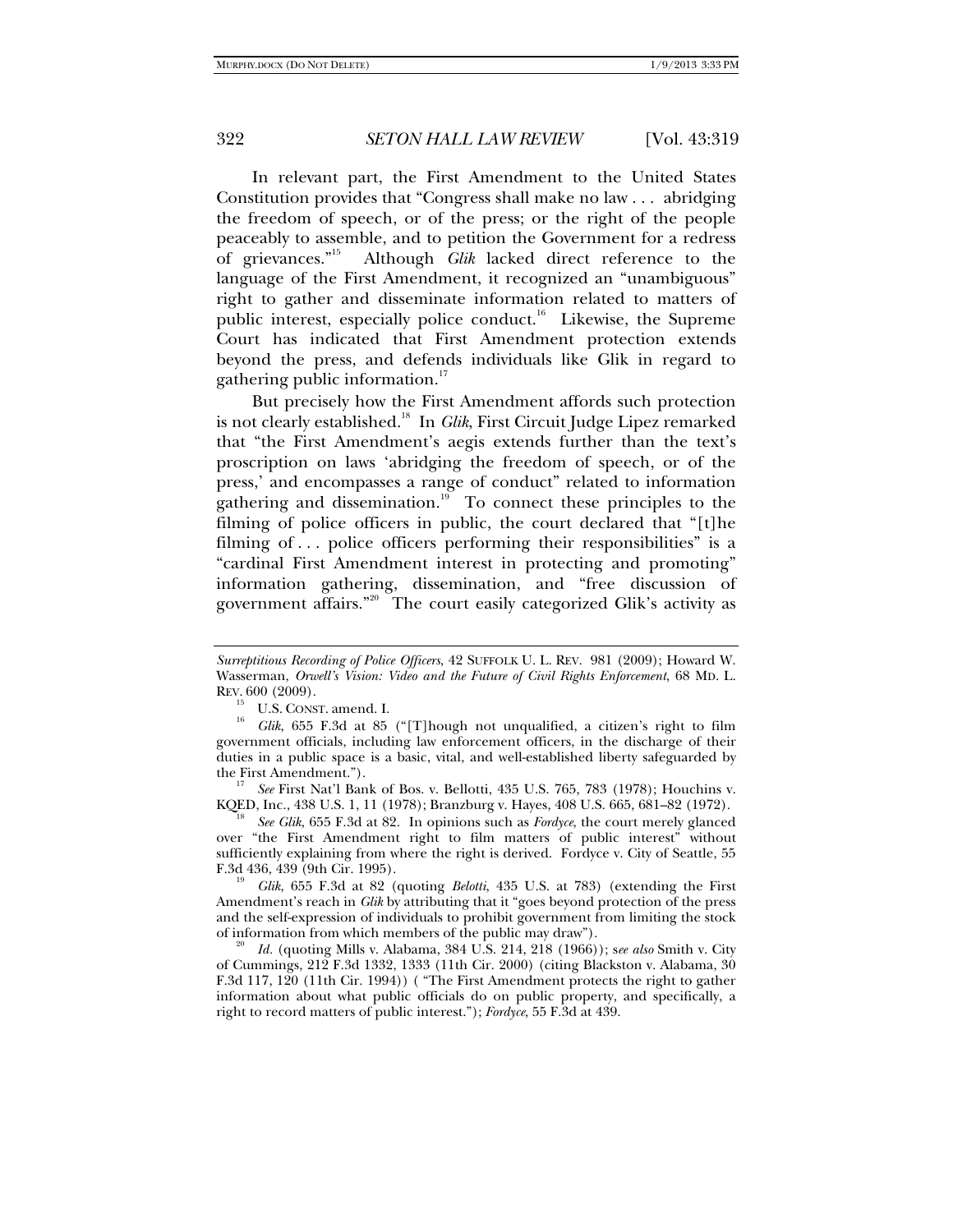information gathering and dissemination, but it failed to clearly indicate why that activity was actually protected by the First Amendment.<sup>21</sup> Circuit Judge Lipez vigorously supported his position with case law like *Smith v. City of Cumming* and *Fordyce v. City of Seattle*.<sup>22</sup> Upon closer inspection, however, those Supreme Court opinions merely addressed a videographer's First Amendment rights in passing, and failed to precisely derive the source of protection from the language of the First Amendment.<sup>23</sup> The majority of the sources used in *Glik* are somewhat ambiguous as to how the right to film matters of public concern is actually protected First Amendment activity.<sup>24</sup>

One source, however, provides more specific insight as to how the filming of police officers is protected First Amendment activity. *Glik* cited *Robinson v. Fetterman*, which held that individuals have a *freespeech* right to film police officers in the course of their public activities.<sup>25</sup> By at least referencing the Speech Clause,<sup>26</sup> the court in *Robinson* modestly provided some legitimate constitutional support for what *Glik* would ultimately declare to be a "clearly-established" First Amendment right to film police officers in public.<sup>27</sup>

Branching off from the Speech Clause, some legal scholars have more thoroughly examined the existence of a First Amendment right

<sup>&</sup>lt;sup>21</sup> See Glik, 655 F.3d at 82.

*Id.* at 83 (citing *Smith*, 212 F.3d at 1333; *Fordyce*, 55 F.3d at 439). Amongst others cited to support the proposition that "the First Amendment protects the filming of government officials in public spaces" are Schnell v. City of Chicago, 407 F.2d 1084 (7th Cir. 1969), and Connell v. Town of Hudson, 733 F. Supp. 465 (D.N.H.  $1990$ .

*Smith*, 212 F.3d at 1333 (where the plaintiffs allege that police harassed them for filming police activity, the court merely stated that it "agreed" that the plaintiffs had a First Amendment right and provided no further First Amendment analysis). *See generally Fordyce*, 55 F.3d 436 (this opinion does not discuss the merits of a First Amendment right to film but merely rejects the defendants' motion for summary judgment since a genuine issue of material fact existed in regard to whether the plaintiff's rights were violated when police seized and smashed his camera).

<sup>&</sup>lt;sup>24</sup> See Glik, 655 F.3d at 82 (citing *Bellotti*, 435 U.S. at 777 n.11); Gentile v. State Bar of Nev., 501 U.S. 1030, 1035–36 (1991); *Mills*, 384 U.S. at 218).

<sup>&</sup>lt;sup>25</sup> Robinson v. Fetterman, 378 F. Supp. 2d 534, 541 (E.D. Pa. 2005) ("Videotaping is a legitimate means of gathering information for public dissemination and can often provide cogent evidence . . . . [T]here can be no doubt that the free speech clause of the Constitution protected Robinson as he videotaped the [police officers].").<br><sup>26</sup> U.S. CONST. amend. I ("Congress shall make no law . . . abridging the freedom

of speech").

*Glik*, 655 F.3d at 79.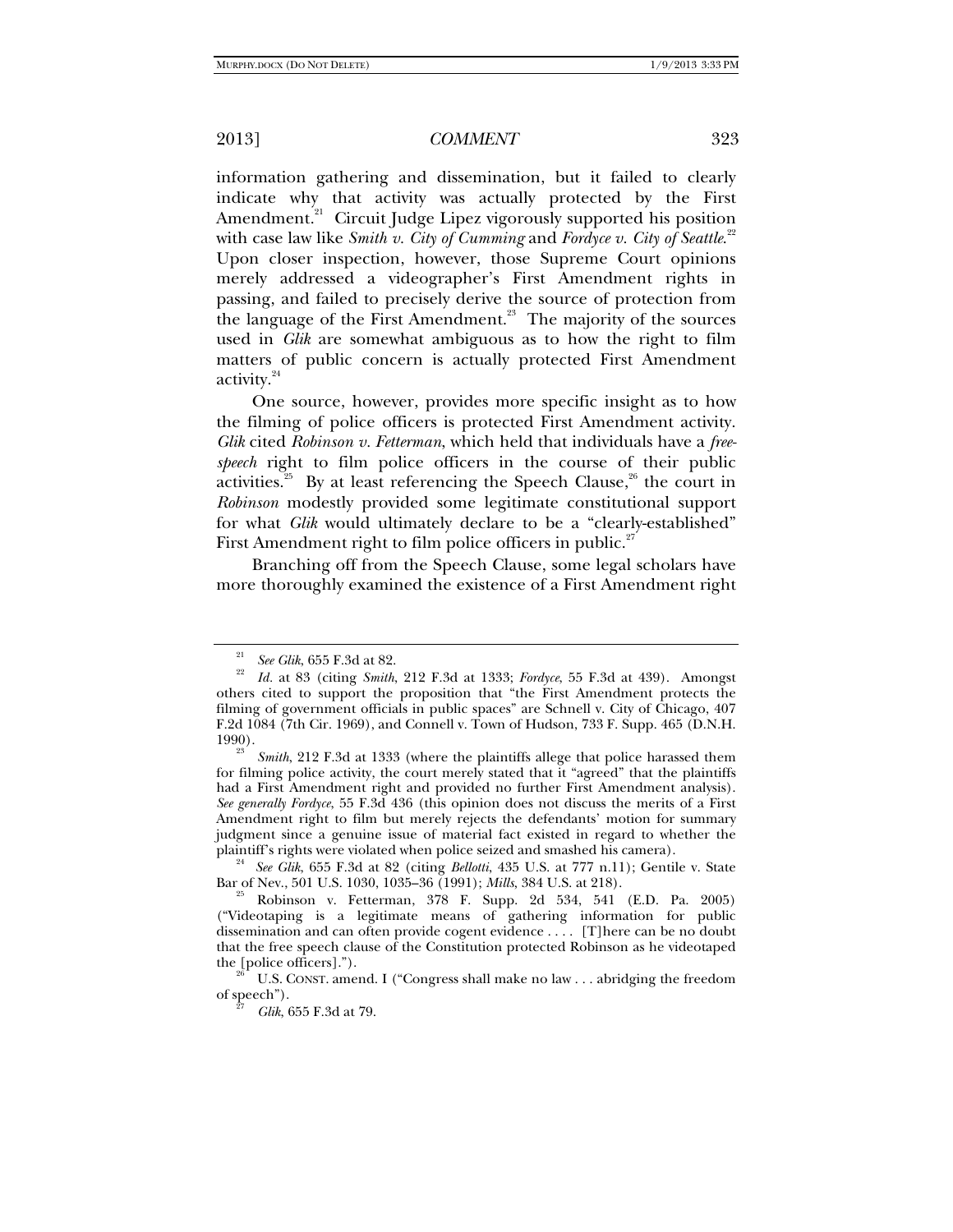to film police officers.<sup>28</sup> The right to gather and disseminate information may be derived from three elements within the First Amendment: the Speech Clause ("Congress shall make no law ... abridging the freedom of speech"); the Press Clause ("or of the press"); and the Petition Clause ("the right of the people . . . to petition the Government for a redress of grievances").<sup>29</sup> The Speech Clause protects the direct dissemination of speech—"dissemination" may be the speech itself or conduct that necessarily facilitates the speech. $30$  Similarly, the Press Clause is interpreted to protect reasonable conduct antecedent to expression, such as legitimate means of news gathering.<sup>31</sup> Lastly, the Petition Clause protects information gathering for private citizens seeking the resolution of legal disputes and for the general purposes of self-governance.<sup>32</sup>

Conceivably, filming police officers could satisfy all three First Amendment clauses that form the right to gather and disseminate information. Hypothetically, a videographer could decide to make a documentary about the state of law enforcement in his community by video-recording the local police on duty. The videographer's commentary about law enforcement would be the "speech" itself in satisfaction of the Speech Clause and, absent additional conduct warranting police intervention, would be facially reasonable.<sup>33</sup> The Press Clause would protect the actual act of filming the police officers in public because it is a necessary and common means of news gathering.<sup>34</sup> Lastly, since a documentary could comment on law

31 *See* Branzburg v. Hayes, 408 U.S. 665, 681 (1972) ("We do not question the significance of free speech, press, or assembly to the country's welfare. Nor is it suggested that news gathering does not qualify for First Amendment protection; without some protection for seeking out the news, freedom of the press could be eviscerated."); Barry P. McDonald, *The First Amendment and the Free Flow of Information: Towards a Realistic Right to Gather Information in the Information Age*, 65 OHIO ST. L.J. 249, 354 (2004) (noting that the Speech Clause and Press Clause may not even be separate sources of the right to disseminate information, but the traditional press's news gathering conduct receives extensive First Amendment protection).

 *See* Borough of Duryea v. Guarnieri, 131 S. Ct. 2488, 2494 (2011); Sure-Tan, Inc. v. NLRB, 467 U.S. 883, 896–97 (1984); s*ee also* McDonald v. Smith, 472 U.S. 479, 483 (1985) ("The values in the right of petition as an important aspect of self-

<sup>33</sup> *See* Williamson v. Mills, 65 F.3d 155, 158 (11th Cir. 1995) ("Taking photographs at a public event is a facially innocent act.").

*See* ACLU of Ill. v. Alvarez, 679 F.3d 583, 595 (7th Cir. 2012) ("The act of *making* an audio or audiovisual recording is necessarily included within the First Amendment's guarantee of speech and press rights as a corollary of the right to

<sup>&</sup>lt;sup>28</sup> Wasserman, *supra* note 14, at 665.<br><sup>29</sup> U.S. CONST. amend. I.<br><sup>30</sup> ACLU of Nev. v. City of Las Vegas, 466 F.3d 784, 797–99 (9th Cir. 2006).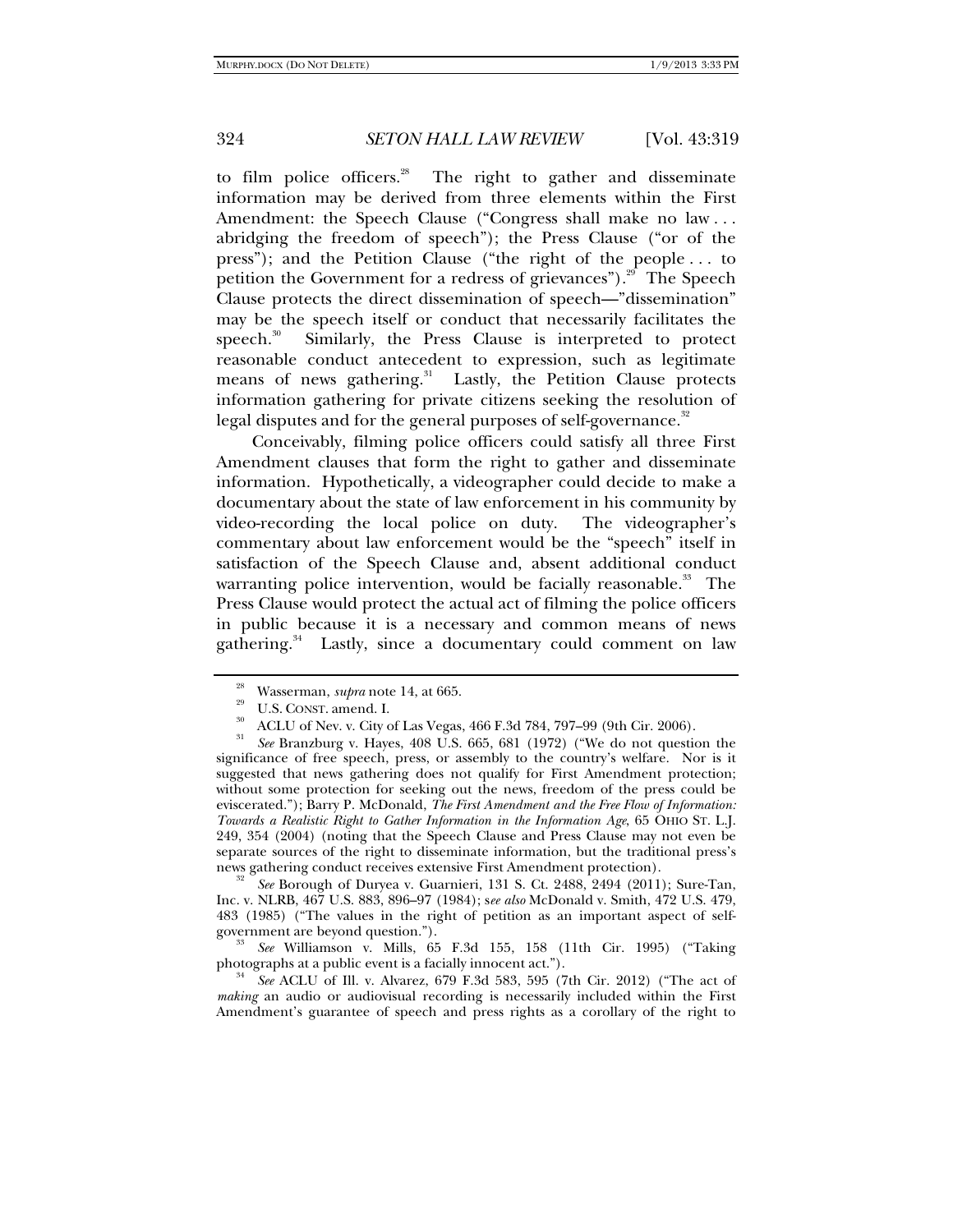enforcement, the film would have a general purpose for selfgovernance, thus satisfying the Petition Clause.<sup>35</sup> Albeit somewhat simplistic, this model illustrates how filming police is activity protected directly by the language of the First Amendment itself.

Alternatively, instead of focusing on a right to gather and disseminate information, some scholars argue that a right to film police officers can be derived from "freedom of expression."36 For instance, captured images from photography or video-recording can be "like words inscribed on parchment" and therefore fall within the realm of First Amendment protection. $37$  The analogy is that a videographer is to his recording as a writer is to his writings. $\frac{38}{10}$  Since the government cannot interfere with a writer chronicling his thoughts and beliefs, likewise the government cannot disrupt a videographer recording in public.<sup>39</sup> Courts, however, have rejected this view, stating that because no idea is communicated through mere recordings, images and videos are not necessarily forms or means of

 *Alvarez*, 679 F.3d at 597 ("'[T]here is practically universal agreement that a major purpose of' the First Amendment 'was to protect the free discussion of government affairs' . . . .") (quoting Ariz. Free Enter. Club's Freedom Club PAC v. Bennet, 131 S. Ct. 2806, 2828 (2011) (quoting Buckley v. Valeo, 424 U.S. 1, 14 (1976))); *Ramos*, 2012 WL 4208699, at \*9 ("Gathering information about government officials in a form that can readily be disseminated to others serves a cardinal First Amendment interest in protecting and promoting 'free discussion of government affairs.'" (quoting Mills v. Alabama, 384 U.S. 214, 218 (1966))). Debate on public issues should be uninhibited even if they include unpleasant attacks and scrutiny on the government and public officials. *See* Garrison v. Louisiana, 379 U.S. 64, 74–75 (1964) ("For speech concerning public affairs is more than self-expression; it is the essence of self-government. . . . [D]ebate on public issues should be uninhibited, robust, and wide-open, and that it may well include vehement, caustic, and sometimes unpleasantly sharp attacks on government and public officials.").<br><sup>36</sup> *See* Kreimer, *supra* note 14, at 379.

disseminate the resulting recording) (emphasis in original); Robinson v. Fetterman, 378 F. Supp. 2d 534, 541 (E.D. Pa. 2005)*.* Filming or videotaping is an essential part of reporting information and without the right to video-record, information gathering could not possibly be as effective as it is. *Id.* ("Videotaping is a legitimate means of gathering information for public dissemination . . . ."); Ramos v. Flowers, No. A-4910-10T3, 2012 WL 4208699, at \*6 (N.J. Super. Ct. App. Div. Sept. 21, 2012) ("A documentary about a subject of public interest, such as urban gangs, is a form of investigative journalism, and the process of preparing such a documentary is a form of news gathering. For that reason, those activities are protected by the First Amendment to the United States Constitution . . . .").

 $\frac{37}{38}$  *Id.* See id.

<sup>&</sup>lt;sup>39</sup> Id. ("The government is barred from intermeddling ... in both speech and thought . . . [which] undergird the constitutional commitments to personal autonomy and popular sovereignty.").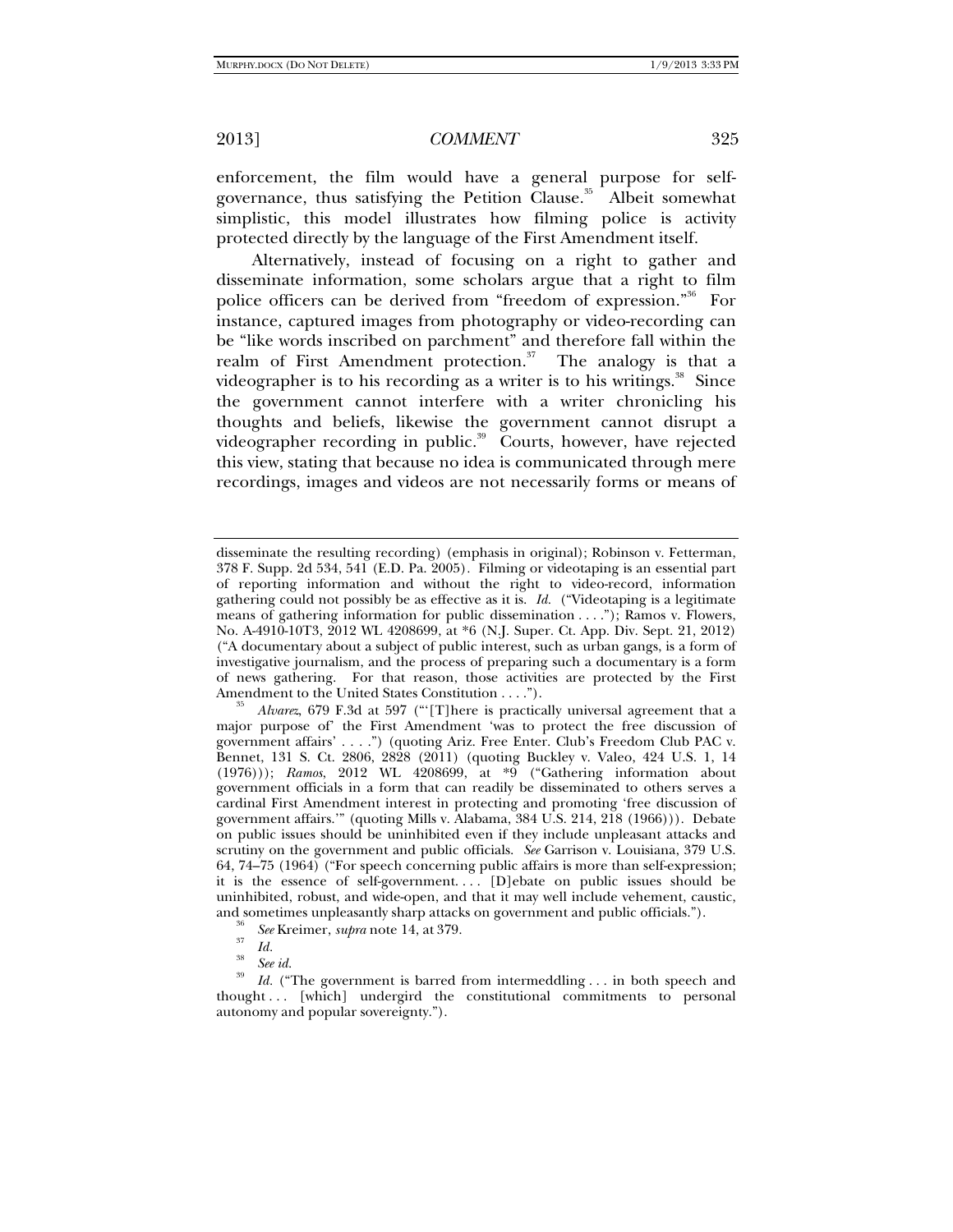expression that warrant protection.<sup> $40$ </sup> In determining whether an isolated expression was protectable as "symbolic speech," courts have weighed the presence or absence of a "message conveyed" in the act that could constitute expression.<sup>41</sup> Compared to the right to gather and disseminate information, the freedom of expression argument is somewhat weaker.

Overall, although courts have failed to sufficiently discern a First Amendment right to film police officers in public, a solid argument exists for such a right. The right to gather and disseminate information derived from the Speech Clause, the Press Clause, and the Petition Clause fairly applies to situations like *Glik*, where a concerned citizen publicly seeks to document the activity of law enforcement officers with his video camera. $42$  Thus, the right to film police officers in public has at least some identifiable roots in the plain language of the First Amendment.

### III. INCENTIVES FOR POLICE OFFICERS TO INTIMIDATE VIDEOGRAPHERS

Despite "sweeping" decisions like *Glik* that strongly protect videographers' rights*,* 43 police engage in arrests and intimidation tactics to suppress videographers from filming police conduct in public.<sup>44</sup> This Part focuses on three aspects of the legal environment which compel some police officers to actively confront, intimidate, and even arrest individuals for filming police conduct in a public space: first, how police are often threatened by videographers;

<sup>40</sup> Montefusco v. Nassau Cnty., 39 F. Supp. 2d 231, 241–42 (E.D.N.Y. 1999) (stating that to warrant protection, "there must still be (1) a message to be communicated and (2) an audience to receive that message regardless of the medium in which the message is sought to be expressed. . . . [I]f either is lacking, there is absolutely nothing to transmit from 'mind to mind'"); *see also* Hurley v. Irish-Am. Gay, Lesbian and Bisexual Grp. of Bos., 515 U.S. 557, 568 (1995); Texas v. Johnson, 491 U.S. 397, 404 (1989); Spence v. Washington, 418 U.S. 405, 409 (1974); Bery v. City of New York, 97 F.3d 689, 695 (2d Cir. 1996). *But see Alvarez*, 679 F,3d at 596 ("[W]e have never seriously questioned that the process of writing words down on paper, painting a picture, and playing an instrument are purely expressive activities entitled to full First Amendment protection.").<br><sup>41</sup> See Montefusco, 39 F. Supp. 2d at 241–42; Kreimer, *supra* note 14, at 371.

<sup>&</sup>lt;sup>42</sup> See Glik v. Cunniffe,  $655$  F.3d 78, 79 (1st Cir. 2011).<br><sup>43</sup> Erica Goode, *New Tool for Police, the Video Camera, and New Legal Issues to Go With It*, GOUPSTATE.COM (Oct. 11, 2011) http://www.goupstate.com/article/20111011<br>/ZNYT02/110113009/1088/sports?p=4&tc=pg&tc=ar.

ReasonTV, The Government's War on Cameras!, YOUTUBE (May 26, 2011), http://www.youtube.com/watch?feature=player\_embedded&v=LY0MUARqisM#! (interviewing Professor Eugene Volokh, who remarks "as it happens, the unfortunate reality is that often officers can intimidate people into not doing things they otherwise legally could").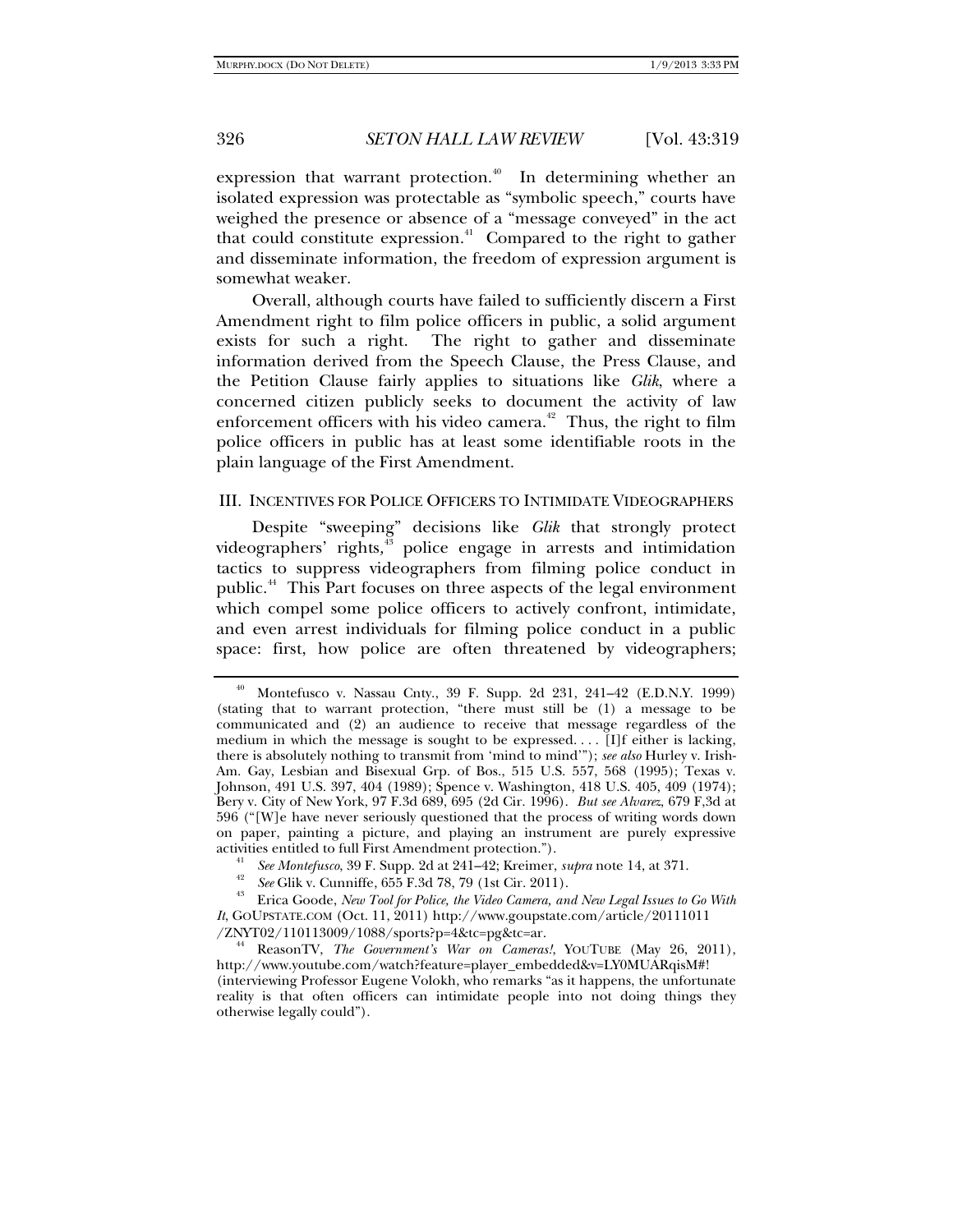second, the advantages police wish to maintain in courtrooms; and, lastly, the confusing state of anti-wiretapping statutes and laws of general applicability which often falsely justify arrests. Because of these three conditions, police officers will likely continue to suppress individuals who attempt to capture police conduct on video unless state legislatures enact changes that protect videographers' First Amendment rights.

Police are often uncomfortable and threatened by civilians with video cameras. $45$  The basic reality is that some police officers do not appreciate being videotaped, which results in aggressive reactions from police officers toward videographers.<sup>46</sup> Generally, "[p]olice, like many civilians, are often camera-shy" and "dislike being recorded in embarrassing situations and may be concerned that dissemination of their images may put them at risk of retaliation."<sup>47</sup> Additionally, police officers often view videography as a challenge to their authority.48 Considering those challenges to authority and the fear of retaliation, the problem for police is how to respond when every citizen is a potential threat of surveillance and scrutiny.<sup>49</sup> Police face potential bombardment from videographers because recording devices are cheaper and handier than ever.<sup>50</sup> Due to the proliferation of inexpensive recording technology, police encounters in public are more commonly captured on portable media that can be disseminated almost instantly, allowing the public to constantly scrutinize and form opinions about the police.<sup>5</sup>

Kevin Johnson, *For Cops, Citizen Videos Bring Increased Scrutiny*, USA TODAY, Oct. 18, 2010, http://www.usatoday.com/news/nation/2010-10-15-1Avideocops15\_CV\_N .htm (quoting San Jose Police Chief Rob Davis, "[t]here is no city not at risk of a video showing an officer doing something wrong . . . [t]he question, when one of these videos do surface, is what we do about it").

Wasserman, *supra* note 14, at 617–18 ("Technological improvement means that recorded evidence of police-public encounters, good and bad, will be the norm, more frequent and more widely disseminated, within and without the news media.").

more frequent and more widely disseminated, within and without the news media."). 51 *See* Ray Sanchez, *Growing Number of Prosecutions for Videotaping the Police*, ABC NEWS, July 19, 2010, http://abcnews.go.com/US/TheLaw/videotaping-cops-

<sup>45</sup> *See, e.g.*, HellandKeller, *supra* note 3 (where the filmed police officer admitted, in apologizing to the videographers after they had a discussion with his superior, that he "was trying to intimidate" the videographers).

he "was trying to intimidate" the videographers). 46 *See id.* 47 Kreimer, *supra* note 14, at 357. 48 *See* Daniel Rowinski, *Police Fight Cellphone Recordings*, BOS. GLOBE, Jan. 12, 2010, http://www.boston.com/news/local/massachusetts/articles/2010/01/12/police\_fig ht\_cellphone\_recordings/?page=full (quoting David Ardia, Director of the Citizen Media Law Project at Harvard's Berman Center for Internet and Society, "[p]olice are not used to ceding power, and [video cameras] are forcing them to cede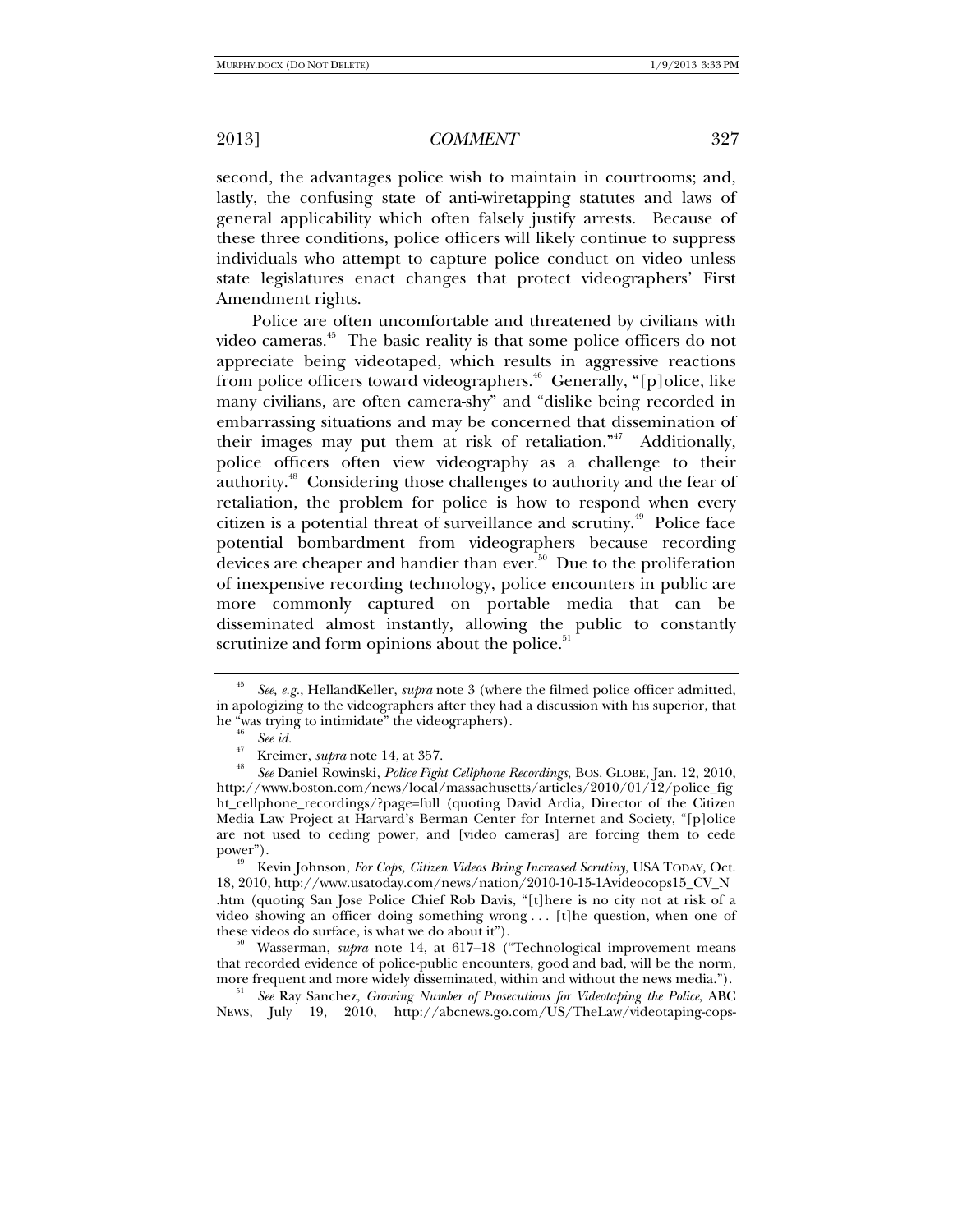Police assert that this trend threatens certain societal interests.<sup>52</sup> Jim Pasco, the executive director of the Fraternal Order of Police,<sup>53</sup> remarked that the proliferation of cheap video equipment has "a chilling effect on some officers who are now afraid to act for fear of retribution by video."54 Pasco's statement implies that video causes police officers to second-guess themselves before they act.<sup>55</sup> Additionally, Pasco's statement indicates that police officers either act differently or less deliberately when they know their conduct is not being recorded. If a police officer knew that his conduct was lawful, justified, and otherwise correct, he probably would not hesitate from acting regardless of whether a videographer was digitally capturing his conduct. A police officer's hesitation while a videographer records his conduct reinforces the argument that filming police officers in public causes police officers to lawfully and thoughtfully conduct police business. Pasco and the police seem to consider recorded observation of police conduct as a defect of society's new power to digitally record in public, but perhaps it is actually a positive feature that reduces occurrences of police misconduct.<sup>56</sup>

As the voice of the world's largest organization of law enforcement officers,<sup>57</sup> Pasco established that some police feel threatened by the concept that they are under surveillance.<sup>58</sup> In an interview with Reason Magazine's Radley Balko, Pasco supported the

FRATERNAL ORDER OF POLICE, http://www.fop.net (last visited Aug. 25, 2012). ("The Fraternal Order of Police is the world's largest organization of sworn law enforcement officers, with more than 325,000 members in more than 2,100 lodges. We are the voice of those who dedicate their lives to protecting and serving our communities.... [N] o one knows police officers better than the FOP.").

- 
- 

arrest/story?id=11179076#.TrW-BXKwXf8; Keith B. Richburg, *New York's Video Vigilante, Scourge of Parking Enforcers*, WASH. POST, Aug. 3, 2008, http://www.washingtonpost.com/wp-dyn/content/article/2008/08/02

<sup>/</sup>AR2008080201503.html (describing the increasing trend of amateur videos of

Johnson, *supra* note 49 (reporting that some police organizations believe "videotaping officers poses broad risks that reach beyond Internet embarrassments:

<sup>&</sup>lt;sup>54</sup> Johnson, *supra* note 49.<br><sup>55</sup> *See id.* <br><sup>56</sup> Radley Balko, *Police Officers Don't Check Their Civil Rights at the Station House Door*, REASON (Aug. 9, 2010), http://reason.com/archives/2010/08/09/policeofficers-dont-check-the (referencing how the Washington Post, USA Today, the Washington Examiner, the Washington Times, and other commentators have "all weighed in on the side that citizen photography and videography can be an important check to keep police officers accountable and transparent<sup>"</sup>).<br><sup>57</sup> FRATERNAL ORDER OF POLICE, *supra* note 53.

*See* Johnson, *supra* note 49.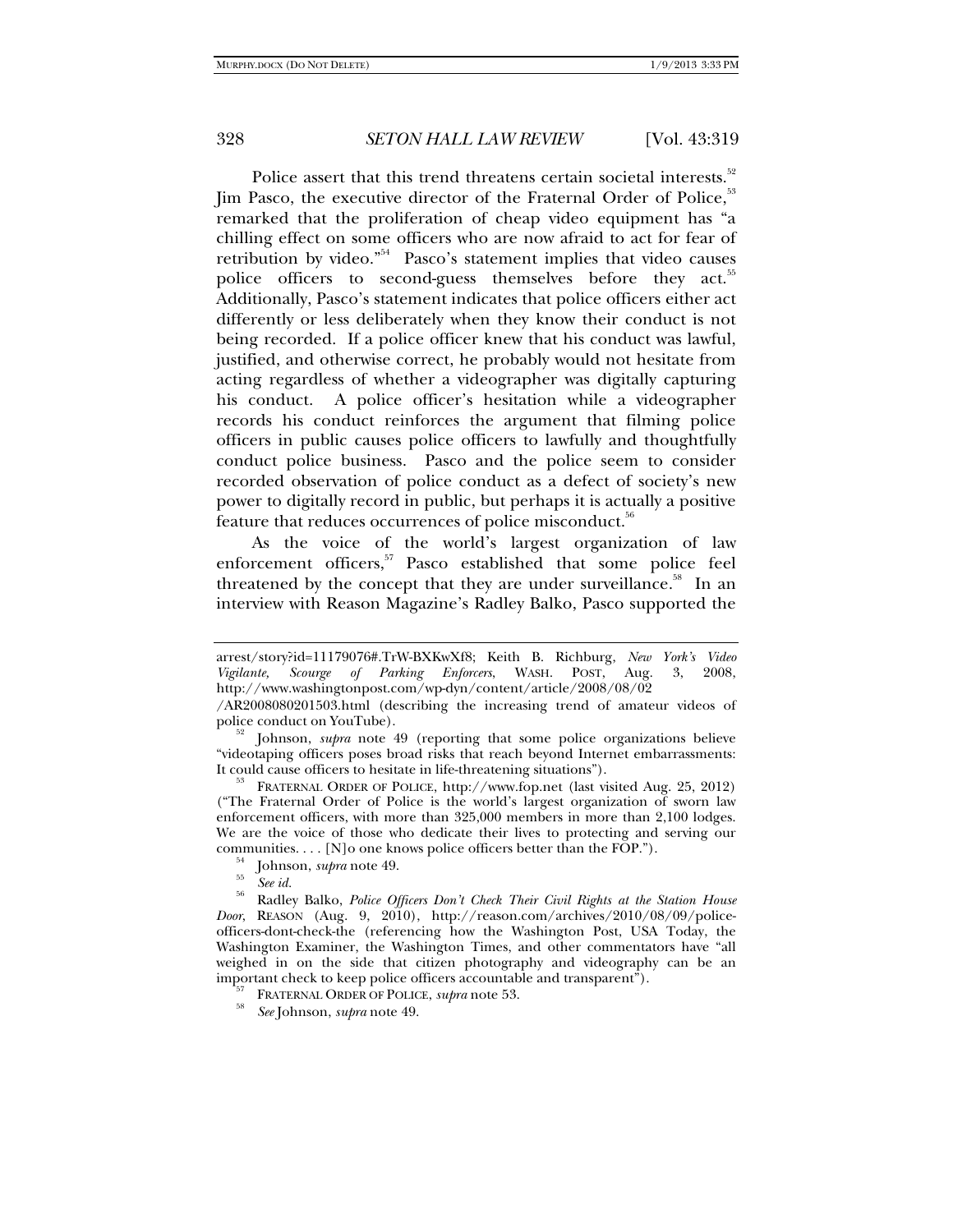arrests of individuals like Anthony Graber, $59$  who faced over fifteen years in prison for filming his own traffic stop, because the video could be manipulated to negatively portray police officers.<sup>60</sup> Pasco elaborated that civilian video could be edited or taken out of context, and when the video is not in the custody or control of law enforcement, it is rightly inadmissible as evidence. $61$  Further, Pasco asserted that "[l]etting people record police officers is an extreme and intrusive response to a problem that's so rare it might as well not exist. It would be like saying we should do away with DNA evidence because there's a one in a billion chance that it could be wrong." $62$ The "problem" that Pasco is referring to is police misconduct that is uncovered by civilian videography.<sup>63</sup> Overall, if Pasco truly represents the largest law enforcement organization in the world, then his statements suggest that the law-enforcement community views the act of filming a police officer as "extreme and intrusive."<sup>64</sup> This anxiety explains why police officers may act particularly aggressively toward videographers.

One reason why video threatens police officers is that civilian recordings have revealed serious inconvenient truths and exposed horrible incidents of police misconduct—most notably, the Rodney King incident.<sup>65</sup> Arguably, prohibitions on video recording and

<sup>59</sup> Balko, *supra* note 56; *see* State v. Graber, No. 12-K-10-647, 2010 Md. Cir. Ct. LEXIS 7, at \*4–5 (Md. Cir. Sept. 27, 2010). Maryland state police officers raided Anthony Graber's home, confiscated his camera, computers, and hard drive, and arrested him for violating state wiretap laws when he posted the video of himself being pulled over by a gun-wielding undercover police officer on YouTube. Sanchez, *supra* note 51. Maryland Circuit Court Judge Emory A. Pitt, Jr. dismissed the case reasoning that law enforcement officers enjoy a very narrow expectation of privacy in the performance of their duties. *Graber*, 2010 Md. Cir. Ct. LEXIS 7, at \*7–8; *see also*  Peter Hermann, *Judge Says Man Within Rights to Record Police Traffic Stop*, BALT. SUN, Sept. 27, 2010, http://articles.baltimoresun.com/2010-09-27/news/bs-md-recordedtraffic-stop-20100927\_1\_police-officers-plitt-cell-phones; Anthony Graber, *Cop Pulls Out Gun On Motorcyclist*, YOUTUBE (June 5, 2010), http://www.youtube.com/watch?v=RK5bMSyJCsg.<br><sup>60</sup> Balko, *supra* note 56.<br><sup>61</sup> *Id.* 

 $\begin{array}{cc} \n^{62} & Id. \\
\hline\n^{63} & Seeid. \n\end{array}$ 

<sup>&</sup>lt;sup>64</sup> *Id.* Pasco is not referring to conduct surrounding recording of police officers, just the act of recording alone. *Id.* (Pasco remarks "[y]ou have 960,000 police officers in this country, and millions of contacts between those officers and citizens. I'll bet you can't name 10 incidents [sic] where a citizen video has shown a police officer to have lied on a police report. . . . Letting people record police officers is an extreme and intrusive response to a problem that's so rare it might as well not  $exist."$ ).

*See* Jim Kavanagh, *Rodney King, 20 Years* Later, CNN (Mar. 3, 2011),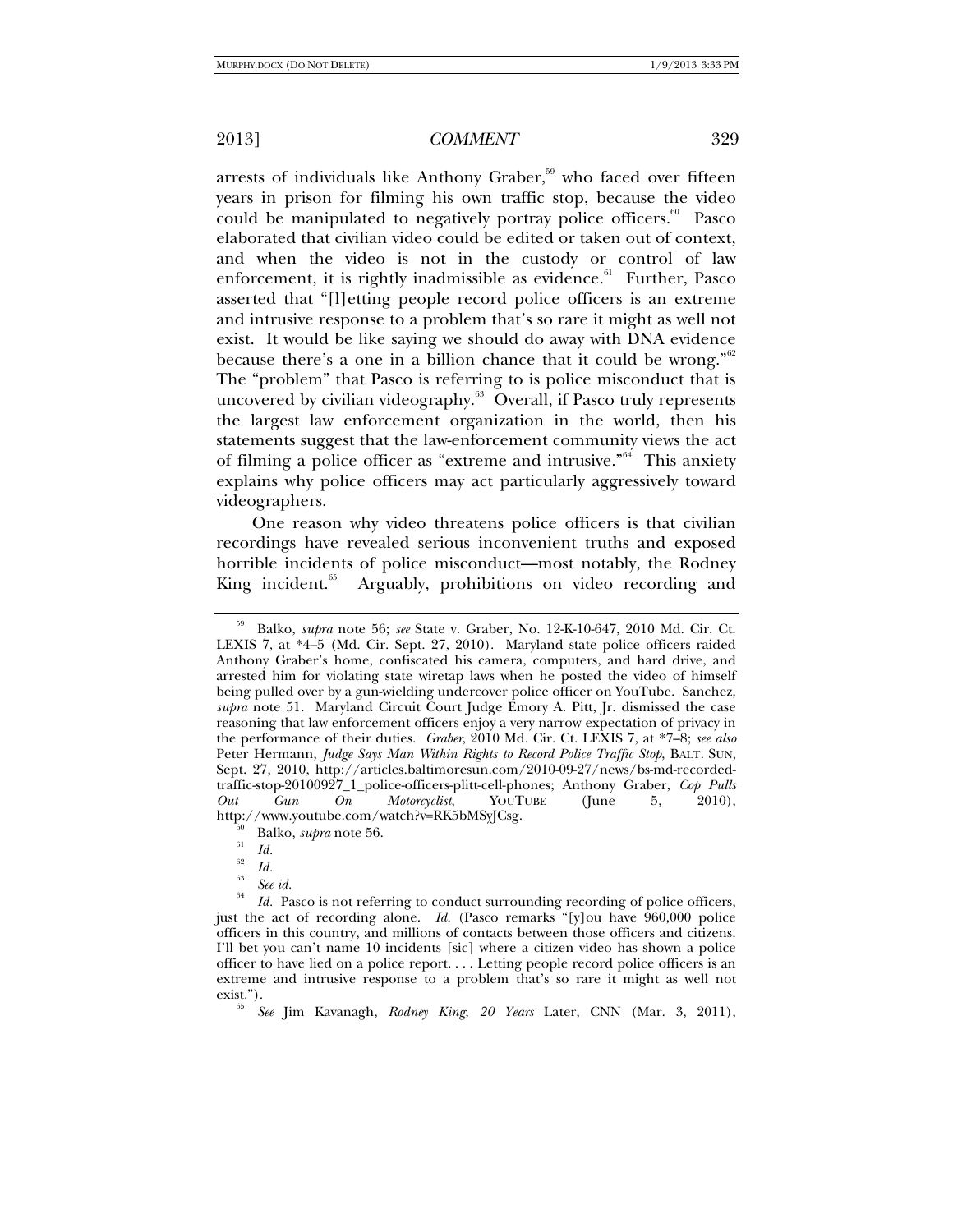image capture "are deployed to suppress inconvenient truths."<sup>66</sup> The police's desire to censor videographers suggests that police officers are interested in controlling public perception of their conduct, and not just interferences with police business. Because police record their own conduct at nearly all times they are on duty, justifications for censoring videographers from recording the exact same conduct seem unreasonable.<sup>87</sup> Police previously enjoyed a monopoly over the ability to record public confrontations using cameras in cruisers and recording equipment attached to officers.<sup>68</sup> The power to record, however, is no longer unilaterally in police possession because private citizens can cheaply record police actions with minimal effort.<sup>69</sup> The potential First Amendment rights in filming police, the broad availability of recording devices, and the cultural obsession with posting personal videos on the internet eliminate any shroud of secrecy that police could maintain in publicly discharging their duties.<sup>70</sup> This threatening environment encourages police officers to either act appropriately at all times because they are under surveillance, or intimidate videographers to reduce any incentives to film police conduct.<sup>71</sup> Thus, some police officers seek to deter the public from filming their conduct because that conduct may be illegal, while others, like Pasco, find the act of recording police to be inherently intrusive.<sup>72</sup> It is for these reasons that police officers are incentivized to confront, intimidate, and arrest videographers.

When the biggest threats to police credibility were merely

\_evidence.pdf ("Attorneys representing [police] agencies categorically support the use of the in-car camera. They pointed out that video evidence allows them to save time in case disposition. On rare occasions, after reviewing the video evidence, they decided to settle the case in lieu of proceeding to trial. . . . The presence of video evidence allow[s] the agency to defend the officer with great success.").

 *See* Rowinski, *supra* note 48 ("[T]he proliferation of cellphone and other technology has equipped people to record actions in public.").<br> $\frac{70}{70}$  Id.

http://articles.cnn.com/2011-03-03/us/rodney.king.20.years.later\_1\_laurencepowell-theodore-briseno-king-attorney-milton-grimes?\_s=PM:US; *see also*  Commonwealth v. Hyde, 750 N.E.2d 963, 971–72 (Mass. 2001) (Marshall, C.J., dissenting) (commenting on the importance of George Holliday's infamous recording of the Rodney King incident).

recording of the Rodney King incident). 66 Kreimer, *supra* note 14, at 383. 67 Wasserman, *supra* note 14, at 651 ("[T]he basic act of recording officers in the performance of their official duties does not burden the officers or interfere with their ability to execute their offices."); Goode, *supra* note 43.<br><sup>68</sup> INT'L. ASSOC. OF CHIEFS OF POLICE, THE IMPACT OF VIDEO EVIDENCE ON MODERN

POLICING 13–26 (2004), *available at* http://cops.usdoj.gov/publications/video

*Id.* <sup>71</sup>*See* Balko, *supra* note 56. 72

*Id.*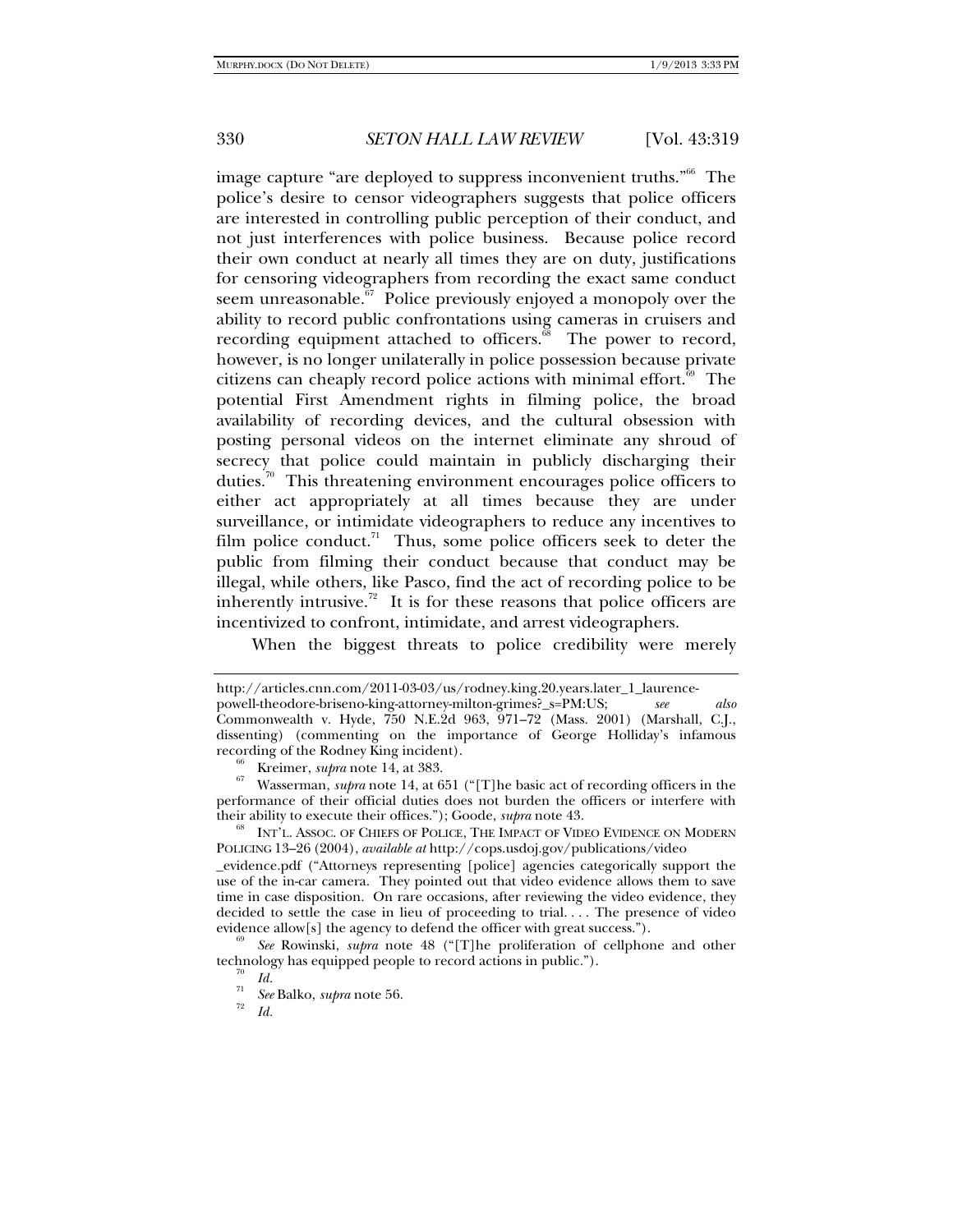eyewitness accounts of an incident, police could at least attempt to plausibly deny embarrassing or illegal conduct.<sup>73</sup> Once the availability of portable recordable media exploded, however, police officers lost the advantages of plausibility, deniability, and controlled documentation of the incident.<sup>74</sup> In "he said, she said" factual disputes, police officers are usually given the benefit of the doubt during proceedings.<sup>75</sup> In forming the record, police are accustomed to receiving substantial deference, and many prefer to be in a position where they can shape the perception of their actions without competing against a digital record.<sup>76</sup> In cases of police misconduct, the facts are often reduced to a citizen's word against the police officer's word.<sup>77</sup> Juries are more inclined to believe police officers over ordinary citizens.<sup>78</sup> Therefore, prior to the proliferation of recording devices, police officers maintained a strategic advantage in creating the record.

As portable videography spreads, police lose this strategic courtroom advantage. For instance, after the Prince George's County riot police beat Jack McKenna, police officers provided sworn statements that McKenna "struck [the] officers and their horses, causing minor injuries."<sup>79</sup> These sworn statements were directly contradicted by amateur video footage of the incident, which indisputably demonstrated that McKenna never touched the police

<sup>73</sup> *See* INT'L ASSOC. OF CHIEFS OF POLICE, *supra* note 68, at 5–6 (discussing the history of video recording in police cruisers, effectively beginning in the 1980s).<sup>74</sup><br><sup>75</sup> *See* Rowinski, *supra* note 48.

*See* Sanchez, *supra* note 51 (quoting James Green, an attorney for the ACLU of Florida, who remarked that "[j]udges and juries want to believe law enforcement[;] . . . they want to believe police officers and unless you have credible evidence to contradict police officers, it's often very difficult to believe the word of a citizen over a police officer." The ACLU filed a First Amendment lawsuit on behalf of Sharron Tasha Ford after she was arrested for videotaping an encounter between police and her teenage son at a movie theater).<br><sup>76</sup> Kreimer, *supra* note 14, at 357.

*See, e.g.*, Youa Vang Lee v. Anderson, Civ. No. 07-1205, 2009 WL 1287832, at \*9 (D. Minn. May 6, 2009) (concluding, despite heavily disputed facts, that both the police officer who shot the plaintiff's son and the city were entitled to summary judgment because the plaintiff failed to produce any evidence of a policy or custom as the cause of the police officer's alleged misconduct).

*See* Skehill, *supra* note 14, at 998; Alison L. Patton, *The Endless Cycle of Abuse: Why 42 U.S.C. § 1983 is Ineffective in Deterring Police Brutality*, 44 HASTINGS L.J. 753, 764–65 (1993); Wasserman, *supra* note 14, at 618.

<sup>&</sup>lt;sup>79</sup> Bradley Blackburn, *University of Maryland Student Brutally Beaten By Police After Basketball Game*, ABC NEWS (Apr. 13, 2010), http://abcnews.go.com/WN/videoshows-university-maryland-student-beaten-countypolice/story?id=10362033#.TrYI7HKwXf8.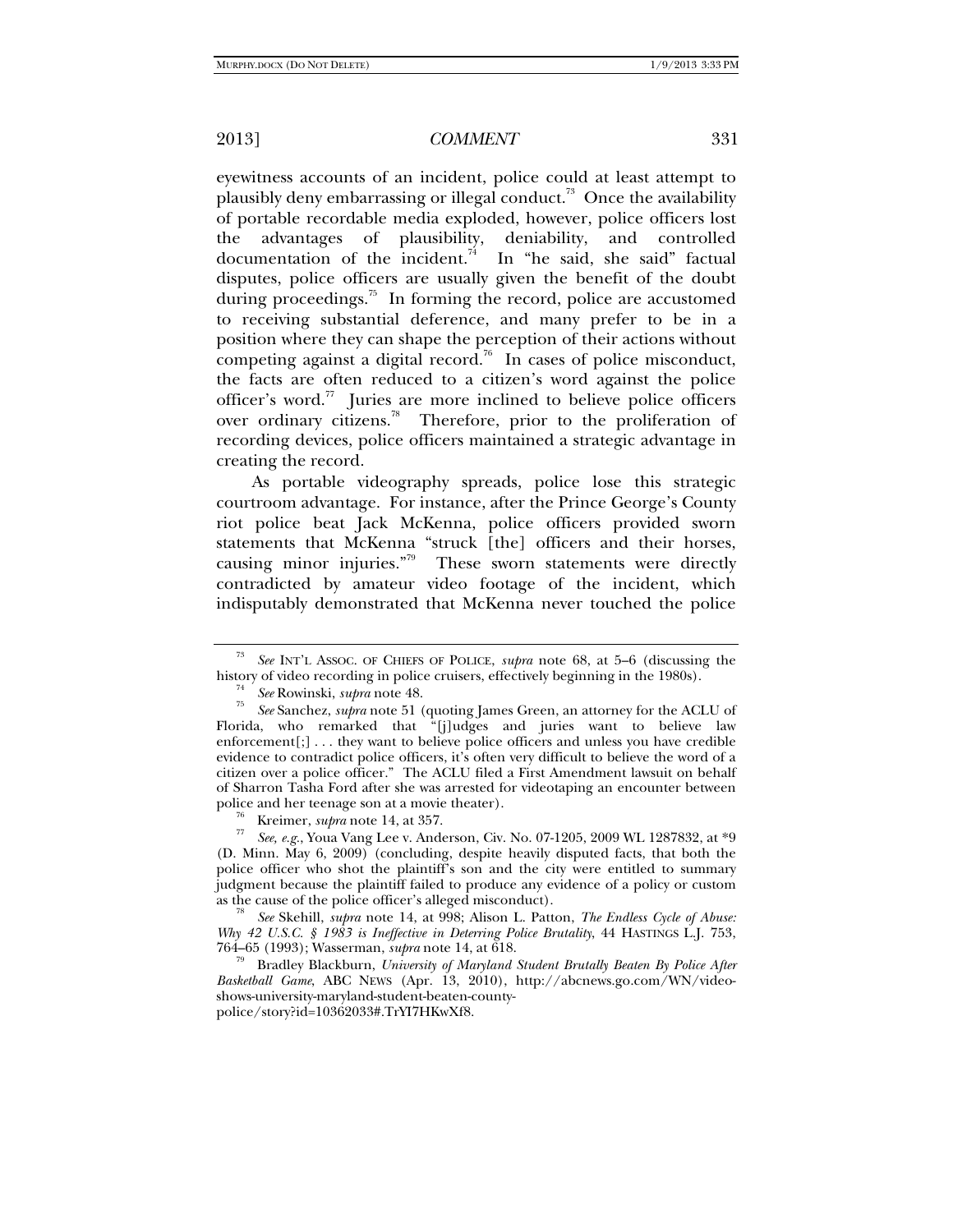officers or their horses, and was instead calmly retreating when multiple riot police battered him against a wall and beat him with batons as he lay on the ground.<sup>80</sup> Ultimately, the state dropped all charges against McKenna, and the Prince George's County Police Chief, Roberto Hylton, suspended one police officer.<sup>81</sup>

As the McKenna case illustrates, police officers can lose their credibility very quickly if outside recordings are brought to the attention of the public and the court. Video evidence is so effective because the images provide a "direct, unmediated view of the reality they depict," and viewers, such as jury members, are more likely to accept those images as "credible representations" of how events actually transpired.<sup>82</sup> Compared to verbal descriptions of events, images are often more powerful for the viewer because the character of the medium is self-authenticating.<sup>83</sup> When officers are caught "blatantly contradict[ing]" video evidence, the result is fierce public criticism and sometimes suspension, firing, embarrassment, and/or civil damages.<sup>84</sup> Thus, expanding the availability of video reduces the likelihood that a police officer can successfully make a false statement.

Additionally, video evidence is particularly important in resolving civil rights claims that follow allegations of police misconduct. For example, video evidence can drastically change the outcomes of  $\S$  1983 civil rights actions<sup>85</sup> because courts understand video evidence as "singularly powerful" and "an unambiguous source

<sup>80</sup> *Id.*; Roberts and Wood Law, *Beating and Arrest of Jack McKenna - April 3, 2011*,

YOUTUBE (Dec. 10, 2010), http://www.youtube.com/watch?v=Zcrnnmt8cg8.<br><sup>81</sup> Blackburn, *supra* note 79.<br><sup>82</sup> *See* Wasserman, *supra* note 14, at 619 (quoting RICHARD K. SHERWIN, POPULAR<br>CULTURE AND LAW xiv (Richard K. Sherw

ACLU of Ill. v. Alvarez, 679 F.3d 583, 607 (7th Cir. 2012) ("[A]udio and audiovisual recording are uniquely reliable and powerful methods of preserving and disseminating news and information about events that occur in public. Their selfauthenticating character makes it highly unlikely that other methods could be considered reasonably adequate substitutes."); Kreimer, *supra* note 14, at 386.

*See* Wasserman, *supra* note 14, at 651–52 (internal citations and quotation marks omitted); s*ee also* Trymaine Lee, *Police Officer Who Shoved a Bicyclist Is Off the Job*, N.Y. TIMES, Feb. 20, 2009, at A24. *But see* Briscoe v. LaHue, 460 U.S. 325, 343 (1983) (establishing that police officers who commit perjury have an absolute immunity against suits for money damages because allowing officers to be sued for their testimony as witnesses "might undermine not only their contribution to the judicial

See, e.g., Scott v. Harris, 550 U.S. 372, 378 (2007) (discussing how the "existence in the record of a videotape capturing the events in question" is an "added wrinkle" to the resolution of the case).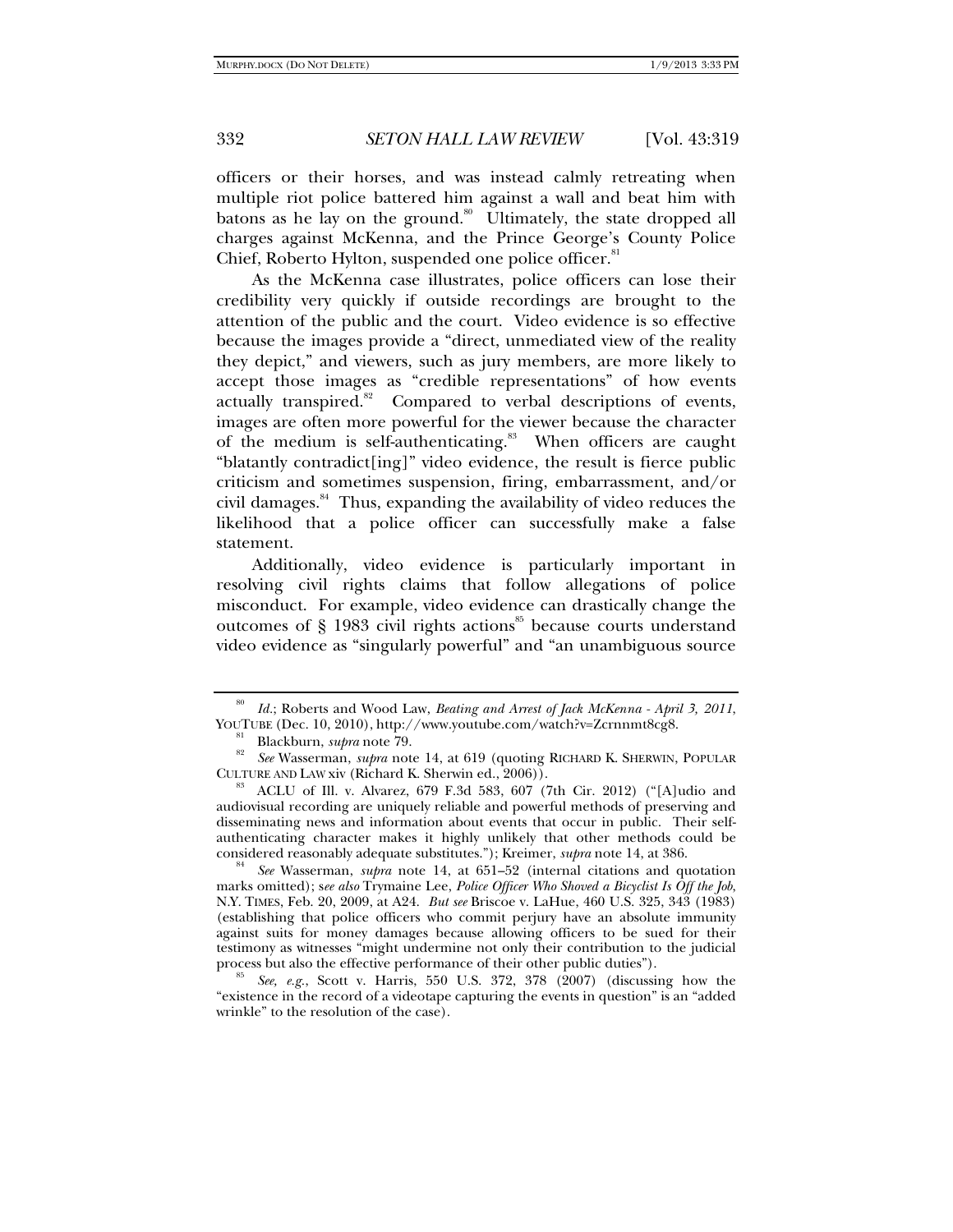of proof."86 Fundamentally, video is perceived as truthful, objective, and generally clear, which often gives the video evidence dispositive weight in determining the outcome of the civil rights claim.<sup>87</sup> Because videography has this power, police are tempted to preserve their advantage in recording by preventing outside videographers from ever capturing police conduct in the first place.<sup>88</sup> Since a videographer may capture police misconduct that the officer cannot plausibly deny, police have to choose between acting appropriately and preventing the creation of evidence of misconduct. Consequently, some police officers have chosen the latter option, which can result in intimidation, harassment, and sometimes the arrest of otherwise law-abiding videographers.<sup>89</sup>

When police officers arrest videographers, the videographers often demand justification for their arrest.<sup>90</sup> Police officers commonly cite either the local jurisdiction's anti-wiretapping statute<sup>91</sup>

<sup>91</sup> *See, e.g.*, 47 U.S.C. § 605 (2006); ALA. CODE § 13A-11-31 (1975); ALASKA STAT. ANN. § 42.20.310 (West 2007); ARIZ. REV. STAT. ANN. § 13-3005 (2010); ARK. CODE ANN. § 5-60-120 (West 2008); CAL. PENAL CODE § 631 (West 2011); COLO. REV. STAT. § 18-9- 304 (West 2004); CONN. GEN. STAT. ANN. § 53a-189 (West 2007); DEL. CODE ANN. tit. 11, § 1335 (West 2010); FLA. STAT. ANN. § 934.03 (West 2001); GA. CODE ANN. § 16-11- 62 (West 2009); HAW. REV. STAT. ANN. § 711-1111 (West 2008); IDAHO CODE ANN. § 18- 6702 (West 2006); 720 ILL. COMP. STAT. 5/14-2 (West 2006); IND. CODE § 35-33.5-1 (2004); IOWA CODE ANN. § 727.8 (West 2003); KAN. STAT. ANN. § 21-6101 (West 2008); KY. REV. STAT. ANN. § 526.020 (West 2006); LA. REV. STAT. ANN. § 15:1303 (West 2005); ME. REV. STAT. ANN. tit. 15, § 710 (2003); MD. CODE ANN., CTS. & JUD. PROC. § 10-402 (West 2002); MASS. GEN. LAWS ANN. ch. 272, § 99 (West 2000); MICH. COMP. LAWS ANN. § 750.539 (West 2004); MINN. STAT. ANN. § 626A.02 (West 2009); MO. ANN. STAT. § 542.402 (West 2002); MONT. CODE ANN. § 45-8-213 (2009); NEV. REV. STAT. ANN. § 200.650 (West 2000); N.H. REV. STAT. ANN. § 570-A:2 (2007); N.J. STAT. ANN. § 2A:156A-3 (West 2011); N.Y. PENAL LAW § 250.05 (McKinney 2008); N.C. GEN. STAT. ANN. § 15A-287 (West 2009); N.D. CENT. CODE ANN. § 12.1-15-02 (West 2008); OHIO REV. CODE ANN. § 29533.52 (West 2006); OKLA. STAT. ANN. tit. 13, § 176.3 (West 2002); OR. REV. STAT. ANN. § 165.540 (West 2003); 18 PA. STAT. ANN. § 5703 (West 2000); R.I. GEN. LAWS ANN. § 11-35-21 (West 2006); S.C. CODE ANN. § 17-29-20 (2003); S.D. CODIFIED LAWS § 23A-35A-20 (2004); TENN. CODE ANN. § 39-13-601 (West 2011); TEX. PENAL CODE ANN. § 16.02 (West 2011); UTAH CODE ANN. § 76-9-402 (West 2004); VA. CODE ANN. § 19.2-62 (West 2007); WASH. REV. CODE ANN. § 9.73.030 (West 2010); W. VA. CODE ANN. § 62-1D-3 (West 2002); WIS. STAT. ANN. § 968.31 (West 2007). States missing from this list are Mississippi, Nebraska, New Mexico, and Wyoming. Vermont does not have an anti-wiretapping statute in effect. For a discussion on the problems with state wiretap laws, *see* Marianne F. Kies, *Policing the Police: Freedom of the* 

<sup>86</sup> Wasserman, *supra* note 14, at 607; *see also Alvarez*, 679 F.3d at 607; Marvin v. City of Taylor, 509 F.3d 234, 239–40 (6th Cir. 2007); Beshers v. Harrison, 495 F.3d

<sup>&</sup>lt;sup>87</sup> Wasserman, *supra* note 14, at 607.<br><sup>88</sup> *See* Rowinski, *supra* note 48.<br><sup>90</sup> *See* supra note 3.<br>*See supra* note 3.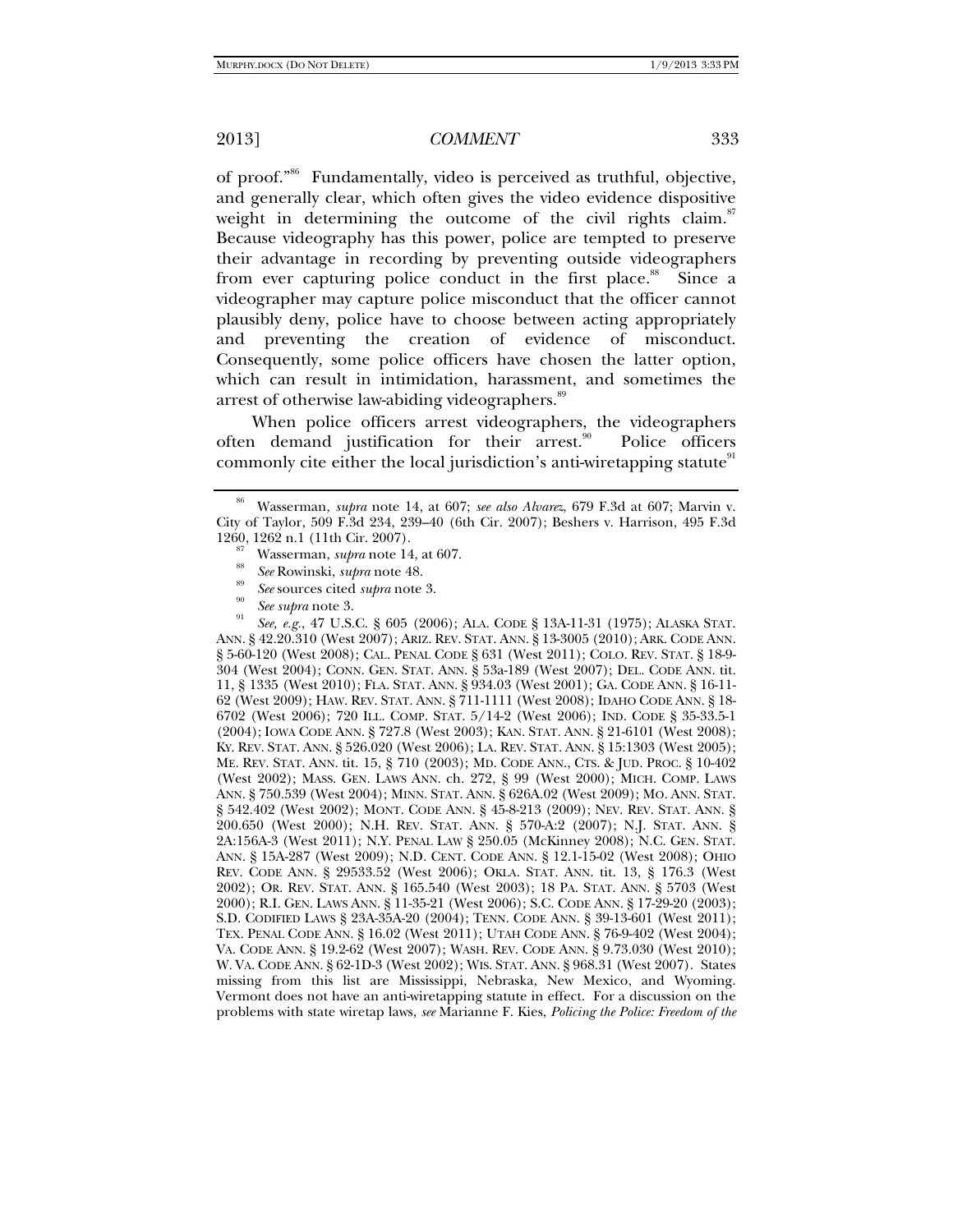or general laws, such as obstruction of justice or failure to obey a police order. $92$  Because of the confusing state of these laws, especially the anti-wiretapping statutes, citizens are often unaware of precisely how the law applies to their conduct, thereby allowing police officers to use this ignorance to intimidate videographers.<sup>93</sup> Although police may argue otherwise, no law directly prohibits a videographer from filming or photographing things in public. $94$  Nevertheless, some police still attempt to combat the spread of public surveillance of police conduct through other existing statutes and "creative prosecutorial discretion."<sup>95</sup>

Police often rely on anti-wiretapping statutes $96$  to arrest civilians who insist on recording police officers without their consent. $97$  In most states and under federal jurisdiction, the anti-wiretapping statutes only require one party to consent for legal recording or eavesdropping of a communication.<sup>98</sup> In these "one-party-consent" jurisdictions, if one person involved in the communication consents to the recording—including the person recording the

- 
- <sup>96</sup> For examples of such statutes, *see supra* note 91.
- *See* Kreimer, *supra* note 14, at 378.

*Press, the Right to Privacy, and Civilian Recordings of Police Activity*, 80 GEO. WASH. L. REV. 274 (2011). For a discussion on whether state wiretap laws violate the First Amendment, *see* ACLU of Ill. v. Alvarez, 679 F.3d 583, 586–87, 595–608 (7th Cir. 2012) (concluding that the Illinois eavesdropping statute "restricts a medium of expression commonly used for the preservation and communication of information

and ideas, thus triggering [heightened] First Amendment scrutiny.").<br><sup>92</sup> Stossel, *The War On Cameras*, YOUTUBE (Apr. 23, 2011), http://www.youtube.com/watch?v=2Eu0E1znMZM&feature=related (interviewing Radley Balko, Senior Editor of Reason Magazine).

*See* State v. Graber, No. 12-K-10-647, 2010 Md. Cir. Ct. LEXIS 7, at \*6 (Md. Cir. Sept. 27, 2010) (where Judge Pitt remarked that Maryland's anti-wiretap statute "on its face is unconstitutional; that it is unconstitutional and violative of the First Amendment to the United States Constitution"); *The Government's War on Cameras!*, *supra* note 44 (interviewing Professor Eugene Volokh, who adds that "not everybody knows what the law is, and sometimes not even all the police officers know what the

law is").<br><sup>94</sup> *See The Government's War on Cameras!, supra* note 44 (quoting Professor Eugene Volokh: "[I]n the jurisdictions of which I am aware, there is no prohibition on videorecording or photographing things when you are standing in a public place and you're looking at another public place").<br>
See Kreimer, *supra* note 14, at 357.

*See supra* note 91. Only twelve jurisdictions in the United States have "all-party consent" requirements in their wiretap statute. These jurisdictions are: California, Connecticut, Florida, Illinois, Maryland, Massachusetts, Michigan, Montana, Nevada, New Hampshire, Pennsylvania, and Washington. *See The Government's War on Cameras!*, *supra* note 44; *see also* Stossel, *supra* note 92.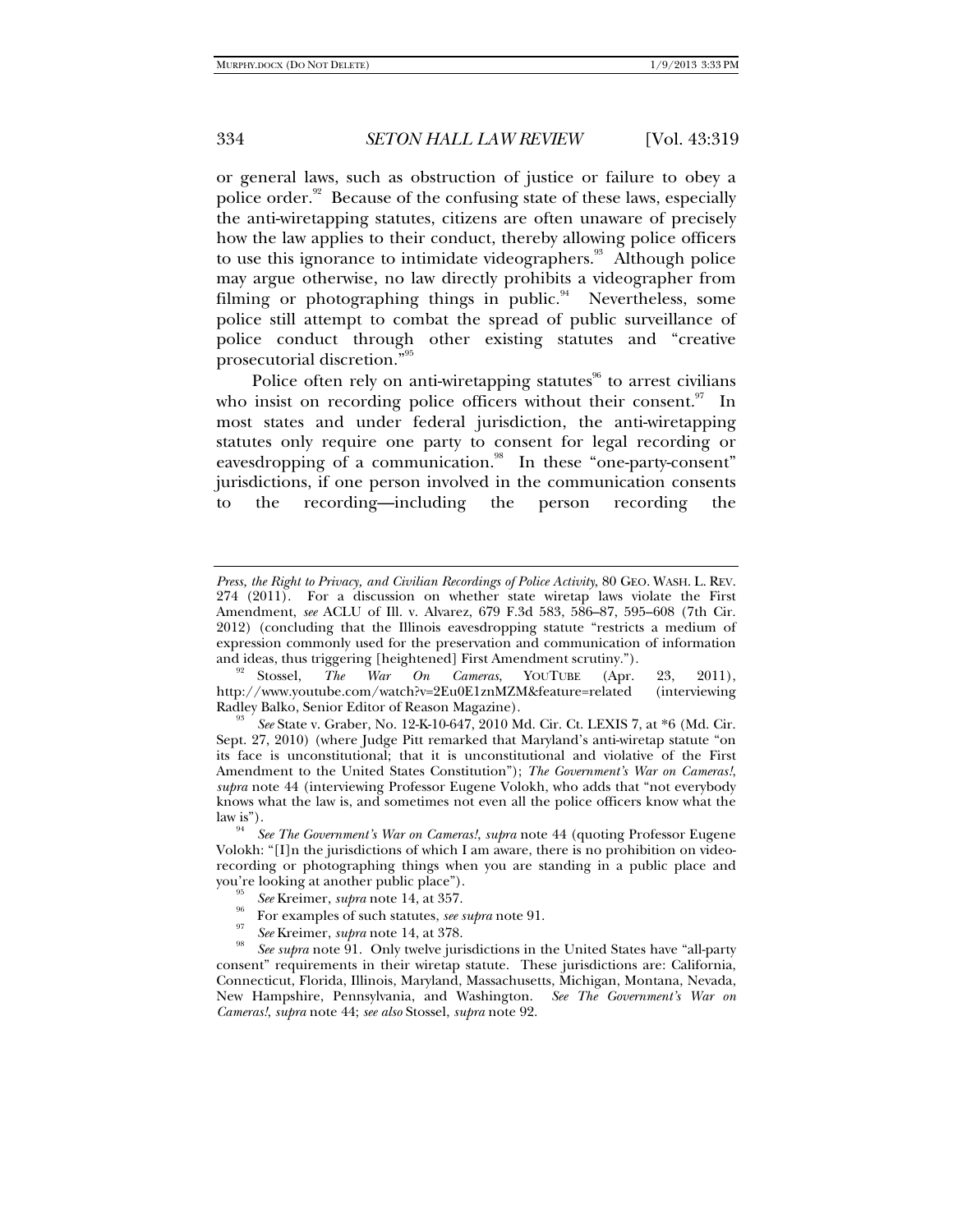communication—the conduct is legal. $99$  Assuming the videographer is consenting to his own action, police cannot reasonably expect to prosecute or arrest a videographer in "one-party-consent" jurisdictions for anti-wiretapping reasons. Massachusetts and eleven other jurisdictions (hereinafter, the "all-party-consent" jurisdictions), however, criminalize recording unless every party in the communication consents to the recording.<sup>100</sup>

Among "all-party-consent" jurisdictions, the issue of whether or not police officers are protected by anti-wiretapping laws is hotly debated.101 Some jurisdictions require that parties have a "reasonable expectation of privacy" in their communication in order to receive protection from anti-wiretapping statutes.<sup>102</sup> A strong argument that is used in these jurisdictions is that police officers do not have a "reasonable expectation of privacy" when conducting police business in public.<sup>103</sup> Police officers ought not to expect privacy in public communication because of the public interest in police oversight, along with the fact that police communications in the line of public duty are generally less intimate than communications in other contexts.104 In addressing this issue, some courts have found that police cannot enjoy a "reasonable expectation of privacy" in the

<sup>99</sup> *See Indiana Recording Law*, CITIZEN MEDIA LAW PROJECT, http://www.citmedialaw.org/legal-guide/indiana/indiana-recording-law (last visited Sept. 21, 2012) (explaining that "you may record a telephone conversation if you are a party to the conversation or you get permission from one party to the conversation"). The purpose of the anti-wiretapping statutes in "one-party-consent" jurisdictions is to prevent a third party from recording a private conversation between two individuals without their consent. *See id.* <sup>100</sup> *See* sources cited *supra* note 91.

*Compare* Commonwealth v. Hyde, 750 N.E.2d 963, 966 (Mass. 2001) (rejecting the argument that police are exempt from anti-wiretapping laws because they lack reasonable expectations of privacy in public communications), *with* Hornberger v. Am. Broad. Cos., Inc., 799 A.2d 566, 595 (N.J. Super. Ct. App. Div. 2002) (discussing how the New Jersey statute allows for members of the public to secretly record conversations when the speakers have no reasonable expectation of privacy). See, e.g., 18 U.S.C. § 2510 (2006); *Hornberger*, 799 A.2d at 595.

<sup>&</sup>lt;sup>103</sup> See *Hyde*, 750 N.E.2d at 965 (where the defendant validly, but unsuccessfully, argued that police officers do not have a reasonable expectation of privacy in their words during a traffic stop).

<sup>&</sup>lt;sup>104</sup> See ACLU of Ill. v. Alvarez, 679 F.3d 583, 605-06 (7th Cir. 2012) (discussing how the privacy interests protected by the Illinois anti-wiretapping statute are "not at issue" because "[t]he ACLU want[ed] to openly audio record police officers performing their duties in public places and speaking at a volume audible to bystanders. Communications of this sort lack any 'reasonable expectation of privacy' for purposes of the Fourth Amendment."); Dina Mishra, *Undermining Excessive Privacy For Police: Citizen Tape Recording To Check Police Officers' Power*, 117 YALE L.J. 1549, 1555 (2008).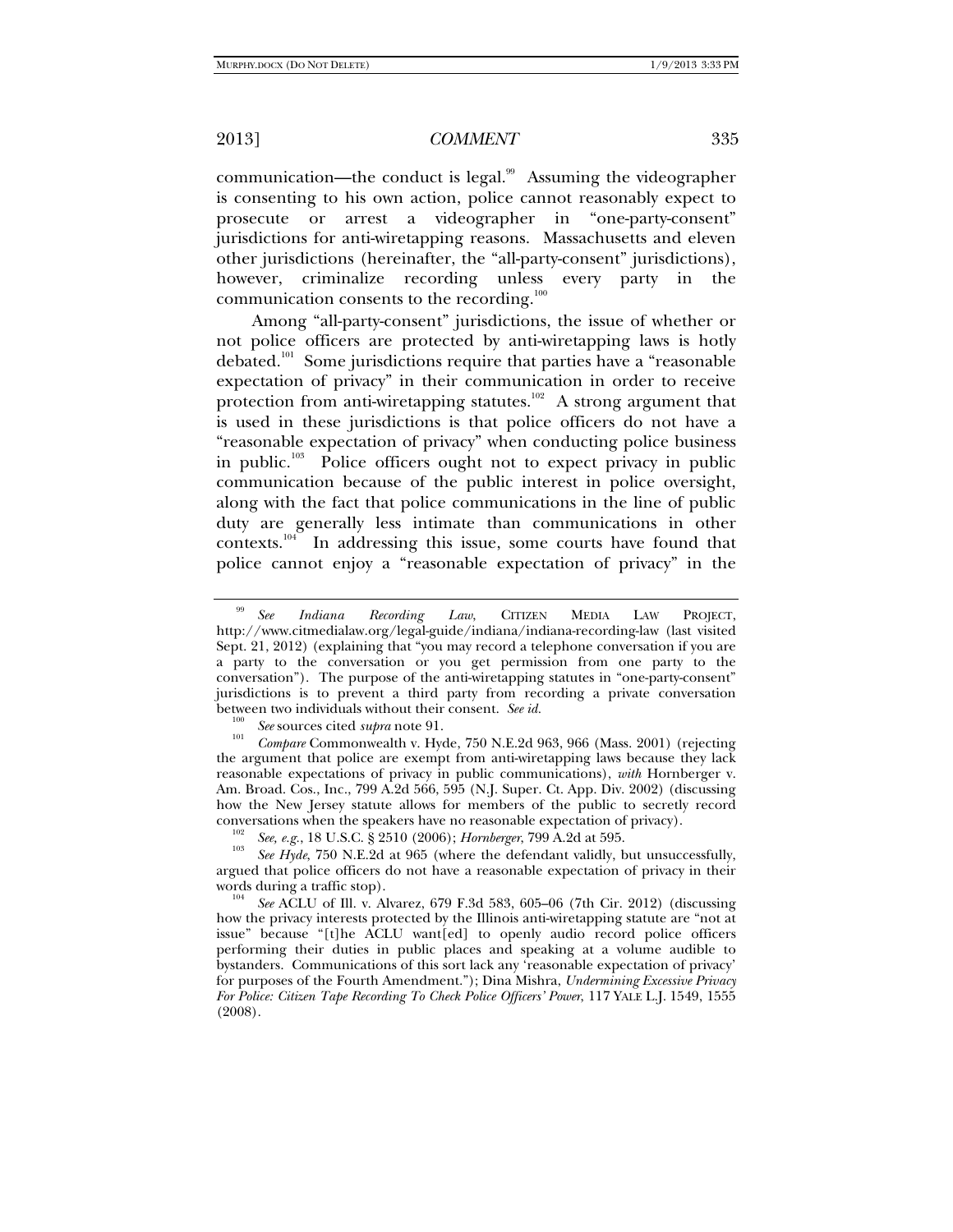public discharge of their duties, while other courts have found that an expectation of privacy is not necessary for a violation of an antiwiretapping statute to occur.<sup>105</sup> In jurisdictions which require a reasonable or legitimate expectation of privacy, most courts have found that police officers are public officials, and as such, are not afforded a reasonable expectation of privacy in the public discharge of their duties.<sup>106</sup>

Another element of confusion is the differentiation between video and audio recording.<sup>107</sup> Many jurisdictions that do not require "all-party-consent" may still require that all parties to the communication be put on notice that the conversation is being recorded.<sup>108</sup> A party may provide notice by showing a video camera in plain sight.<sup>109</sup> Furthermore, for conduct to be covered by an antiwiretapping statute, it may also need to be an "oral communication," which may exclude video from the scope of the anti-wiretapping statute.<sup>110</sup> In *Glik*, the police officer, assuming Massachusetts's antiwiretapping statute only applied to audio, asked Glik if his cellular phone recorded audio.<sup>111</sup> It was only after Glik answered in the affirmative that police officers arrested him under the color of the anti-wiretapping statute.<sup>112</sup> In resolving *Glik*, the First Circuit failed to differentiate between the audio and video aspects of Glik's

<sup>105</sup> *See Hyde*, 750 N.E.2d at 965 (upholding Michael Hyde's conviction because the legislature expressly established a ban on surreptitious recording to protect privacy, even for police officers). *But see* State v. Graber, No. 12-K-10-647, 2010 Md. Cir. Ct. LEXIS 7, at \*35 (Md. Cir. Sept. 27, 2010) ("Those of us who are public officials and are entrusted with the power of the state . . . should not expect our actions to be shielded from public observation. 'Seq duis custodiet ipsos custodies?' (Who watches the watchmen?)").

*See Alvarez*, 679 F.3d at 606–07; Kelly v. Borough of Carlisle, 622 F.3d 248, 258 (3d Cir. 2010); Johnson v. Hawe*,* 388 F.3d 676, 685 (9th Cir. 2004); O'Brien v. DiGrazia, 544 F.2d 543, 546 (1st Cir. 1976); *Graber*, 2010 Md. Cir. Ct. LEXIS 7, at \*17; *Hornberger*, 799 A.2d at 595; Agnew v. Dupler, 717 A.2d 519, 523–24 (Pa. 1998); State v. Flora, 845 P.2d 1355, 1358 (Wash. Ct. App. 1992). *Cf.* Katz v. United States, 389 U.S. 347, 351 (1967) (establishing that individuals do not have a reasonable expectations of privacy in what they "knowingly expose[] to the public").

*See* Glik v. Cunniffe, 655 F.3d 78, 80 (1st Cir. 2011) (describing how the police officer only arrested Glik for illegal recording after he acknowledged that his cellular phone recorded audio).

*See* OR. REV. STAT. ANN. § 165.540 (West 2003); State v. Neff, 265 P.3d 62, 63–64 (Or. Ct. App. 2011).<br>
<sup>109</sup> *Glik*, 655 F.3d at 87.<br>
<sup>110</sup> *See, e.g.*, Mass. GEN. LAWS ANN. ch. 272, § 99 (West 2000).

<sup>&</sup>lt;sup>111</sup> MASS. GEN. LAWS ANN. ch. 272, § 99 (West 2000); *Glik*, 655 F.3d at 79.

*Glik*, 655 F.3d at 79.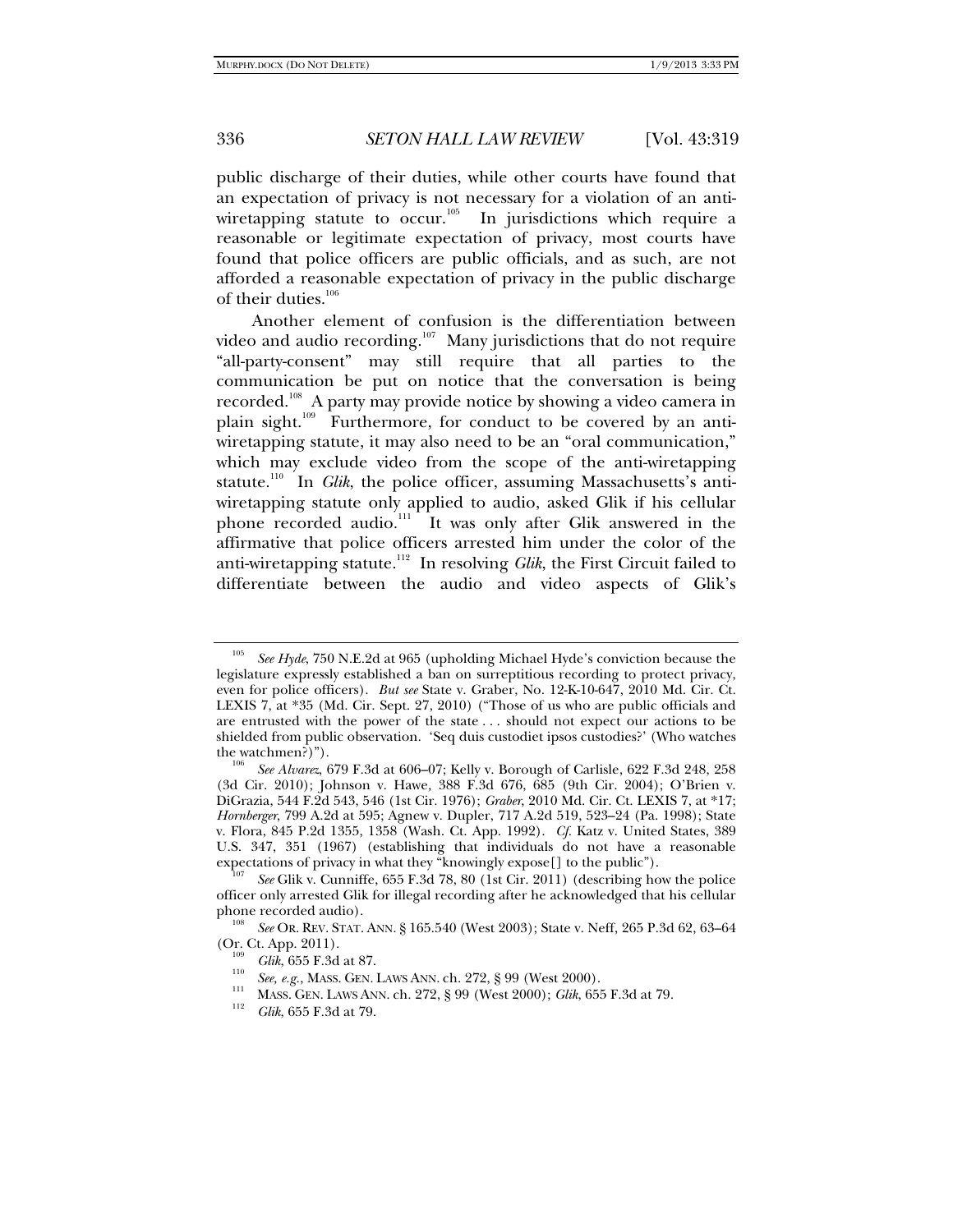recording.<sup>113</sup> Instead, the court simply declared that Glik had a "well established" right to *film* police officers in public without indicating precisely which aspect of Glik's conduct was protected First Amendment activity.<sup>11</sup>

Overall, anti-wiretapping statutes are valuable tools for police officers seeking to suppress videographers. Since the laws lack clarity and well-defined scope, police can creatively and effectively cite antiwiretapping statutes to intimidate even savvy videographers. Yet, if police do not assert charges from these anti-wiretapping statutes, they still have laws of general applicability at their disposal.<sup>115</sup>

Laws of general applicability include charges like obstruction of justice, disobeying an officer, obstructing an investigation, interfering with an officer, failure to obey an officer, disorderly conduct, resisting arrest, obstructing a street, and harassment.<sup>116</sup> While many of these charges may be dismissed, videographers are still arrested, placed into squad cars, and carted away from the scene.<sup>117</sup> Videographers may be fully within their rights to videotape the police, but after one confrontation they may expect intimidation, harassment, or arrest because in most cases "nothing" happens to the police officers who make false arrests.<sup>118</sup> Police are increasingly using laws of general applicability to suppress videographers from filming police conduct because citizens often do not know or understand the laws, thereby allowing police to think they can get away with applying the charges.119 Overall, the inconvenience and embarrassment of being arrested creates a chilling effect for videographers, which makes laws of general applicability another valuable tool for police officers seeking to suppress videographers from filming police conduct.<sup>120</sup>

from recording public encounters . . . through enactment and enforcement of express prohibitions on secret or unconsented-to recordings of persons and conversations . . . [or] through officers' efforts to move filmers away from the scene,

<sup>113</sup>

 $\frac{113}{114}$  *Id.* at 85.

*Id.* at 85. 115 *See* Stossel, *supra* note 92; Kreimer, *supra* note 14, at 361 ("Where wiretap prohibitions do not apply, officers faced with defiant videographers frequently turn to broader criminal statutes that provide substantial enforcement discretion.").<br><sup>116</sup> Stossel, *supra* note 92.<br><sup>117</sup> Id.

<sup>&</sup>lt;sup>118</sup>*Id.* (quoting Radley Balko from the interview).<br><sup>119</sup> Kreimer, *supra* note 14, at 394 ("[O]ne growing source of litigation is the tendency of police officers to arrest photographers on trumped-up charges both as a way of preventing the spread of inconvenient truths and as a response to free-floating anxiety about individuals who remind officials of terrorists."); *The Government's War on Cameras!, supra* note 44.<br><sup>120</sup> *See* Wasserman, *supra* note 14, at 648–49 ("Government might stop people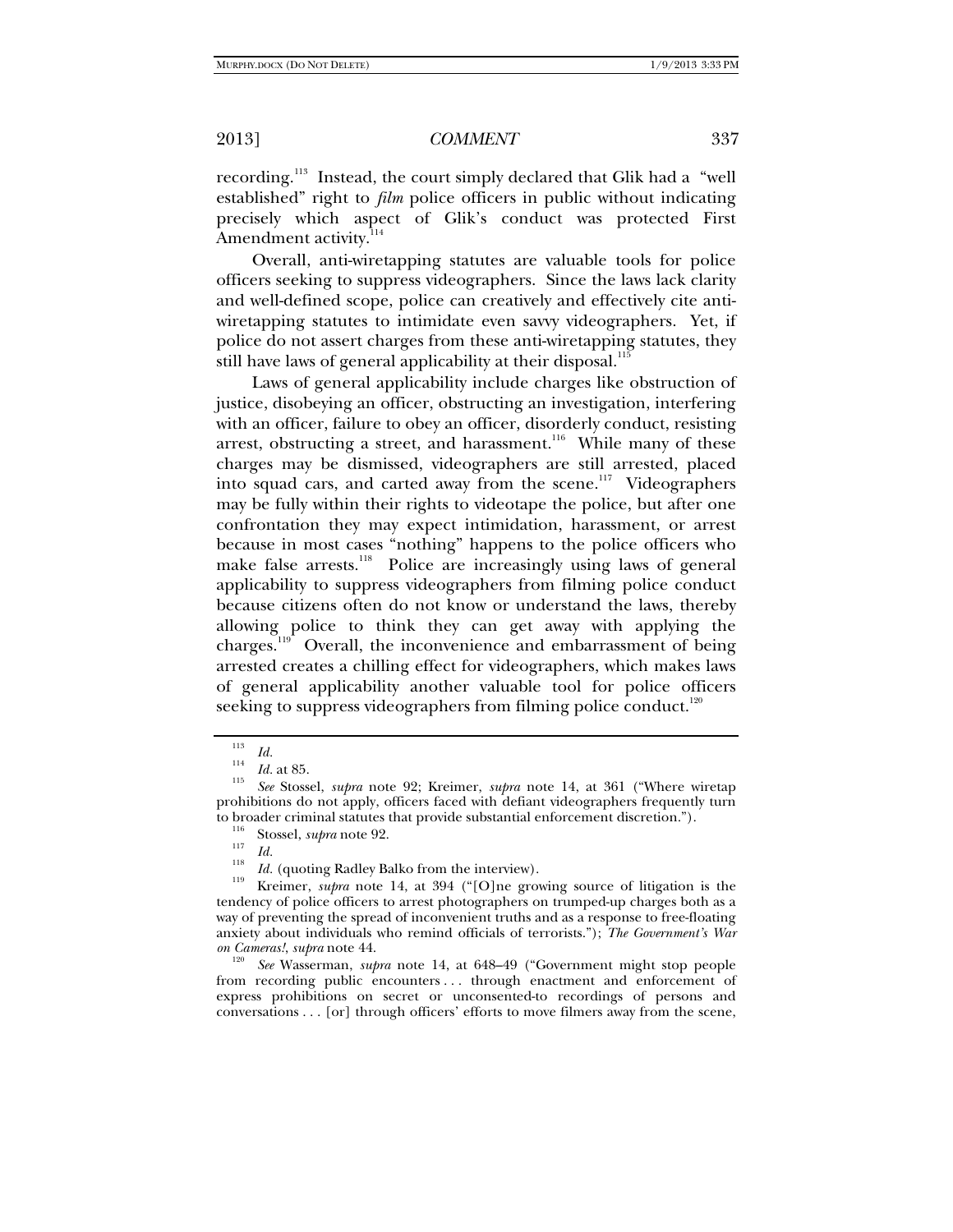# IV. SAFEGUARDS TO POLICE MISCONDUCT ARE INEFFECTIVELY PROTECTING VIDEOGRAPHERS

When Radley Balko said that "nothing" happens to police officers who unlawfully intimidate videographers, he did not comprehensively describe how police officers have to answer for their actions.<sup>121</sup> Balko did not literally mean that nothing happens Balko did not literally mean that nothing happens following an incident between police and videographers.<sup>122</sup> Rather, he meant that police officers do not face serious consequences for their actions.<sup>123</sup> This Part discusses how the present framework of safeguards designed to deter police officers from harassing citizens fails to adequately protect videographers who are unlawfully intimidated by police. Specifically, this Part will cover the failure of three safeguards: first, the external check provided by the public at large; second, self-policing mechanisms such as internal affairs; and third, the civil remedy available to citizens who believe a public official has violated their constitutional rights. This Part will demonstrate how each of these deterrents is ineffective at curbing potential police misconduct toward videographers.

# *A. Safeguard #1: Public Oversight and How Police Can Defeat Its Purpose by Eliminating Public Recording of Their Conduct*

Some scholars argue that allowing citizens to freely videotape police in public incentivizes police officers to properly fulfill their duties.<sup>124</sup> Leaders at some police departments have adopted this view as well.<sup>125</sup> For instance, Lieutenant Robin Larson of the Broward County, Florida, Sheriff's Office, takes the position that "[a]ll of our people should be conducting themselves like they are being recorded all the time."<sup>126</sup> With the persistent threat of surveillance, rational police officers would want to avoid committing any misconduct in public because video documentation of that misconduct could be widely disseminated very rapidly.<sup>127</sup> In that event, the general public,

<sup>124</sup> Mishra, *supra* note 104, at 1553.<br><sup>125</sup> Johnson, *supra* note 49 (quoting Lieutenant Robin Larson of the Broward County, Florida Sheriff's Office).<br><sup>126</sup> *Id.* (internal quotation marks omitted).

 *Id.* (internal quotation marks omitted). 127 *See* Rowinski, *supra* note 48 ("[W]ith the advent of media-sharing websites like Facebook and YouTube, the practice of openly recording policy activity has become

to confiscate equipment, and, perhaps, to arrest filmers for violating non-speech laws of general applicability.").<br>
<sup>121</sup> *See* Stossel, *supra* note 92.<br>
<sup>123</sup> *See id. See id.*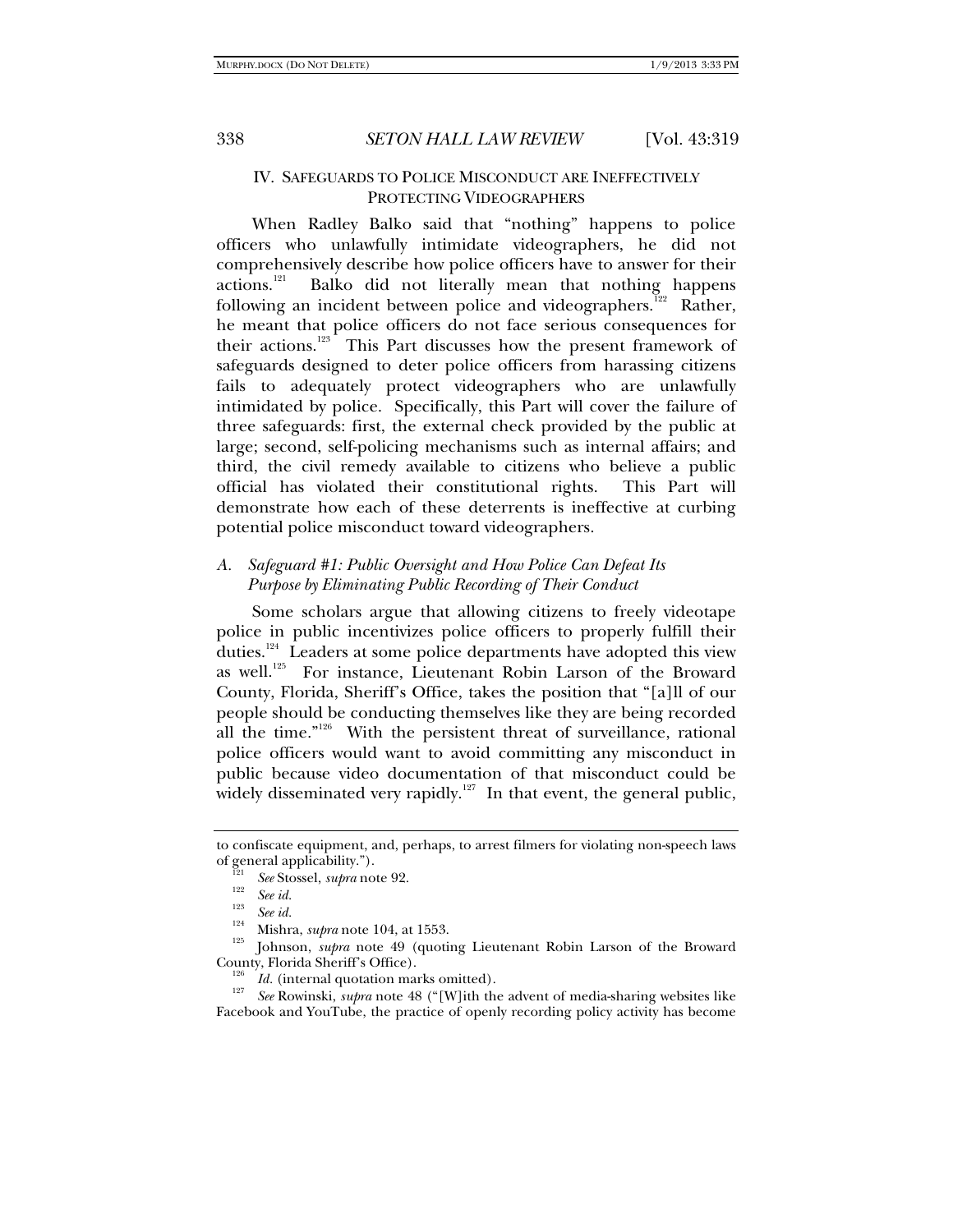aware of the misconduct, could utilize the political process to pressure law enforcement officers to respect the limits of their authority.<sup>128</sup> Thus, mindful of potential public scrutiny and scorn, police officers would generally avoid performing illegal activities to protect themselves.<sup>129</sup>

The existence of some press coverage and public scrutiny of police misconduct indicates that this deterrent is somewhat effective, but the evidence of police-videographer confrontations in the news and on the Internet suggests that police are undermining the effectiveness of video by attempting to eliminate it.<sup>130</sup> By intimidating and arresting videographers, police are creating more footage of police-videographer confrontations, but may also be preventing footage of more alarming misconduct, such as the beatings of Jack McKenna or Rodney King, from being created in the first place.<sup>131</sup> An example is the case of Emily Good, a Rochester woman whose videoconfrontation with police garnered national attention.<sup>132</sup> Rochester police officers arrested Good for obstructing governmental administration when she filmed a traffic stop directly outside her home.<sup>133</sup> Good was somewhat of a social activist, and filmed the traffic stop because she believed it involved racial profiling.<sup>134</sup> Police commanded Good to stop recording the incident, but when she

commonplace."). 128 Wasserman, *supra* note 14, at 645 ("Public attention and outrage produces government action . . . . [A]ttention and outrage are more likely when video has gone "viral" and is being devoured and dissected on YouTube, blogs, and the mainstream news media, and where visceral public reaction to the video reflects a wide popular interpretation of the video as showing governmental misconduct. A viral video puts government on its heels, forcing it to publicly defend its officers (at least initially), while also recognizing that, because of the video, the people have developed informed perceptions and conclusions about the incident—perceptions that officials must respect (or at least consider) in making administrative decisions.").<br>
See id.

<sup>&</sup>lt;sup>130</sup> *See* Rowinski, *supra* note 48 ("There are no hard statistics for video recording arrests. But the experiences of Surmacz and Glik highlight what civil libertarians call a troubling misuse of the state's wiretapping law to stifle the kind of street-level oversight that cellphone and video technology make possible.").

<sup>&</sup>lt;sup>131</sup> *Cf.* Adam Cohen, *Should Videotaping the Police Really Be a Crime*?, TIME, Aug. 4, 2010<br>2010 http://www.time.com/time/nation/article/0.8599.2008566.00.html http://www.time.com/time/nation/article/0,8599,2008566,00.html; Blackburn, *supra* note 79. 132 Ray Levato, *Emily Good to Sue Rochester Police Department*, WHEC ROCHESTER

<sup>(</sup>June 28, 2011), http://www.whec.com/news/stories/s2176499.shtml.<br> $Id.$ 

<sup>&</sup>lt;sup>134</sup> *Id.* (the traffic stop in front of Good's home involved three white police officers arresting a lone black man and searching his car).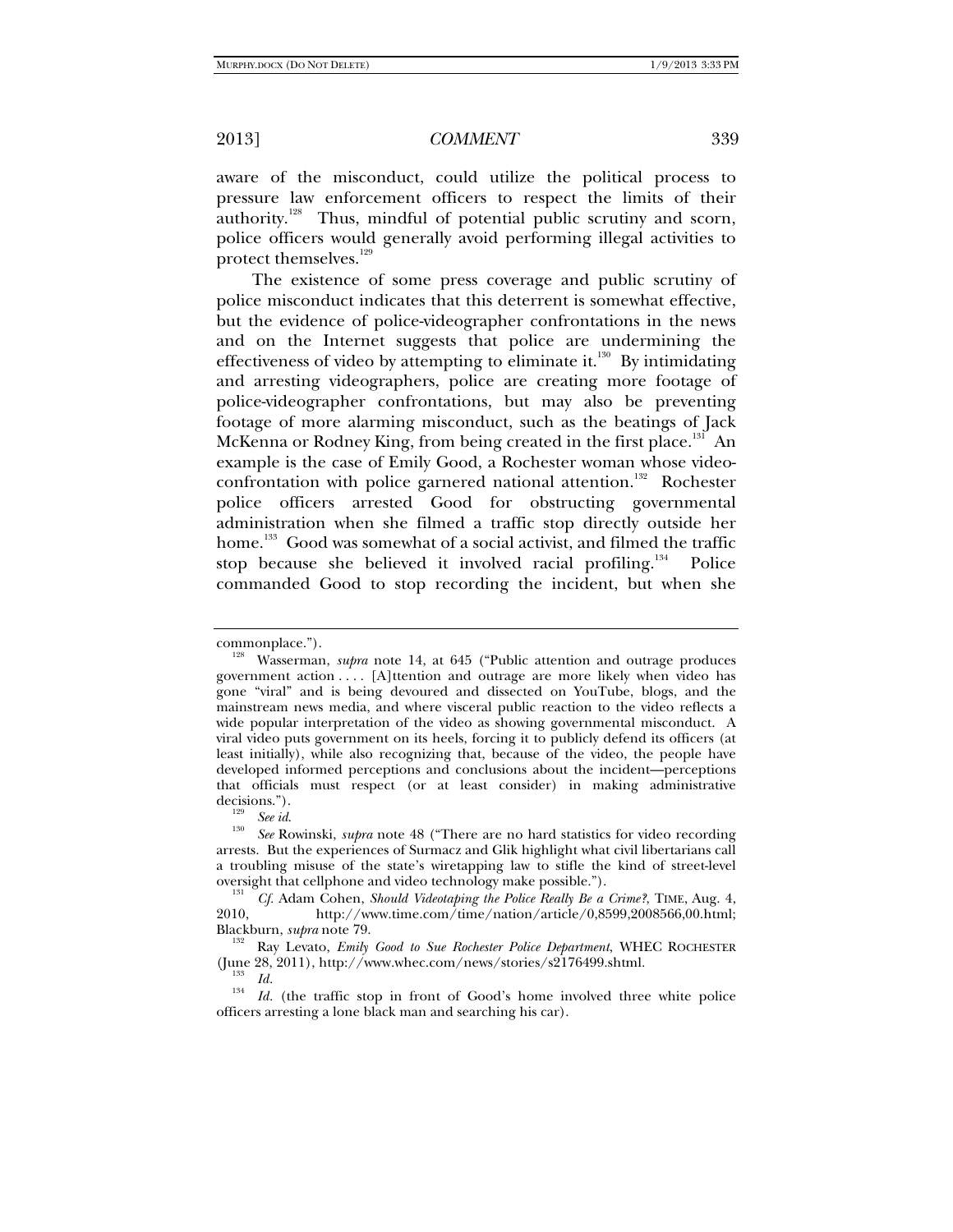continued one of the officers arrested her.<sup>135</sup> Although a highly publicized discussion about Good's rights sprouted from the incident, police successfully frustrated Good's original purpose for filming—to monitor racial profiling by police officers.<sup>136</sup> By arresting Good, the Rochester police officers succeeded in preventing her from documenting anything related to racial profiling.<sup>1</sup>

The Good case highlights why the public-oversight deterrent fails to protect videographers from harassment and intimidation.<sup>138</sup> Instead of incentivizing officers to conduct their police business properly, the presence of a video camera may actually encourage a police officer to prevent the creation of footage of his conduct.<sup>139</sup> To do so, the police officer may harass, intimidate, and arrest the videographer, thereby shielding himself from liability for other potentially serious acts of misconduct.<sup>140</sup> While some videographers may be defiant and willing to resist police pressures, many individuals may simply seek to avoid confrontation and move on with their lives.<sup>141</sup> The ultimate result is a chilling effect on the filming of police in public.

Concededly, if the footage of the police officer attacking the videographer is as offensive as the Rodney King beating, the public would probably demand accountability in a similar manner.<sup>142</sup> Still, this deterrent may only be effective when videographers are successful in capturing police misconduct that warrants unified public outcry. Police harassment of videographers certainly warrants public scrutiny, but because the act of intimidating a videographer is not nearly as offensive as police beatings, shootings, or corruption

<sup>139</sup> *See id.*; *see also* Rowinski, *supra* note 48 (quoting Sarah Wunsch of the American Civil Liberties Union of Massachusetts, stating that "[t]he police apparently do not want witnesses to what they do in public").<br><sup>140</sup> *See* Rowinski, *supra* note 48 ("Ever since the police beating of Rodney King in

Los Angeles in 1991 was videotaped. . . . the arrests of street videographers, whether they use cellphones or other video technology, offers a dramatic illustration of the collision between new technology and policing practices.").

ACLU of Ill. v. Alvarez, 679 F.3d 583, 588 (7th Cir. 2012) (where the ACLU did not follow through on its planned audiovisual recording of police in public "because of a credible fear of prosecution"); Cohen, *supra* note 131 ("Most people are not so game for a fight with the police. They just stop filming. These are the cases no one finds out about, in which there is no arrest or prosecution, but the public's freedoms have nevertheless been eroded.").

*See id.*

<sup>135</sup>

<sup>&</sup>lt;sup>135</sup> *Id.*<br><sup>136</sup> *Id.*<br><sup>137</sup> *II* 

<sup>&</sup>lt;sup>137</sup> *Id.* See Levato, *supra* note 132.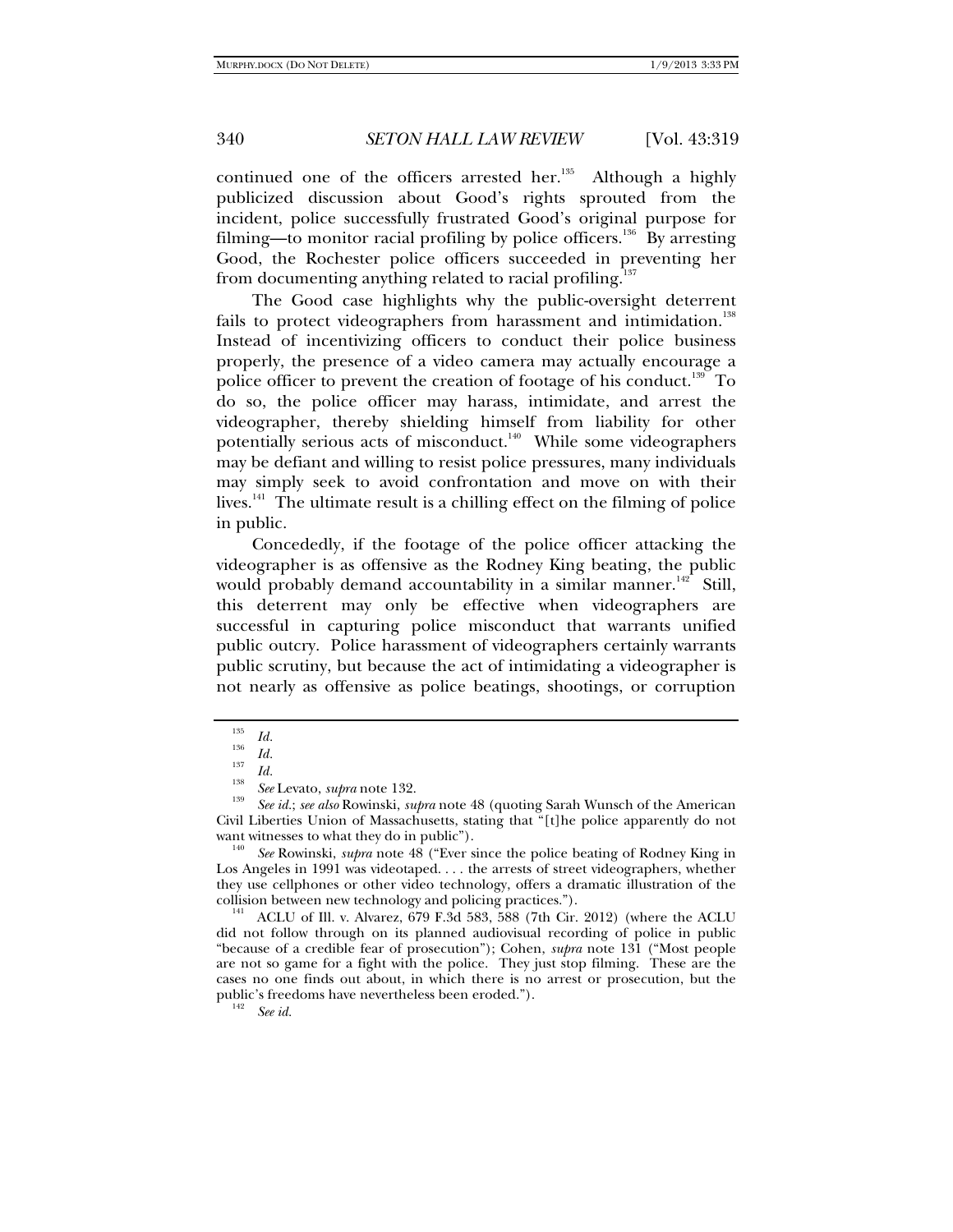scandals, it is not as likely to stir an equally strong public reaction.<sup>143</sup> Ideally, the issues surrounding police confrontations with videographers ought to be resolved before more incidents similar to Rodney King's occur.

Another solution is needed because public awareness is not enough to prevent police officers from intimidating and arresting videographers. By aggressively engaging videographers, police effectively deter videographers from monitoring police conduct, which simultaneously shields other types of misconduct from exposure.<sup>144</sup> Since the public is not as offended as it would be if other types of misconduct were captured on camera, society is not as motivated to remedy the situation.

# *B. Safeguard #2: Internal Affairs: Why Law Enforcement Self-Policing is Insufficient*

Law enforcement leadership is in a position to self-correct police misconduct through internal investigations and disciplining police officers.<sup>145</sup> In the past, police leadership has sternly held violating officers accountable for their actions.<sup>146</sup> Also, some police departments claim that the increase in public video-recording of police conduct has positively affected change in department training and staffing.<sup>147</sup> Broadly speaking, internal affairs departments have sometimes been effective in combating forms of police misconduct.<sup>148</sup>

While police departments should be able to self-regulate, this established deterrent has several limitations. Most notably, in the context of police officers harassing and intimidating videographers, it is unlikely that any substantial consequences will result from a videographer complaining to the police department.<sup>149</sup> For instance,

<sup>143</sup>

<sup>&</sup>lt;sup>143</sup> *See id.*<br><sup>144</sup> *See* Levato, *supra* note 132; *see also* discussion *supra* Part IV.A.

<sup>&</sup>lt;sup>145</sup> *See* Cohen, *supra* note 131.<br><sup>146</sup> *See id.* (discussing the New York City police officer who was laid off after amateur video footage revealed he lied in his sworn statement about how he shoved a bicyclist to the ground); Johnson, *supra* note 49 (discussing the case of Jack McKenna and the ensuing suspensions of three officers involved in the beating of the

See Cohen, *supra* note 131 (Broward County Sheriff's Officer Larson discusses how recorded incidents have "sparked" activity from the department to better train its officers).

*See* Skehill, *supra* note 14, at 996 ("[M]any police departments have implemented internal affairs departments and citizen investigatory commissions to investigate and discipline police misconduct.").

*See* Stossel, *supra* note 92 (Radley Balko commenting how "nothing" happens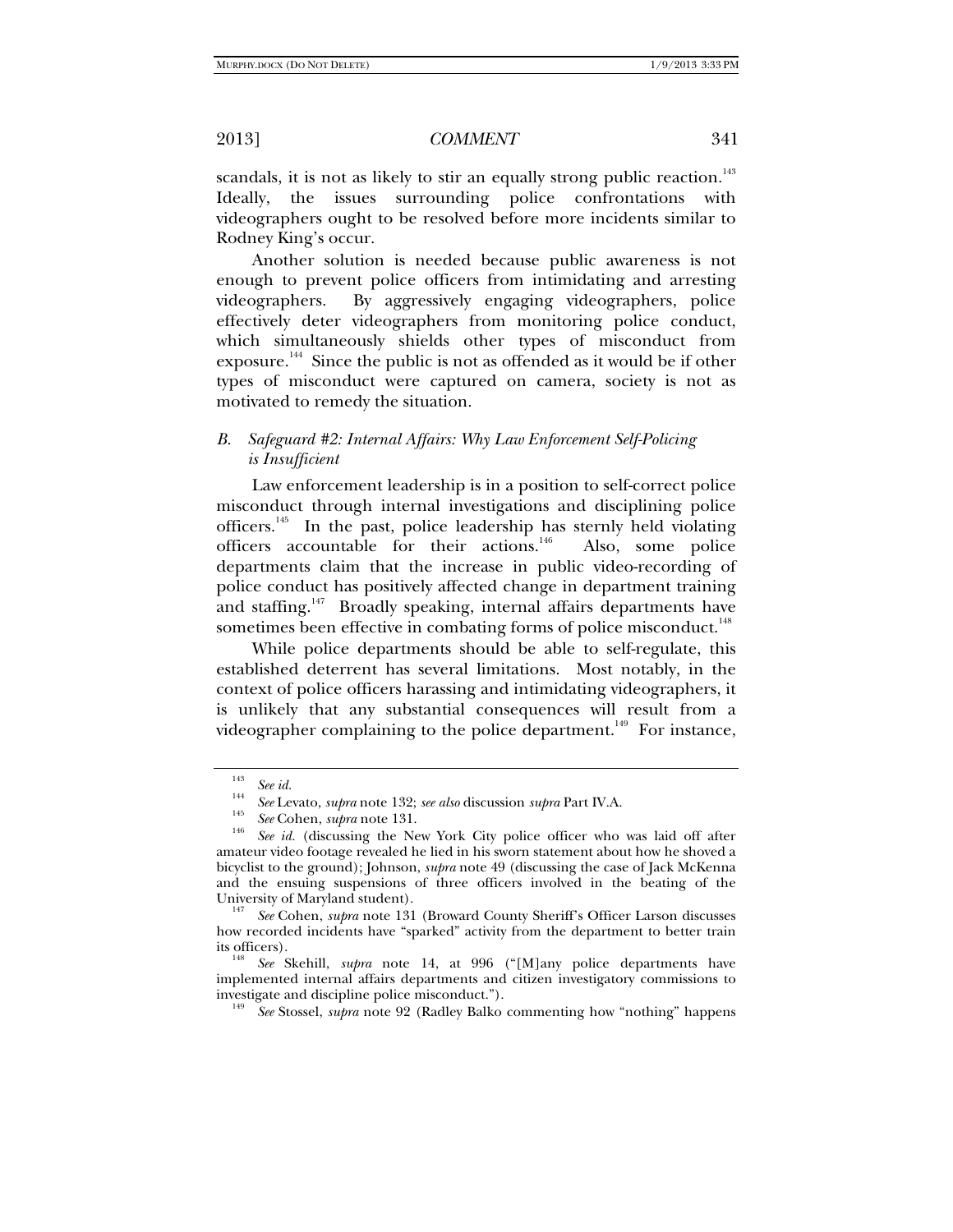in Emily Good's case, Rochester Chief of Police James M. Sheppard conducted an investigation that resulted in no announced disciplinary action, and the Chief merely mandated additional training and awareness for officers on the force.<sup>150</sup> Because the internal investigations are not transparent, the public cannot actually know if the investigations effectively resolve the problem.<sup>151</sup>

Another problem with the internal affairs model for reporting police misconduct is that in the context of video records, citizens may be afraid to report.<sup>152</sup> In Massachusetts, Michael Hyde was arrested for violating wiretapping statutes while trying to report police abuse.153 Six days after Hyde recorded an incident with police, he filed a formal complaint at the Abington police station.<sup>154</sup> After the Abington police department performed an internal investigation, which absolved five of its officers, it sought a criminal complaint against Hyde for the recording he used to complain about the officers.155 Since Hyde's conviction was upheld, videographers can be fearful, especially in all-party-consent states, $156$  that reporting incidents to the local police station could result in their own arrest.

Another example that demonstrates the failings of internal

to police officers who falsely arrest videographers for filming their conduct).

*See* Press Release, Rochester Police Dep't., Chief Sheppard Announces Outcome of Internal Administrative Reviews on Emily Good Arrest, Traffic<br>Enforcement Operation (Sept. 2, 2011), available at Enforcement Operation (Sept. 2, 2011), *available at* http://www.rochestercitynewspaper.com/uploads/articles/12343-9.2.11-Press-Conference-Media-Packet.pdf. In a letter attached to the report, Sheppard stated that although police officers deal with high amounts of stress and danger, they must act professionally and with "appropriate respect for the rights of those involved." *Id.* Sheppard discussed how videographers generally have First Amendment rights to film police officers in public spaces, and that police officers "should assume that someone is watching and recording [their] actions at all times." *Id.* But police officers are to use "good judgment" to determine when those individuals recording them cross the line into obstructing justice. *Id.* 

*See generally* THE CITY OF N.Y. COMM'N TO INVESTIGATE ALLEGATIONS OF POLICE CORRUPTION AND THE ANTI-CORRUPTION PROCEDURES OF THE POLICE DEP'T, ANATOMY OF FAILURE: A PATH FOR SUCCESS (1994), *available at* OF FAILURE: A PATH FOR SUCCESS (1994), *available at* http://www.google.com/url?sa=t&rct=j&q=&esrc=s&source=web&cd=1&ved=0CCIQ FjAA&url=http%3A%2F%2Fwww.parc.info%2Fclient\_files%2FSpecial%2520Reports %2F4%2520-%2520Mollen%2520Commission%2520-

<sup>%2520</sup>NYPD.pdf&ei=ZiVpULmHH6nC0QH1p4HwAw&usg=AFQjCNF9N3sXOxbKQ oBJVLzpZk5jrB833w&sig2=dJjggMgRkD9GBQ9I9P9fKQ&cad=rja.<br><sup>152</sup> *See* Commonwealth v. Hyde, 750 N.E.2d 963, 965 (Mass. 2001).<br><sup>153</sup> *Id.*<br>*154 Id.* 

 $\frac{155}{156}$  *Id.* 

*See supra* Part II.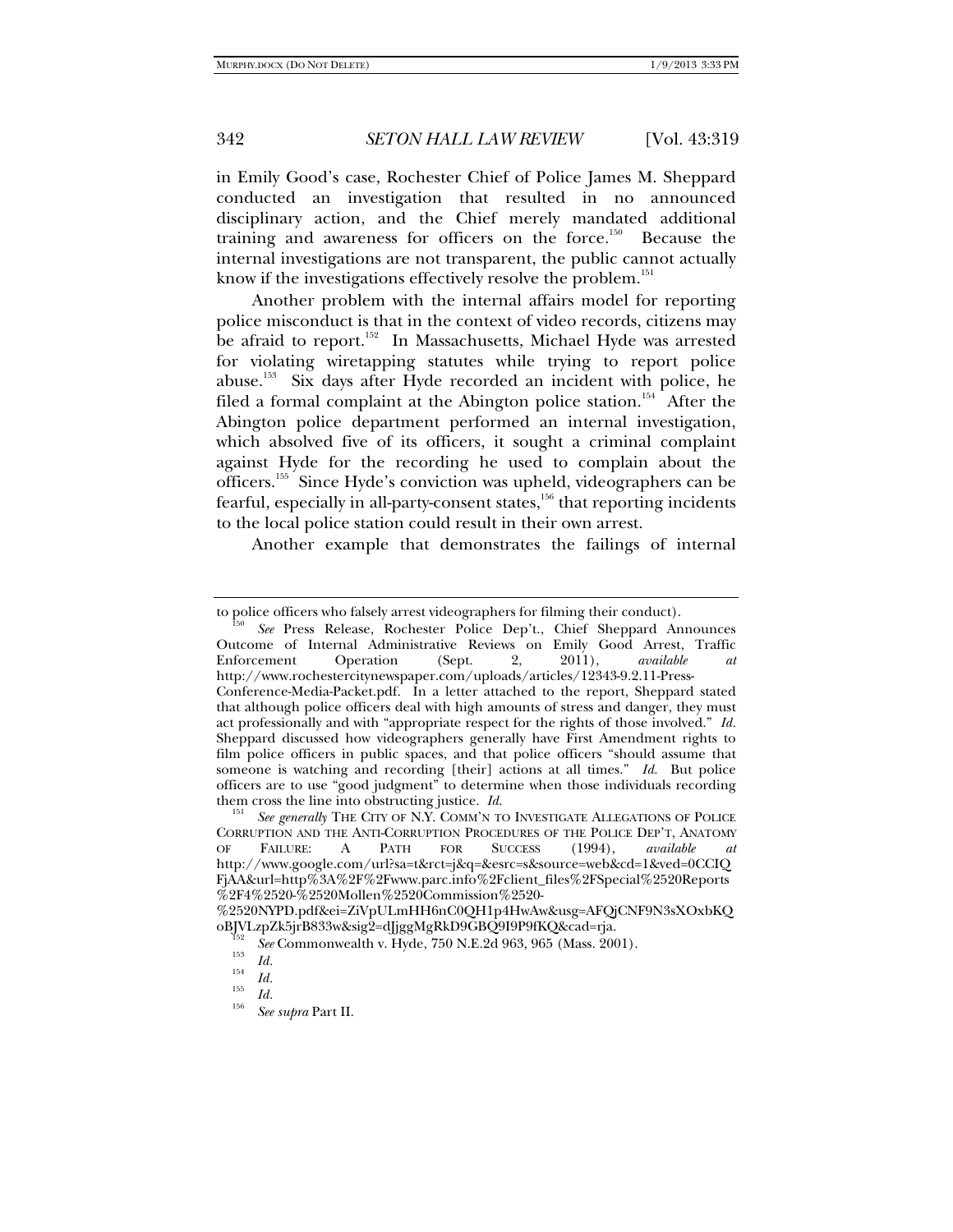investigations is the case of Anthony Graber in Maryland.<sup>157</sup> Maryland State Police raided Graber's home and seized his camera and computer equipment after he posted a YouTube video of a plainclothed police officer stopping Graber on a highway.<sup>158</sup> Graber was facing more than fifteen years in prison if he was convicted of violating Maryland's anti-wiretapping statute.<sup>159</sup> Fortunately for Graber, Circuit Judge Emory Pitt threw out the four-count indictment against Graber.<sup>160</sup> Although Graber was ultimately vindicated, the prospect of spending over fifteen years in prison for what may have been First Amendment protected activity is quite disturbing.<sup>161</sup> If a different Judge presided over his case, it is very possible that Graber would be sitting in prison until approximately  $2026$ .<sup>162</sup> Although Graber was not reporting police misconduct to the police, the effort by police to arrest Graber long after the traffic stop indicates that if Graber had tried to report police conduct like Hyde did, he may have been arrested in the same manner.<sup>163</sup> Any videographer with footage of police misconduct might be hesitant to bring such footage to the attention of police if it may jeopardize his freedom.

Overall, law enforcement self-policing is unreliable in safeguarding against police aggression toward videographers. Police officers are typically not harshly punished for violating the rights of videographers and the reporting mechanism for concerned citizens poses too great of a risk of arrest.<sup>164</sup> If a citizen wishes to complain to the police about an officer's conduct, he may hesitate to bring his video evidence of the alleged misconduct. With no reason to take internal investigations seriously and the substantial risks involved in bringing video evidence to the police's attention, it is unlikely that

 *Compare* Commonwealth v. Hyde, 750 N.E.2d 963, 965 (Mass. 2001), *with Graber*, 2010 Md. Cir. Ct. LEXIS 7, at \*3-4.

*See* discussion *supra* Part IV.B.

<sup>157</sup> *See generally* State v. Graber, No. 12-K-10-647, 2010 Md. Cir. Ct. LEXIS 7 (Md. Cir. Sept. 27, 2010). 158 *See* Sanchez, *supra* note 51. 159

<sup>&</sup>lt;sup>160</sup> Graber, 2010 Md. Cir. Ct. LEXIS 7, at \*6, 34–35 (remarking that Graber's arguments are correct—that Maryland's wiretap statute "on its face is unconstitutional; that it is unconstitutional and violative of the First Amendment to the United States Constitution.").

*Id.* The fact that Graber's violation was punishable up to fifteen years in prison is disturbing because Graber would be subject to the same sentence if he committed robbery, and a shorter sentence if he committed sexual assault in the third degree. MD. CODE ANN. CRIM. LAW §§ 3-307, 402 (West 2006).<br><sup>162</sup> *See id.* 163 *Sec.* 163 **July 163 July 163 ME 21.063** 065 *C*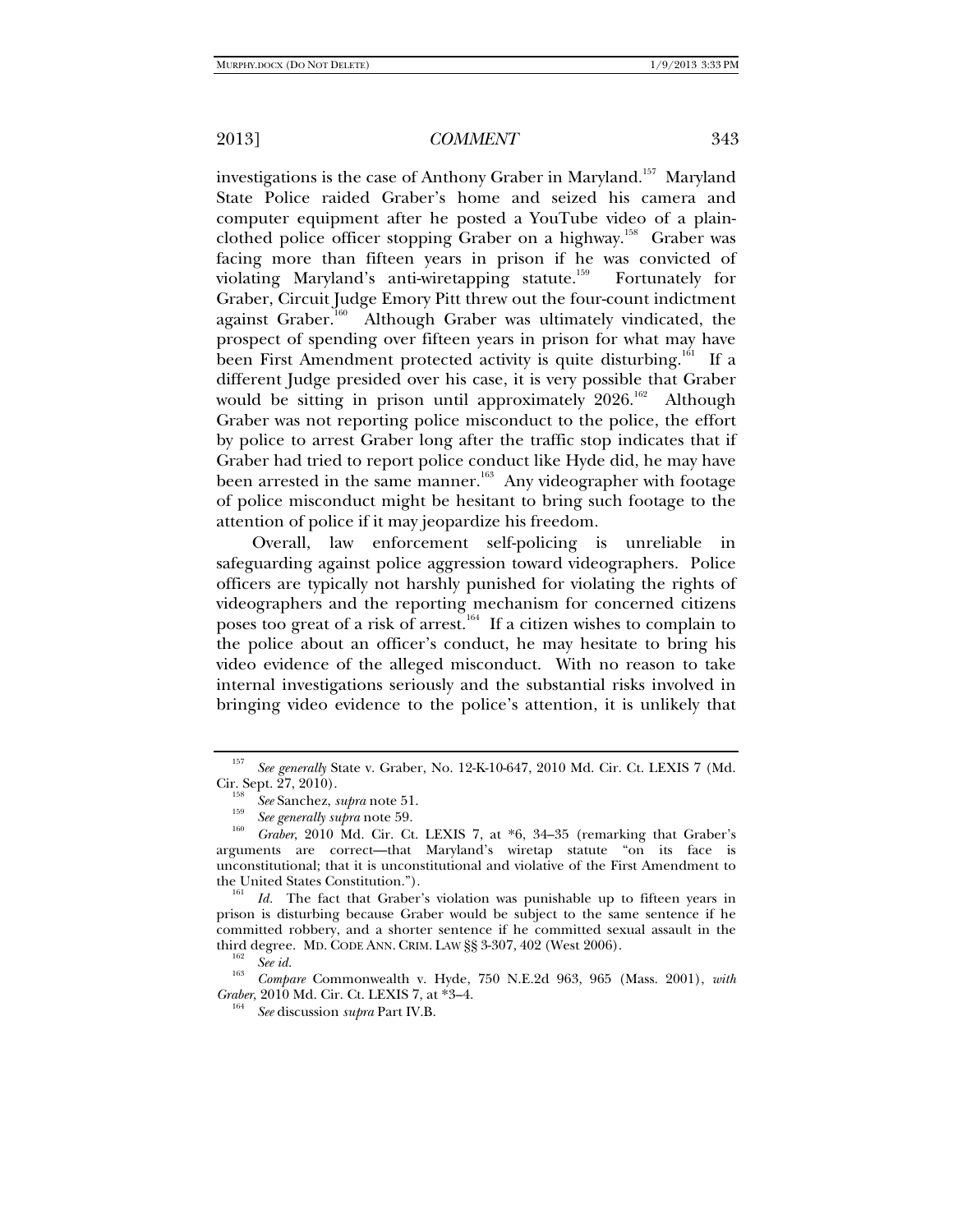internal affairs can properly deter police officers from violating videographers' rights to film police in public.

# *C. Safeguard #3: The Shortcomings of 42 U.S.C. § 1983 Civil Remedies*

As part of the Civil Rights Act of  $1871$ ,<sup>165</sup> Congress enacted 42 U.S.C. § 1983 to provide civil remedies for citizens whose rights have been abused "under the color" of state law.<sup>166</sup> The statute allows a private citizen to sue for damages and prospective relief against municipalities and local governments<sup>167</sup> when officials violate his or her civil rights.<sup>168</sup> Section 1983 is not itself a source of substantive rights; rather, it is merely a remedy or method for citizens to vindicate their rights as guaranteed by the Constitution.<sup>169</sup> In defining the remedy, the Supreme Court has noted that § 1983 is intended to financially compensate victims of official misconduct.<sup>170</sup>

When a lawsuit is filed against a police officer in his official capacity, the suit is known as an "official-capacity suit" and is treated as a suit against the government itself.<sup>171</sup> To prevail in a § 1983 official-capacity suit, a plaintiff must show that "the entity's policy or custom played a part in the violation of federal law."172 Thus, for the government to be liable, the Supreme Court requires that the agent directly harm the plaintiff on behalf of the government and that the "moving force" behind the agent's action be a government implemented policy, statement, regulation, or custom.<sup>173</sup> Besides a

<sup>&</sup>lt;sup>165</sup> Civil Rights Act, ch. 22, 17 Stat. 13 (1871) (codified as amended at 18 U.S.C. § 241, 42 U.S.C. §§ 1983, 1985, 1988 (2006)). The Civil Rights Act of 1871 is also

<sup>&</sup>lt;sup>166</sup> 42 U.S.C. § 1983; Ian D. Forsythe, *A Guide to Civil Rights Liability Under 42 U.S.C. § 1983: An Overview of Supreme Court and Eleventh Circuit Precedent*, THE CONSTITUTION SOCIETY, http://www.constitution.org/brief/forsythe\_42-1983.htm (last visited Nov. 7, 2011).<br>
<sup>167</sup> Monell v. Dep't of Soc. Servs., 436 U.S. 658, 668 (1978).<br>
<sup>168</sup> Monroe v. Pape, 365 U.S. 167, 179–80 (1961).<br>
Baker v. McCollan, 443 U.S. 137, 144–45 & n.3 (1979).<br>
<sup>170</sup> Carey v. Piphu

that punitive damages may not be awarded against a municipality. City of Newport v. Fact Concerts, Inc., 453 U.S. 247, 259–60 (1981). Fortunately for plaintiffs, the Civil Rights Attorney's Fees Awards Act of 1976 allows a citizen to receive attorney's fees if he prevails, meaning receives more than nominal damages. *See* 42 U.S.C. § 1988(b);

Farrar v. Hobby, 506 U.S. 103, 114 (1991); Kentucky v. Graham, 473 U.S. 159, 165 (1985).

<sup>&</sup>lt;sup>172</sup> *Graham*, 473 U.S. at 166 (quoting *Monell*, 436 U.S. at 694).

*Monell*, 436 U.S at 690–94.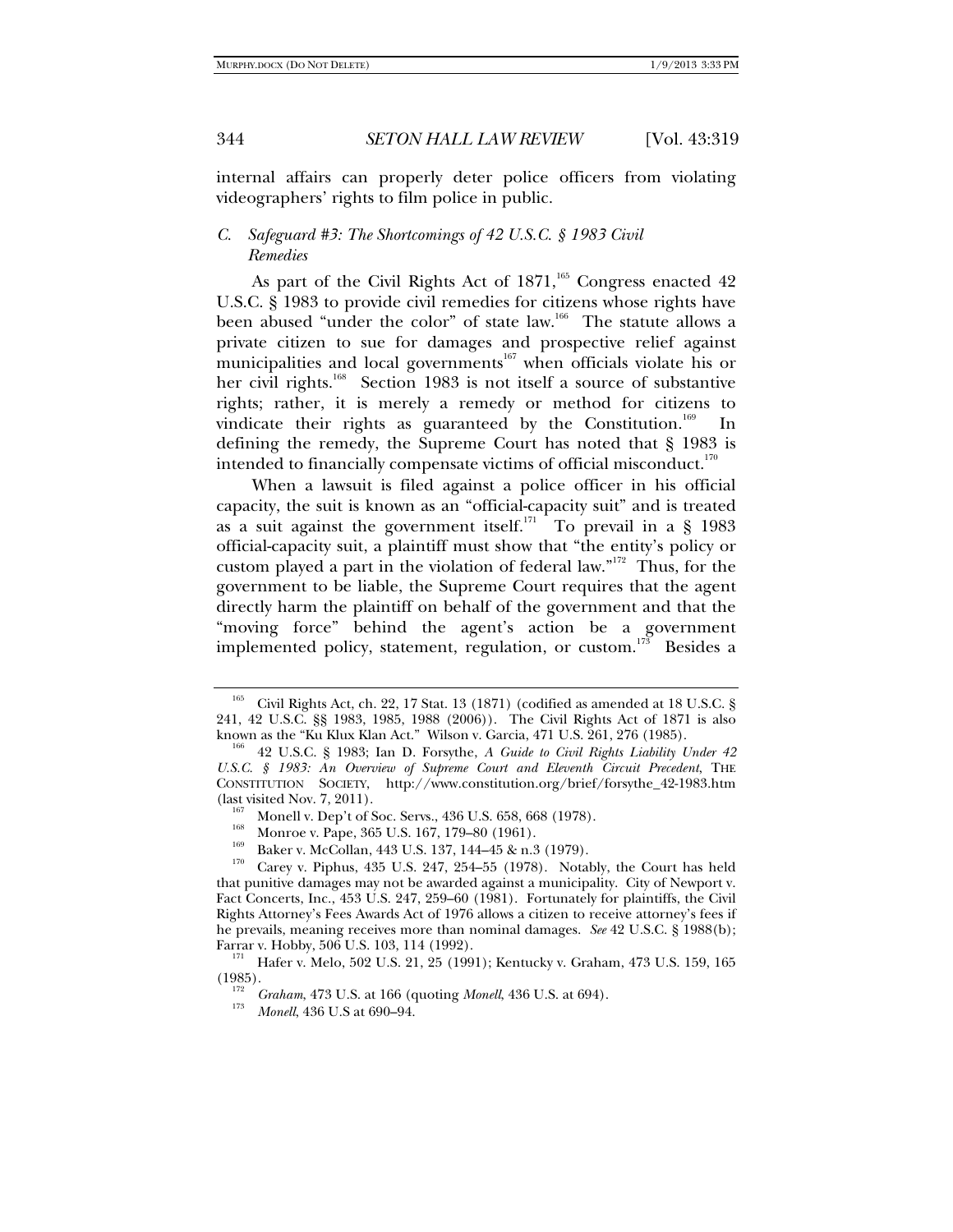direct policy endorsing unlawful conduct, a failure to properly train agents and employees can be a "moving force" behind the agent's wrongful conduct.<sup>174</sup> The failure to train must amount to "deliberate" indifference," however, meaning that the government entity made a deliberate choice to not train police officers with respect to the violated right in question.<sup>175</sup> But, § 1983 plaintiffs will not succeed in showing "deliberate indifference" where a police officer's conduct is "obvious to all without training or supervision."<sup>176</sup>

Scholars doubt whether  $\S$  1983 is an effective remedy.<sup>177</sup> Absent a discoverable pattern of violations, in order to claim that the government was "deliberately indifferent," the plaintiff would have to show that the failure to train officers made violations of federal rights "highly predictable."<sup>178</sup> This requirement is farcical because the This requirement is farcical because the existence of a pattern does not change the fact that an individual's rights have been violated in one specific instance. A pattern, by definition, requires multiple occurrences of linkable events, but the plaintiff in any given § 1983 suit should not need to worry about anyone else's violated rights. Whether others have had their rights similarly violated is irrelevant with regard to compensating an individual for his injuries. Attempting to prove that a failure to train made the commission of violations "highly predictable" further deteriorates protection of individual constitutional rights.<sup>179</sup> Similarly, to determine if a violation is "highly predictable," the court

<sup>&</sup>lt;sup>174</sup> City of Canton v. Harris, 489 U.S. 378, 388–89 (1989).

*Id.*; Sewell v. Town of Lake Hamilton, 117 F.3d 488, 489–90 (11th Cir. 1997). Since the Supreme Court rejected respondeat superior liability for municipalities, the aggrieved plaintiff must prove that the municipality somehow trained or was "deliberately indifferent" toward training police officers. *Monell*, 436 U.S. at 694. 176 *Sewell*, 117 F.3d at 490 (quoting Walker v. City of New York, 974 F.2d 293, 299–

<sup>300 (2</sup>d Cir. 1992). For instance, a police officer molesting young women at traffic stops and in the police station qualified as obviously wrongful conduct "without training or supervision." *Id.* 

*See* Laurie. L. Levenson, *Police Corruption and New Models for Reform,* 35 SUFFOLK U. L. REV. 1, 3–4 (2001); Catherine Fisk & Erwin Chemerinsky, *Civil Rights Without Remedies: Vicarious Liability Under Title VII, Section 1983, and Title IX*, 7 WM. & MARY

 $B^{178}$  Kelly v. Borough of Carlisle, 622 F.3d 248, 265 (3d Cir. 2010) (citing Berg v. Cnty. of Allegheny, 219 F.3d 261, 276 (3d. Cir. 2000)).

*See* Bd. of Cnty. Com'rs. v. Brown, 520 U.S. 397, 405 (1997) ("Where a plaintiff claims that the municipality has not directly inflicted an injury, but nonetheless has caused an employee to do so, rigorous standards of culpability and causation must be applied to ensure that the municipality is not held liable solely for the actions of its employee."); s*ee also* ERWIN CHEMERINSKY, FEDERAL JURISDICTION 519 (5th ed. 2007) (stating that "*Brown* articulate[d] a heightened requirement for causation, but [did] not define it with any precision").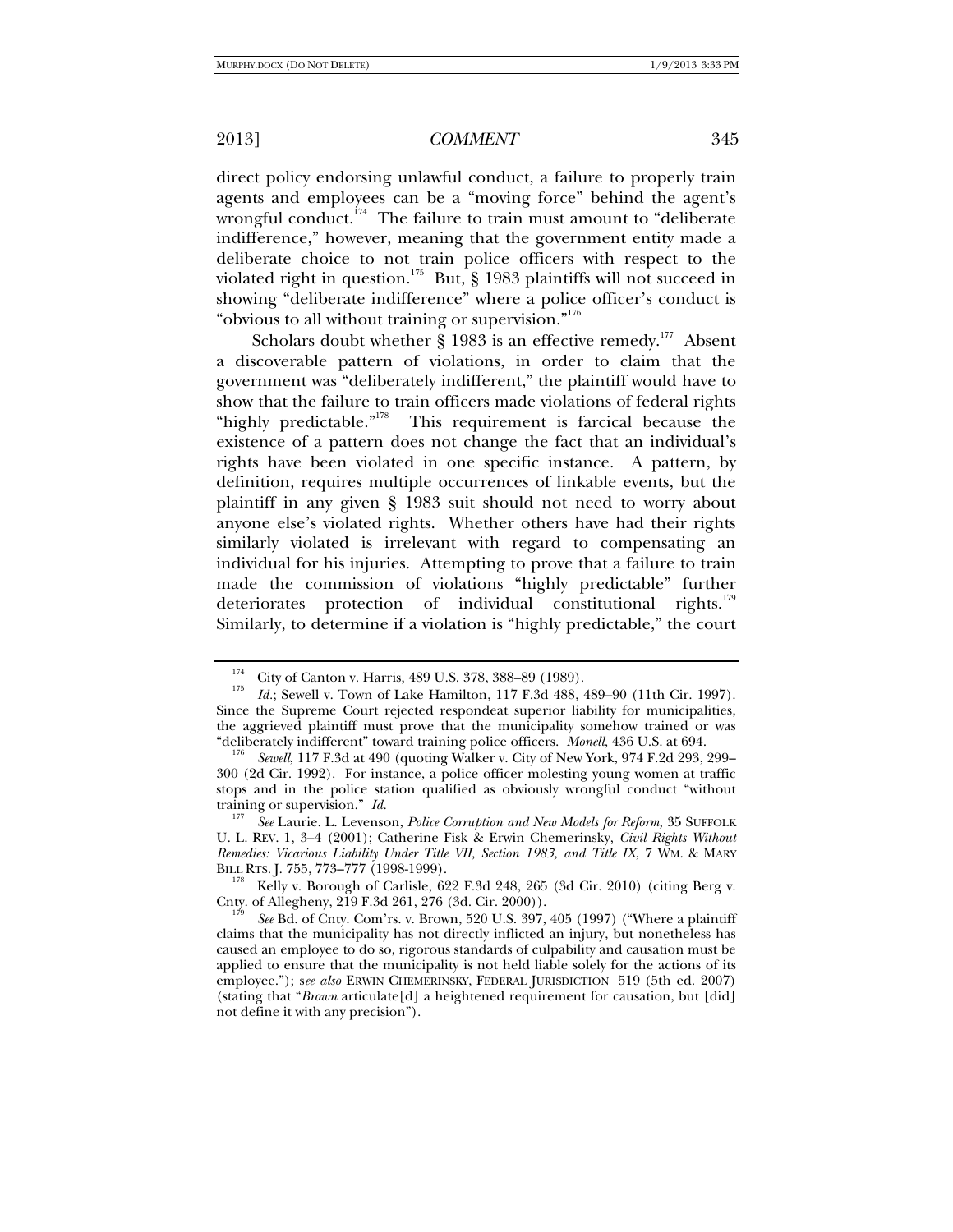will determine if the propensity to arrest videographers is a "plainly obvious consequence" of the government entity's decision-making procedures.<sup>180</sup> This attenuated process ultimately circles back to searching for a pattern of violations in the past, which, as discussed, seems unrelated to the fact that the plaintiff's rights were violated.<sup>181</sup>

Although municipalities may be held liable under some circumstances, individual officers may be shielded from liability by the doctrine of qualified immunity.<sup>182</sup> The qualified-immunity doctrine is intended to shield public officials from harassment, distraction, and liability when they are legitimately performing their duties.<sup>183</sup> Public officials are entitled to qualified immunity from personal liability when their actions arise out of discretionary functions.<sup>184</sup> To circumvent a police officer's qualified-immunity defense, the plaintiff must show or allege a violation of a "clearly established" constitutional right at the time of the police officer's alleged violation.<sup>185</sup> Determining if a constitutional right was "clearly established" requires two separate inquiries: whether the law was clear at the time of the alleged civil rights violation; and whether a reasonable police officer would have understood that his conduct violated the plaintiff's constitutional rights.<sup>186</sup>

In examining the "clearly established" requirement, the clarity of the law at the time of the alleged violation must be narrowly determined with respect to the specific facts of the case.<sup>187</sup> A broad and generalized conceptualization of the law is not sufficient to deny an officer qualified immunity.<sup>188</sup> This standard, however, does not

<sup>184</sup> *See* Harlow v. Fitzgerald, 457 U.S. 800, 807 (1982).

<sup>180</sup> *See Brown*, 520 U.S. at 398–99; City of Canton v. Harris, 489 U.S. 378, 390 n.10  $(1989).$ 

*See Brown*, 520 U.S. at 413–14 (explicating that attempting to determine whether the hiring of a particular police officer involved a highly predictable consequence, the Court discussed the relevance of the hiree's background and pattern of violence in relation to violating constitutional rights).

*See* Pierson v. Ray, 386 U.S. 547, 557 (1967) (using the term "good faith immunity" which is synonymous with "qualified immunity"). A police officer is entitled to qualified immunity unless he acted "so obviously wrong, in light of preexisting law, that only a plainly incompetent officer or one who was knowingly violating the law would have done such a thing." Lassiter v. Ala. A & M Univ. Bd. of

Trs., 28 F.3d 1146, 1149 (11th Cir. 1994).<br><sup>183</sup> Pearson v. Callahan, 555 U.S. 223, 231 (2009).

*See* Maldonado v. Fontanes, 568 F.3d 263, 269 (1st Cir. 2009); s*ee also* Barton v. Clancy, 632 F.3d 9, 21 (1st Cir. 2011).<br><sup>186</sup> *Maldonado*, 568 F.3d at 269.

<sup>&</sup>lt;sup>187</sup> Saucier v. Katz, 533 U.S. 194, 206 (2001).

*Id.*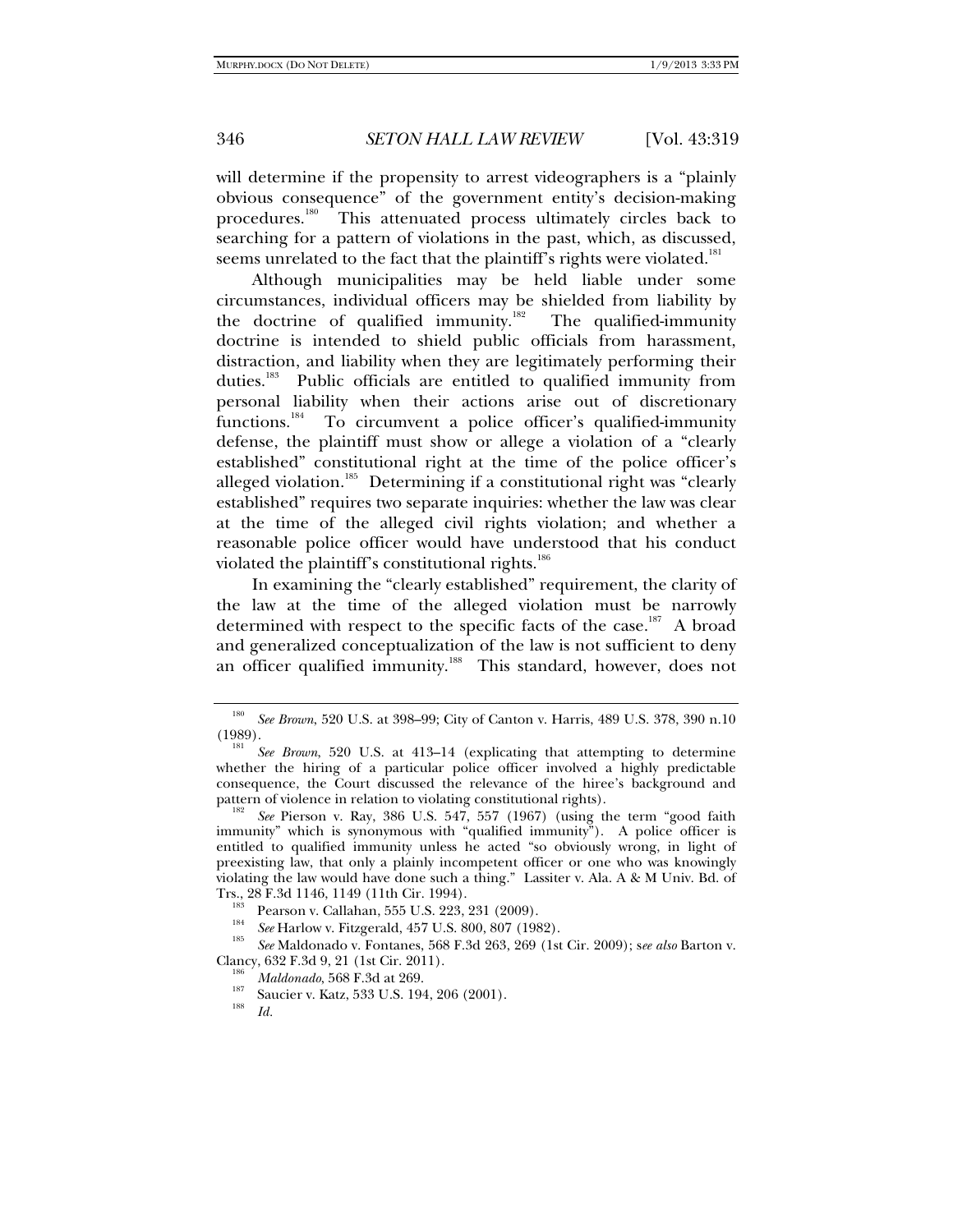require that a prior court decision be on point.<sup>189</sup> The Supreme Court's decision in *Hope v. Pelzer* established that firm precedent is not necessary for a plaintiff to recover against an official.<sup>190</sup> The reasonableness of a police officer's actions depends on "whether the state of the law at the time of the alleged violation gave the [officer] fair warning that his particular conduct was unconstitutional."<sup>191</sup>

Despite the plaintiff-friendly standard developed in *Hope*, the absence of cases on point is still a basis for dismissal on qualified immunity grounds. $192^{\circ}$  In dismissing the claim because of qualified immunity in *Brosseau v. Haugen*, the Supreme Court stressed the lack of similar cases where a police officer shot and wounded the plaintiff, who alleged that this violated his Fourth Amendment rights.<sup>193</sup> The Court's dissension with its own decision in *Hope* has created confusion in lower courts and clouded the "clearly established" standard for qualified immunity.<sup>194</sup> Often, police officers will have qualified immunity, which creates a nearly absolute bar against receiving damages from an individual police officer.<sup>195</sup> In practice, "[t]he qualified immunity standard gives ample room for mistaken judgments by protecting all but the plainly incompetent or those who knowingly violate the law."<sup>196</sup> Essentially, if the law is confusing, police officers may be able to invoke qualified immunity.<sup>197</sup>

Regarding incidents involving recording police, some courts have allowed arresting officers to invoke qualified immunity after wrongful conduct.<sup>198</sup> An example is *Kelly v. Borough of Carlisle*, where a police officer arrested a passenger and seized his camera for filming

 $\frac{189}{190}$  Hope v. Pelzer, 536 U.S. 730, 741 (2002).

*Id.* (declaring that "[a]lthough earlier cases involving 'fundamentally similar' facts can provide especially strong support for a conclusion that the law is clearly established, they are not necessary to such a finding"). In *Hope*, the Supreme Court found an Eighth Amendment violation where the plaintiff prisoner was tied to a hitching post and taunted by police. *Id.*<br><sup>191</sup> *Id.* 192 Brosseau v. Haugen, 543 U.S. 194, 199 (2004).<br><sup>193</sup> *Id.* at 199–201.

<sup>&</sup>lt;sup>194</sup> See CHEMERINSKY, *supra* note 179, at 555.

<sup>&</sup>lt;sup>195</sup> *See* Gilles v. Davis, 427 F.3d 197, 203 (3d Cir. 2005).<br><sup>196</sup> *Id.* (internal quotations omitted).<br><sup>197</sup> See *V*elly, y. Bagaygh, of Carliela, 699, E.3d. 5

*See* Kelly v. Borough of Carlisle, 622 F.3d 248, 255 (3d Cir. 2010) ("Considering the proliferation of laws and their relative complexity in the context of a rapidly changing world, we cannot fairly require police officers in the field to be as conversant in the law as lawyers and judges."). 198 *See id.* at 252; Skoog v. Cnty. of Clackamas, 469 F.3d 1221, 1225 (9th Cir.

<sup>2006).</sup>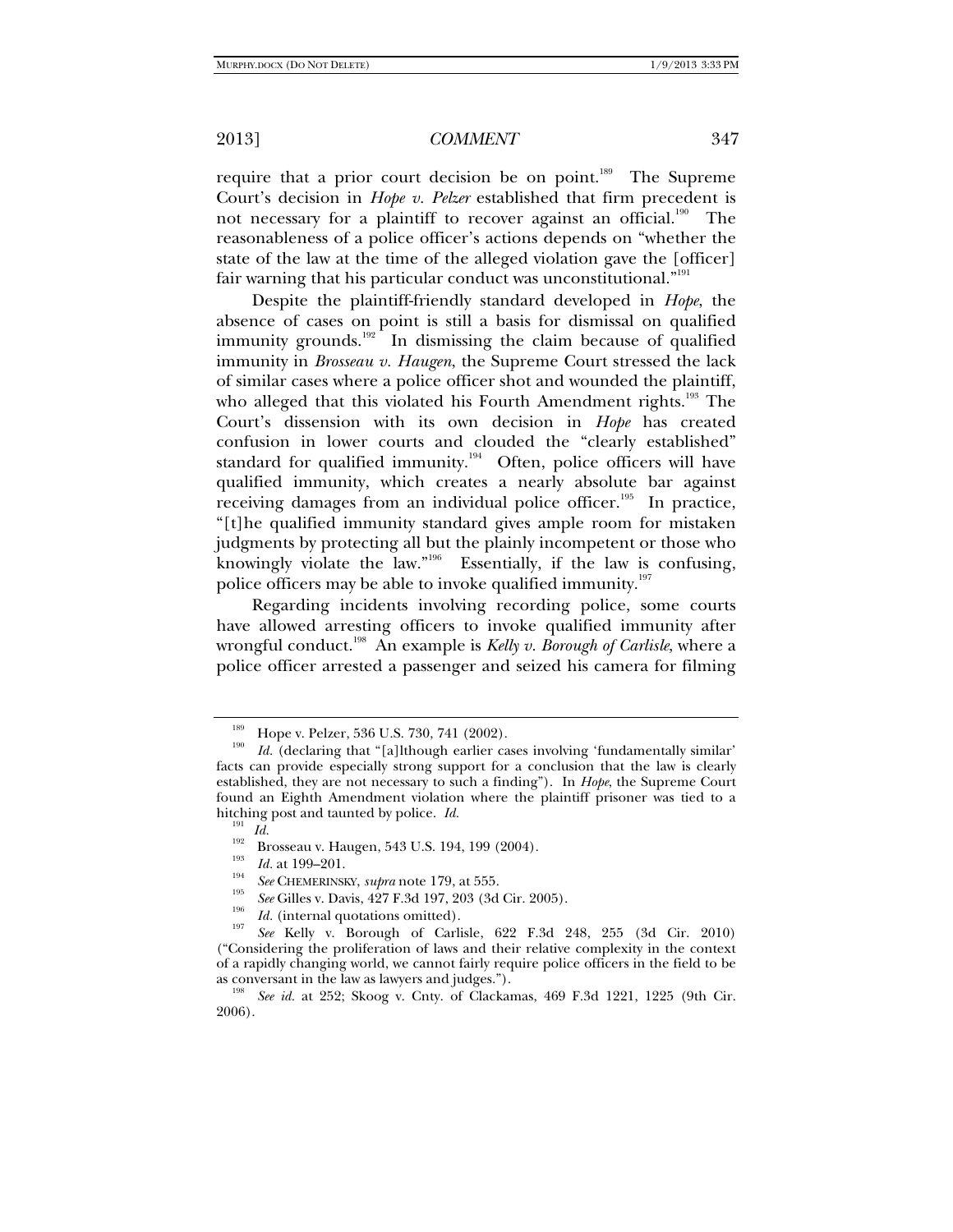the officer during a traffic stop.<sup>199</sup> Maintaining the officer's qualified immunity, the Third Circuit recognized a broad right to videotape police but not a "clearly established" right due to the confusing state of the law.200 Because the case law was murky, a reasonably competent officer could not be put on "fair notice" that seizing a camera and arresting the videographer would violate the First Amendment.<sup>201</sup> Additionally, after the police officer initially seized the passenger's camera, he called the Assistant District Attorney to inquire whether the passenger actually violated Pennsylvania's anti-wiretap statute.<sup>202</sup> Unfortunately, the Assistant District Attorney misunderstood the law and recommended that the police officer arrest the passenger.<sup>203</sup> Although this fact supports the officer's reasonableness in making the final arrest, the officer still seized the camera *before* contacting the local prosecutor.<sup>204</sup> If the police officer inquired before confiscating the videographer's camera, it would be difficult to argue that his conduct was unreasonable.<sup>205</sup> That was not the case, but, nevertheless, the police officer was vindicated.<sup>206</sup>

In circumstances where a § 1983 litigant is successful, the statute permits courts to fashion a range of both legal and equitable remedies, but severely limits injunctive relief.<sup>207</sup> Specifically, federal courts are not in a position to enjoin municipal police departments.<sup>208</sup>

<sup>204</sup> *Kelly,* 622 F.3d at 252.<br><sup>205</sup> The Third Circuit held that "a police officer who relies in good faith on a prosecutor's legal opinion that the arrest is warranted under the law is presumptively entitled to qualified immunity." *Id.* at 255–56. However, the holding applies specifically to Fourth Amendment claims premised on lack of probable cause. *Id.* at 256. Still, the police officer's reliance on a prosecutor's advice must be objectively reasonable. *Id.* 

 *Id. Kelly* was remanded to allow the plaintiff to rebut the presumption that the police officer's contact with the local prosecutor reasonably justified his conduct. *Id.*

 $rac{207}{208}$  42 U.S.C. § 1983 (2006).

 *See* Rizzo v. Goode, 423 U.S. 362, 378–79 (1976) (holding that where the district court "injected itself by injunctive decree into the internal disciplinary affairs of [the] state agency," it departed from the principles of federalism "which play such an important part in governing the relationship between federal courts" and state governments). *But see* ACLU of Ill. v. Alvarez, 679 F.3d 583, 586 (7th Cir. 2012)

<sup>199</sup> *Kelly*, 622 F.3d at 251–52 (exemplifying a case where the police officer believed the passenger's conduct violated Pennsylvania's anti-wiretap statute).

 $\frac{^{200}}{^{201}}$  *Id.* at 262.

<sup>&</sup>lt;sup>201</sup> *Id.* at 251–52.<br><sup>202</sup> *Id.* <sup>203</sup> *II* **T** 

*Id.* The assistant district attorney who misunderstood the law would probably be shielded from § 1983 liability under the doctrine of absolute immunity for officials with prosecutorial functions. Imbler v. Pachtman, 424 U.S. 409, 423 (1976).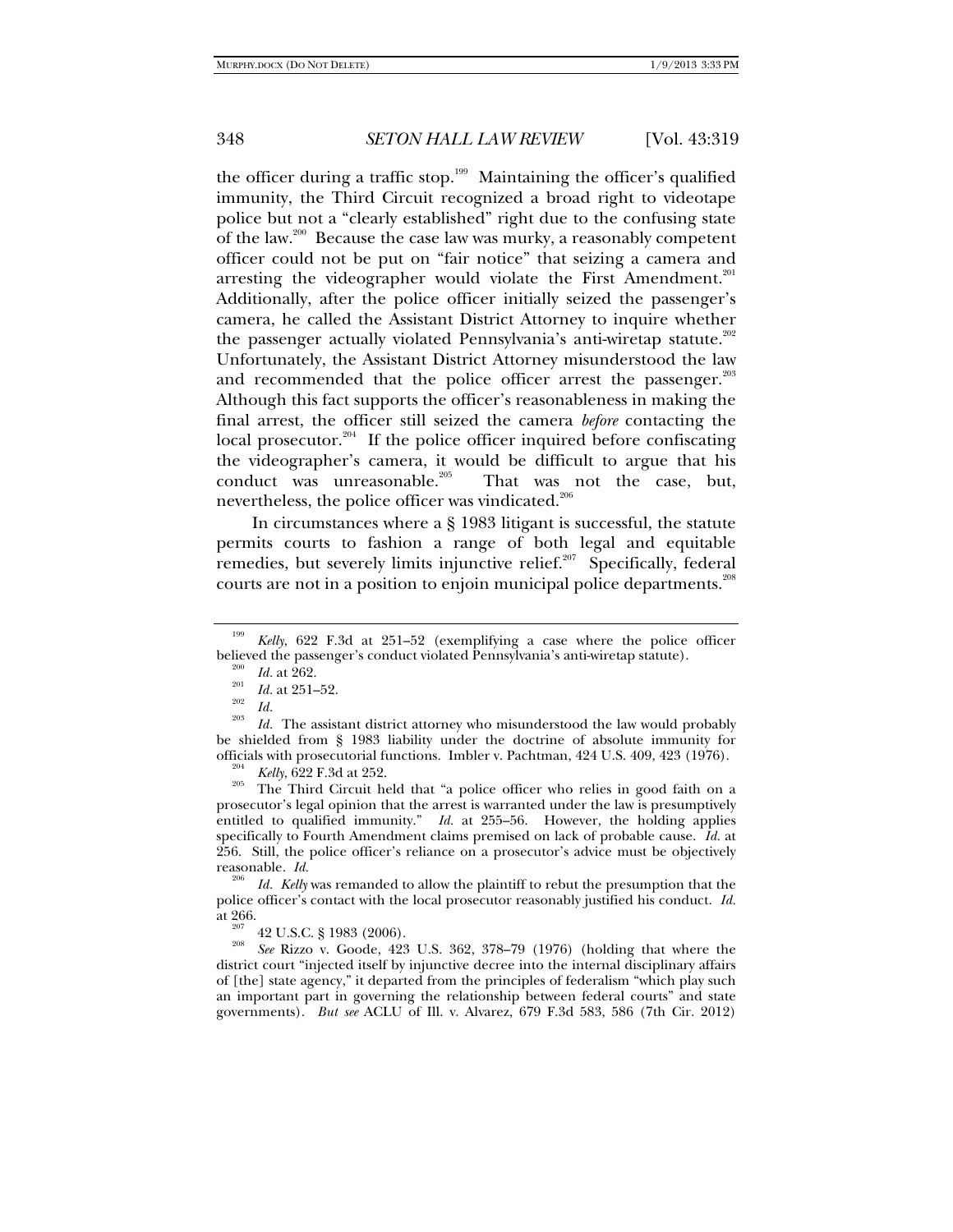Without injunctive relief, successful plaintiffs could seek compensatory damages for injuries, but in order for the court to award damages, the plaintiff must suffer actual harm.<sup>209</sup> Additionally, the Supreme Court has permitted plaintiffs to recover punitive damages from individual police officers, but not from municipalities.<sup>210</sup> However, punitive damages are only available from an individual officer where his "conduct is shown to be motivated by evil motive or intent, or when it involves reckless or callous indifference to the federally protected rights of others."<sup>211</sup>

For videographers whose rights to film have been violated, § 1983 remedies are not very helpful. First, losing the ability to film does not constitute what is typically considered an "actual injury" deserving of compensation.212 In *Carey v. Piphus*, despite finding that the plaintiffs were denied due process when they were wrongly suspended from school, the Supreme Court granted only nominal damages because the plaintiffs lacked evidence of actual injury.<sup>213</sup> Subsequently, the Court interpreted *Carey* as denying any concept of presumed damages.214 Comparably, in *Memphis Community School District v. Stachura*, the Supreme Court solidified the *Carey* principle when it concluded that damages under § 1983 exist only to compensate plaintiffs who are actually injured, noting that "damages based on the 'value' or 'importance' of constitutional rights are not authorized  $\ldots$  because they are not truly compensatory."<sup>215</sup>

Punitive damages are similarly unattainable because of the ambiguous "evil motive or intent" standard, the limitation on collecting damages from municipalities, and the likelihood that qualified immunity will shield an offending officer.<sup>216</sup> Therefore, because First Amendment rights such as free speech and newsgathering cannot be monetized, § 1983 fails to adequately protect aggrieved videographers.<sup>217</sup>

Although § 1983 initially appears to provide the means for an

<sup>(</sup>reversing and remanding to the district court with instructions to enjoin law enforcement from enforcing the Illinois eavesdropping statute against the ACLU).<br><sup>209</sup> See Carey v. Piphus, 435 U.S. 247, 254 (1978).

<sup>&</sup>lt;sup>210</sup> City of Newport v. Fact Concerts, Inc., 453 U.S. 247, 265 (1981).<br><sup>211</sup> Smith v. Wade, 461 U.S. 30, 56 (1983).<br><sup>212</sup> See Carey, 435 U.S. at 258.

<sup>&</sup>lt;sup>213</sup> *Id.* at 258. <br><sup>214</sup> Memphis Cmty. Sch. Dist. v. Stachura, 477 U.S. 299, 309 (1986).<br><sup>215</sup> *Id.* at 309 n.13 (citation omitted).

<sup>&</sup>lt;sup>216</sup> *See supra* text accompanying notes  $194-95$ , 208–09.

*See* CHEMERINSKY, *supra* note 179, at 599.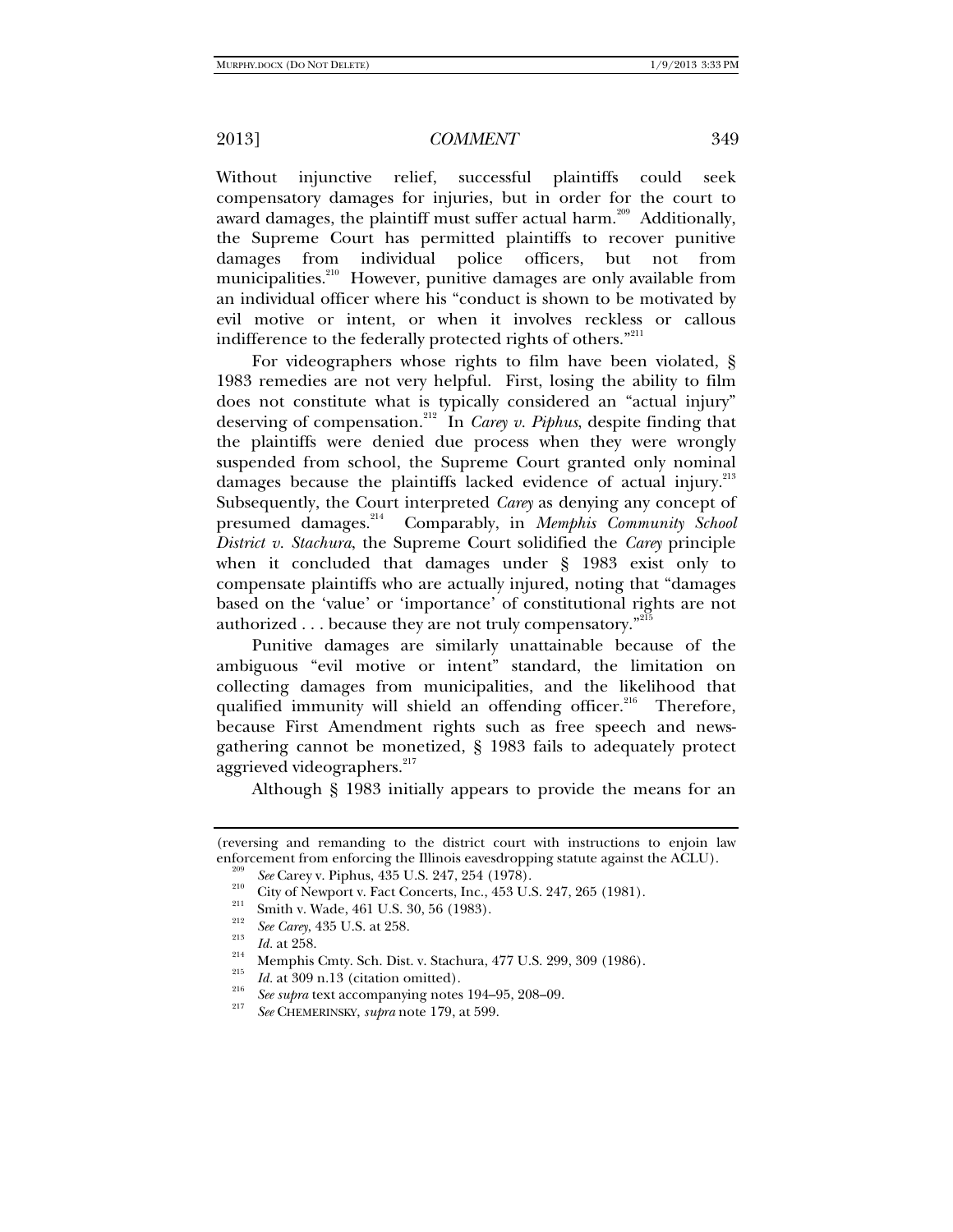appropriate remedy, it is unworkable for videographers because the burden for establishing a municipality's liability is too heavy, qualified immunity shields offending officers, and courts do not provide adequate damages when officers violate constitutional rights. Since the likelihood of a plaintiff receiving compensation for his injury is rather diminished, it follows that the rules of § 1983 seem to favor protecting police officers who did not know or care that a right existed over preservation of the right itself. Absent a prescribed remedy for violations, § 1983 fails to safeguard against unreasonable law enforcement intrusions.<sup>218</sup> Although § 1983 was promulgated to address citizens' grievances for violations of their constitutional rights, in the context of citizens filming police, it fails to remedy anything, which results in no deterrence for police officers and no protection for videographers.

# V. BRIGHT-LINE RULE: EXPLICITLY STATED REMEDIES AND PERSONAL LIABILITY

The purpose of this Part is to provide a model legislative framework for protecting videographers against police harassment. First, this Part will discuss the rationale behind the model and how the legislation should meet the shortcomings of § 1983 civil rights actions. Then, this Part will present the model legislation itself, which state governments could consider, amend, and enact to protect videographers from police intimidation.

### *A. Considerations in Constructing a Videographer Protection Law*

Police should be deterred from intimidating and harassing videographers who film their conduct in public.<sup>219</sup> To effectively deter police officers, the choice of whether or not to violate an individual's rights must be eliminated from a reasonable police officer's mind. In deciding whether or not to act in a certain situation, a police officer likely balances interests of privacy, safety, and self-preservation. Accordingly, a police officer is effectively deterred if in the interest of self-preservation he chooses not to violate a videographer's First Amendment rights.

<sup>218</sup> <sup>218</sup> *See* Skehill, *supra* note 14, at 994.

*See* Glik v. Cunniffe, 655 F.3d 78, 84 (1st Cir. 2011) (quoting City of Houston v. Hill, 482 U.S. 451, 461 (1987)) (alluding to society's expectation that police are to endure significant burdens caused by citizens exercising their First Amendment rights, Judge Lipez discusses how police are expected to endure criticism and public scrutiny while exercising a higher level of restraint than normal citizens).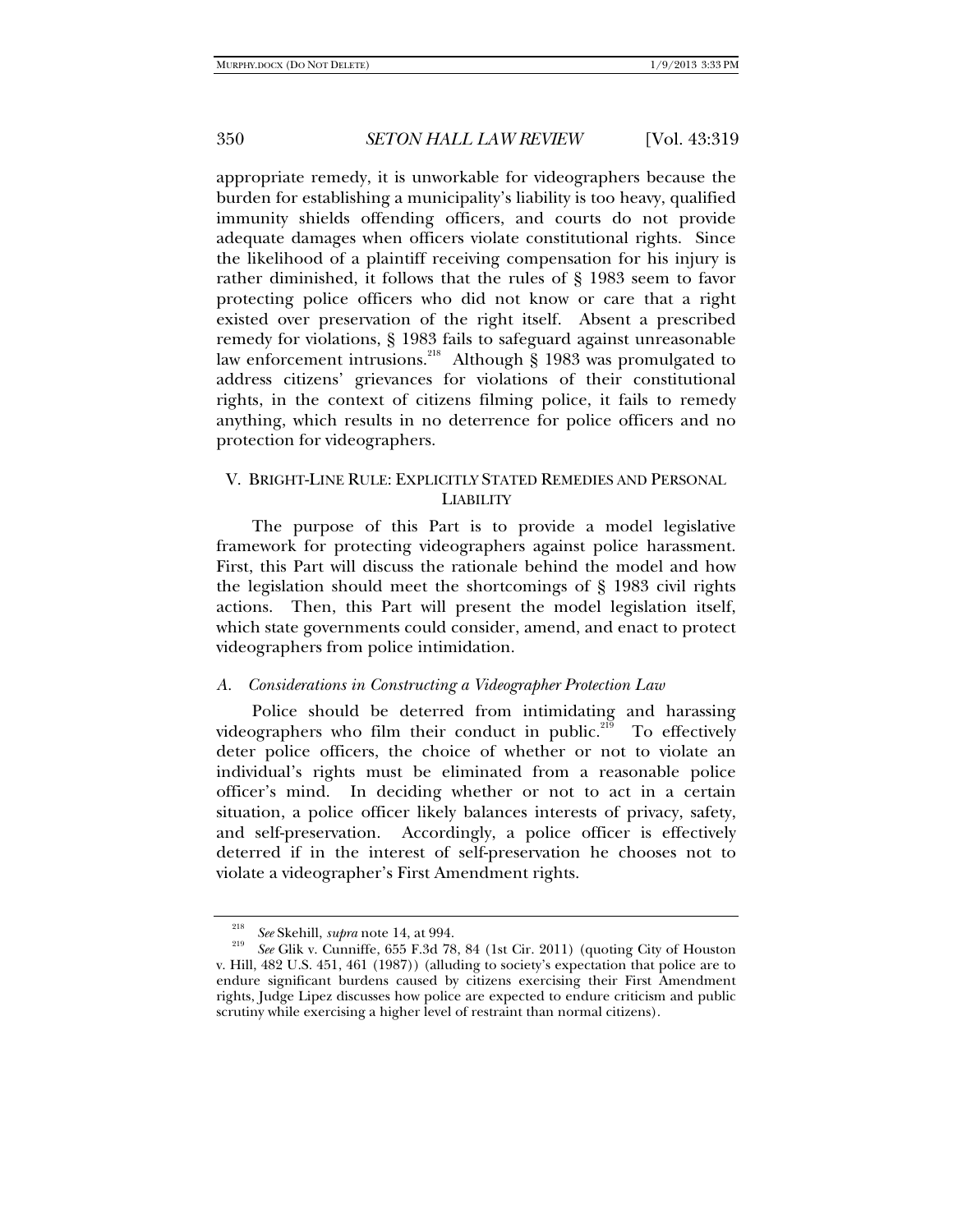The Framers of the Constitution recognized that police power could potentially be abused, and in turn, harm free society.<sup>220</sup> Communities entrust police officers with powers that are sometimes abused.<sup>221</sup> Permitting individuals to record interactions with police without fear of prosecution is essential to balancing the government's need to enforce laws with a citizen's right to be free from government abuse.<sup>222</sup> When abuses occur, police officers ought to be fully accountable for their actions.<sup>223</sup> Protecting certain police interests, such as privacy when performing official public functions, is "inconsistent with democracy and democratic political accountability" when it results in a violation of a private citizen's guaranteed First Amendment rights. $^{224}$  Police should not be insulated from consequences when their conduct is unlawful.<sup>225</sup> Instead, police officers' discretionary power should be reduced so that they have less of an opportunity to harm citizens' First Amendment rights without a challenge.<sup>226</sup>

In the narrow context of protecting citizens who are filming police officers in the public discharge of their duties, an effective means of deterring police misconduct would be a strict law that punishes police officers who harass, intimidate, oppress, or arrest an individual because the individual is video-recording police conduct. Legislatures, in constructing their respective laws, should weigh interests such as police safety, the lawfulness of the videographer's overall conduct, and the general context of the incident. But to be

<sup>224</sup> Wasserman, *supra* note 14, at 650.<br> *Id.* 225 *Id.* 226 *P* 226 *P* 226 *P* 226 *P* 226 *P* 226 *P* 226 *P* 226 *P* 226 *P* 226 *P* 226 *P* 226 *P* 226 *P* 226 *P* 226 *P* 227 *P* 227

See Cox v. New Hampshire, 312 U.S. 569, 574 (1941) ("Civil liberties, as guaranteed by the Constitution, imply the existence of an organized society maintaining public order without which liberty itself would be lost in the excesses of unrestrained abuses.").

*See* Chapman v. United States, 365 U.S. 610, 612–14 (1961) (discussing how the Fourth Amendment is a constitutional guarantee against overreaching actions on behalf of law enforcement); Morris v. Super. Ct., 129 Cal. Rptr. 238, 243 (Cal. Ct. App. 1976) (noting how the framers of the Constitution recognized a need for a safeguard to protect citizens from "unfettered and unreasonable" police conduct).<br><sup>222</sup> *See* Skehill, *supra* note 14, at 993–94.<br>*2*3 *Id.* at 1011.

*See* Gentile v. State Bar of Nev., 501 U.S. 1030, 1051 (1991) (citing Kolender v. Lawson, 461 U.S. 352, 357–58, 361 (1983)) ("[H]istory shows that speech is suppressed when either the speaker or the message is critical of those who enforce the law."); s*ee also* King v. Ambs, 519 F.3d 607 (6th Cir. 2008) (where plaintiff's outrageous conduct while he was filming, but not the filming itself, rendered his speech unprotected); McCormick v. City of Lawrence, No. 02-2135, 2008 WL 2795134 (D. Kan. July 18, 2008) (same).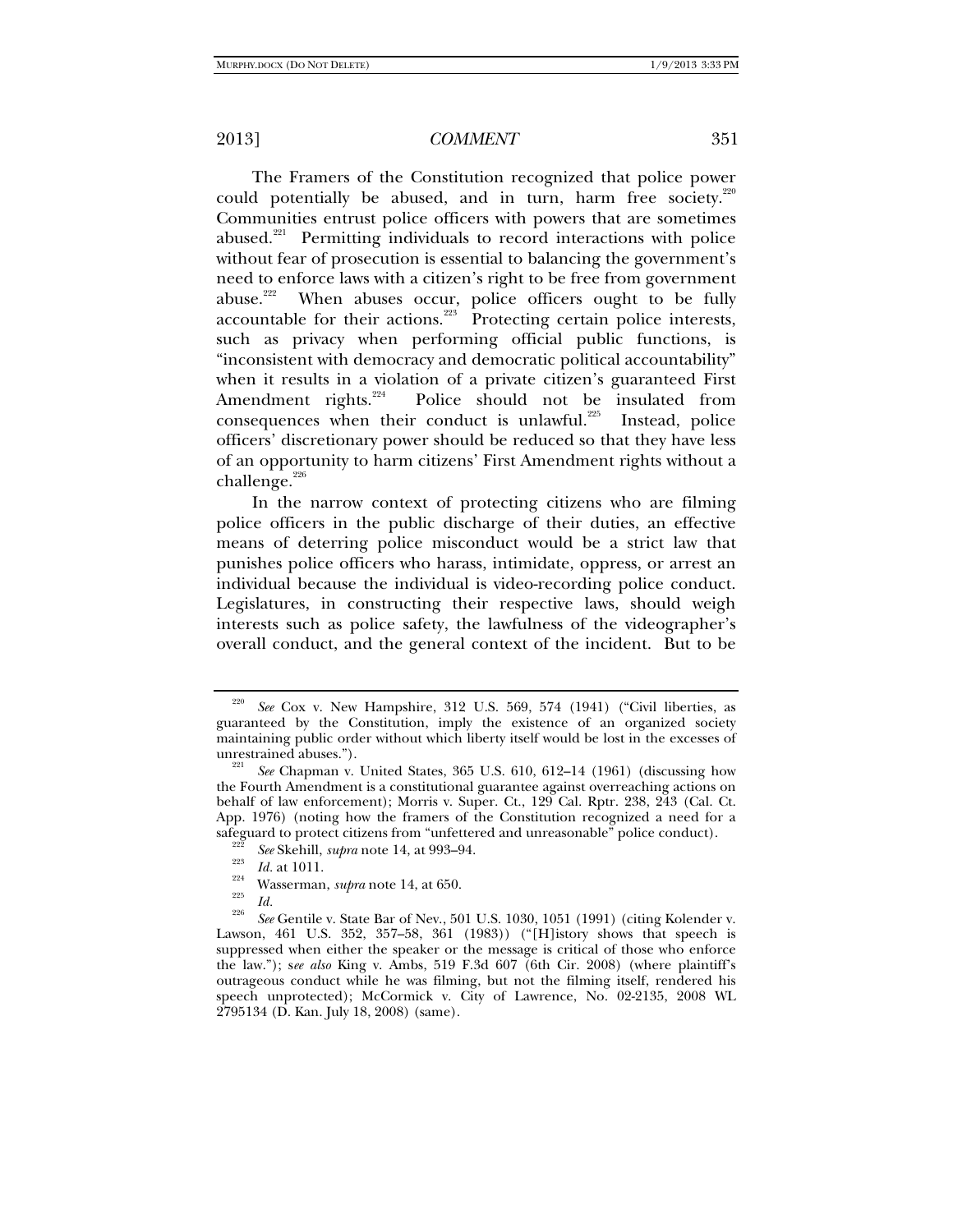effective, the primary objective of the law must be to protect a videographer's right to be free from police abuse.

A categorical prohibition on police conduct would be problematic because police action against a videographer is sometimes appropriate. $227$  But such circumstances must be narrowly construed. A broad exception based on soft standards like "reasonableness" could render the entire law useless.<sup>228</sup> To help prevent this from happening, legislatures should define possible exceptions to the rule as affirmative defenses.<sup>229</sup> These exceptions could include instances where the videographer was simultaneously breaking some other criminal statute or situations where the police officer or videographer would be in direct, impending danger without the officer's intervention.<sup>230</sup> Under this model, defendant police officers carry the burden of proving that their conduct did in fact fall within the exception for what otherwise is an unlawful violation of a citizen's First Amendment rights.<sup>231</sup>

Since First Amendment limitations—such as time, place, and manner restrictions, and murky wiretapping statutes—tend to obfuscate the First Amendment, a presumption should exist that protects openly filming the police officer's public conduct.<sup>232</sup> This presumption would provide the law with a "tie-goes-to-the-runner" judgment mechanism which leans toward protecting videographers. $^{233}$ "Tie goes to the runner" would mean that where the First Amendment right's existence is subject to close dispute, the conduct should go undisturbed by police. Of course, other conduct unrelated to the act of filming may open a videographer to police interference. Possible exceptions that allow a police officer to interfere with a

<sup>&</sup>lt;sup>227</sup> See generally Mishra, *supra* note 104.

*See* S.B. 245, 2012 Gen. Assemb., Feb. Sess. (Conn. 2012), *available at* http://www.cga.ct.gov/2012/FC/2012SB-00245-R000271-FC.htm; Timothy B. Lee, *Hold Cops Personally Liable for Camera Arrests? Connecticut Bills Says Yes*, ARS TECHNICA (Apr. 25, 2012), http://arstechnica.com/tech-policy/2012/04/hold-cops-personally-

liable-for-camera-arrests-connecticut-bill-says-yes/. 229 *See* Conn. S.B. 245; Lee, *supra* note 228. 230

*See* Conn. S.B. 245; Lee, *supra* note 228. 231

*But see* Conn. S.B. 245 (Connecticut's bill does not indicate whether the burden of proof rests on the party bringing a claim or the defending peace officer).<br><sup>232</sup> See supra Part II.

<sup>&</sup>lt;sup>233</sup> "Tie goes to the runner" refers to an unwritten rule in baseball where if a play is so close that an umpire cannot determine whether the base runner was safe before a fielder made a tag, the umpire rules in favor of the base runner. David Wade, *Inside the Rules: Tie Goes to the Runner*, HARDBALL TIMES, Nov. 4, 2010, http://www.hardballtimes.com/main/blog\_article/inside-the-rules-tie-goes-to-therunner/.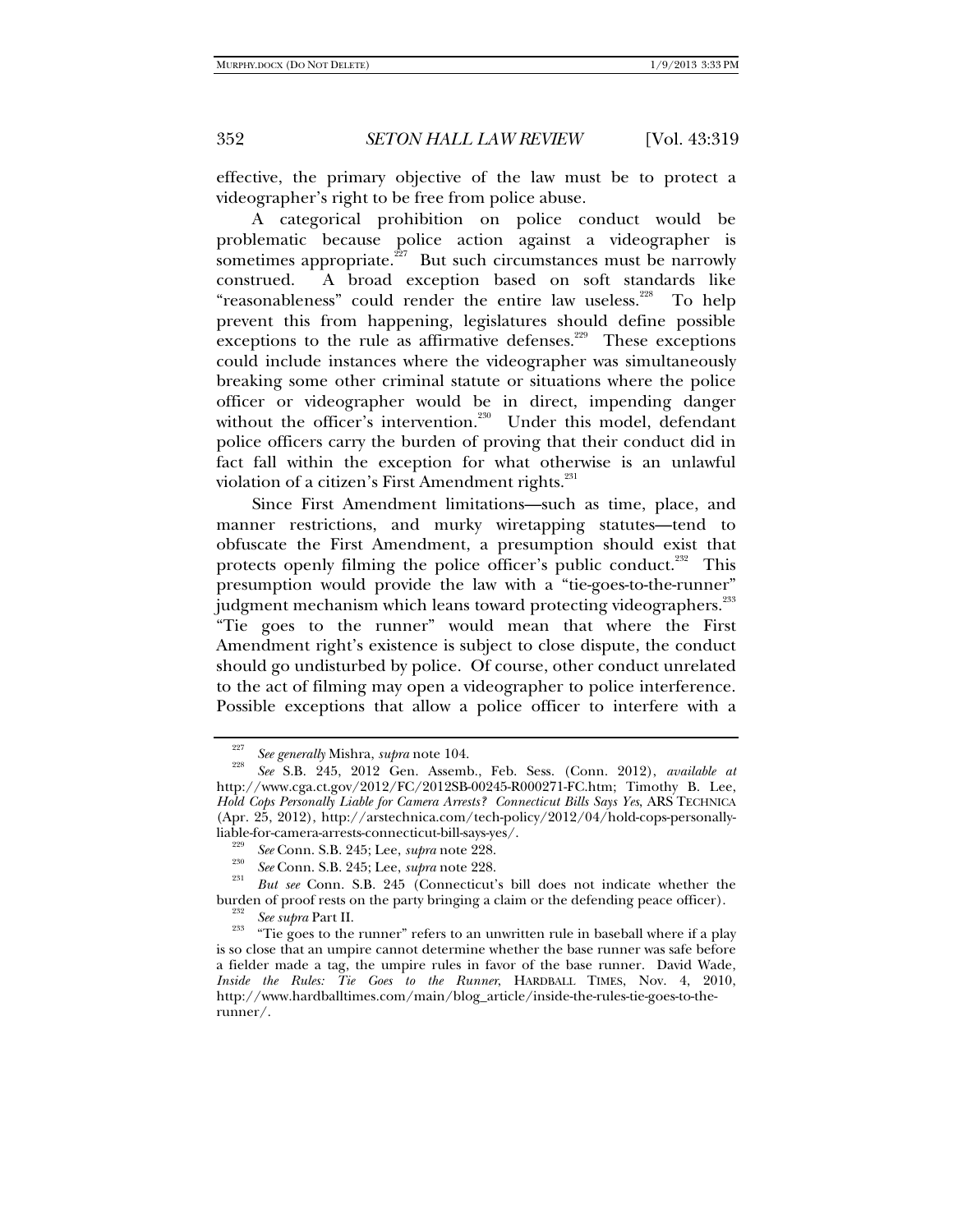videographer's filming of his conduct, however, should revolve around actual, not theoretical, threats to the safety of the videographer, the police officer, or other citizens as well as enforcement of other citizens' privacy rights.

Additionally, for the law to be effective as a deterrent, the remedy must be appropriate. Although the remedy must aim, in part, to offer some compensation to the aggrieved videographer, the remedy should primarily punish the violating police officer who offended the videographer's First Amendment rights.<sup>234</sup> Unless the harm to the videographer can actually be categorized under other forms of misconduct, such as brutality, the mere intimidation and arrest of the videographer should result in direct damages against the violating police officers and a short suspension from field duty. This degree of punitive treatment would create a greater deterrent effect than internal investigations, which, at times, merely lead to additional training without any actual discipline.<sup>235</sup>

Besides adequate deterrence, the state laws should also seek to fill in the holes left by § 1983 and the federal courts. Since § 1983 fails to adequately provide damages for those who suffer no injury besides a violated constitutional right, legislatures should incorporate liquidated or presumed damages into the statute.<sup>236</sup> In terms of avoiding problems that qualified immunity causes, automatic liability eliminates the shield and simultaneously bypasses the entire debate about "clearly established" laws. $237$  If a state passes the model legislation below, the state would essentially remove the narrow issue of filming police officers from the complicated and cloudy realms of federalism and constitutional law. Lastly, considering how state legislatures may be cautious to micro-manage executive-operated agencies, liability for the municipalities is not part of the legislation. The rationale for this omission centers around law enforcement's inability to effectively self-police<sup>238</sup> and combats individual police officers' temptations to violate videographers' rights.<sup>239</sup>

<sup>234</sup>*See supra* Part II. 235

*See* Press Release, *supra* note 150 (despite national attention drawn from the Good incident, Rochester Police Chief James Sheppard merely indicated that police officers would receive additional training and procedural guidance on how to resolve similar future incidents but did not state that the offending officers would receive any discipline for their misconduct).<br><sup>236</sup> *See supra* Part IV.C.<br><sup>237</sup> *See supra* Part IV.C.

*See supra* Part IV.C. 238 *See supra* Part IV.B. 239

*See supra* Part III.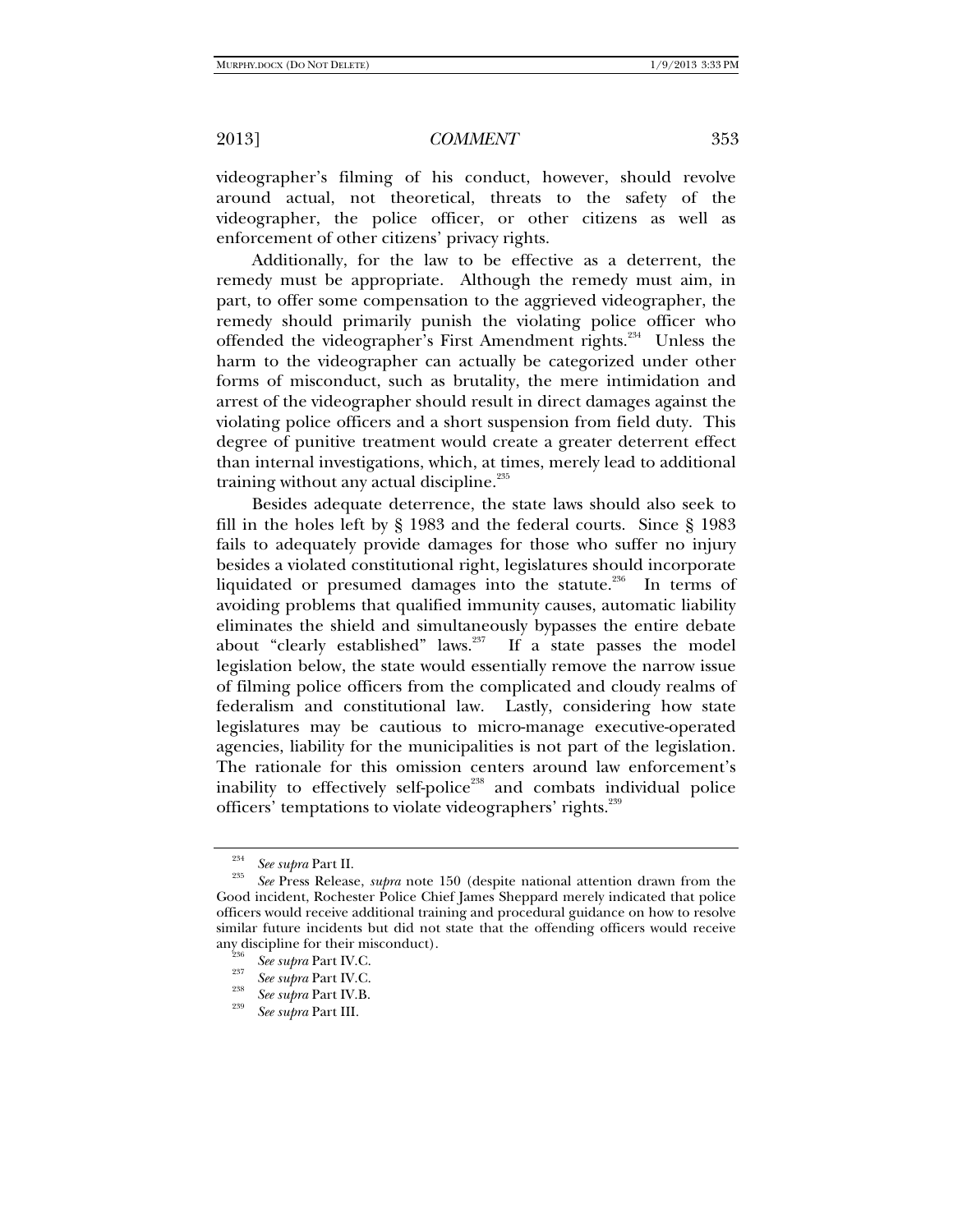### *B. Model "Videographer Intimidation Protection Act"*

Below is the "Videographer Intimidation Protection Act" or the "V.I.P. Act." The following is a hypothetical construction of legislation that could effectively deter police from violating videographers' First Amendment right to openly film police conduct in public:

Section 1: [Violation] No law enforcement officer, in the scope of his or her official duties, shall:

(a) abridge the right of an individual to video-record (including audio) his or her conduct, or the conduct of other police officers in a public place;

(b) harass, intimidate, abuse, question, or arrest any private citizen for the purposes of stopping, inhibiting, or preventing an individual from recording any lawenforcement officer's conduct in a public place; or

(c) demand or require an individual to turn off his or her camera or otherwise stop filming for the purpose of stopping, inhibiting, or preventing an individual from recording any law enforcement officer's conduct in a public place;

Section 2: [Defenses] A law enforcement officer may present any of the following affirmative defenses:

(a) The existence of an actual, not theoretical, threat of impending harm to the police officer that is materially related to the videographer's act of filming;

(b) The existence of an actual, not theoretical, threat of impending harm to the videographer that is materially related to the videographer's act of filming;

(c) The existence of an actual, not theoretical, threat of impending harm to a nearby third party that is materially related to the videographer's act of filming;

(d) A valid reason exists to confront the videographer, outside of his act of filming, including but not limited to a violation of a criminal statute that is unrelated to recording a law-enforcement officer's conduct; or

(e) Enforcing the privacy rights of private citizens, or a criminal anti-wiretapping statute as it pertains to private citizens, but not of any public official acting in his or her official capacity.

Section 3: [Evidence] In the event that the law-enforcement officer destroys the recording and cannot meritoriously assert an affirmative defense, liability is automatically attached to the violating law enforcement officer.

Section 4: [Penalty] Where a law-enforcement officer is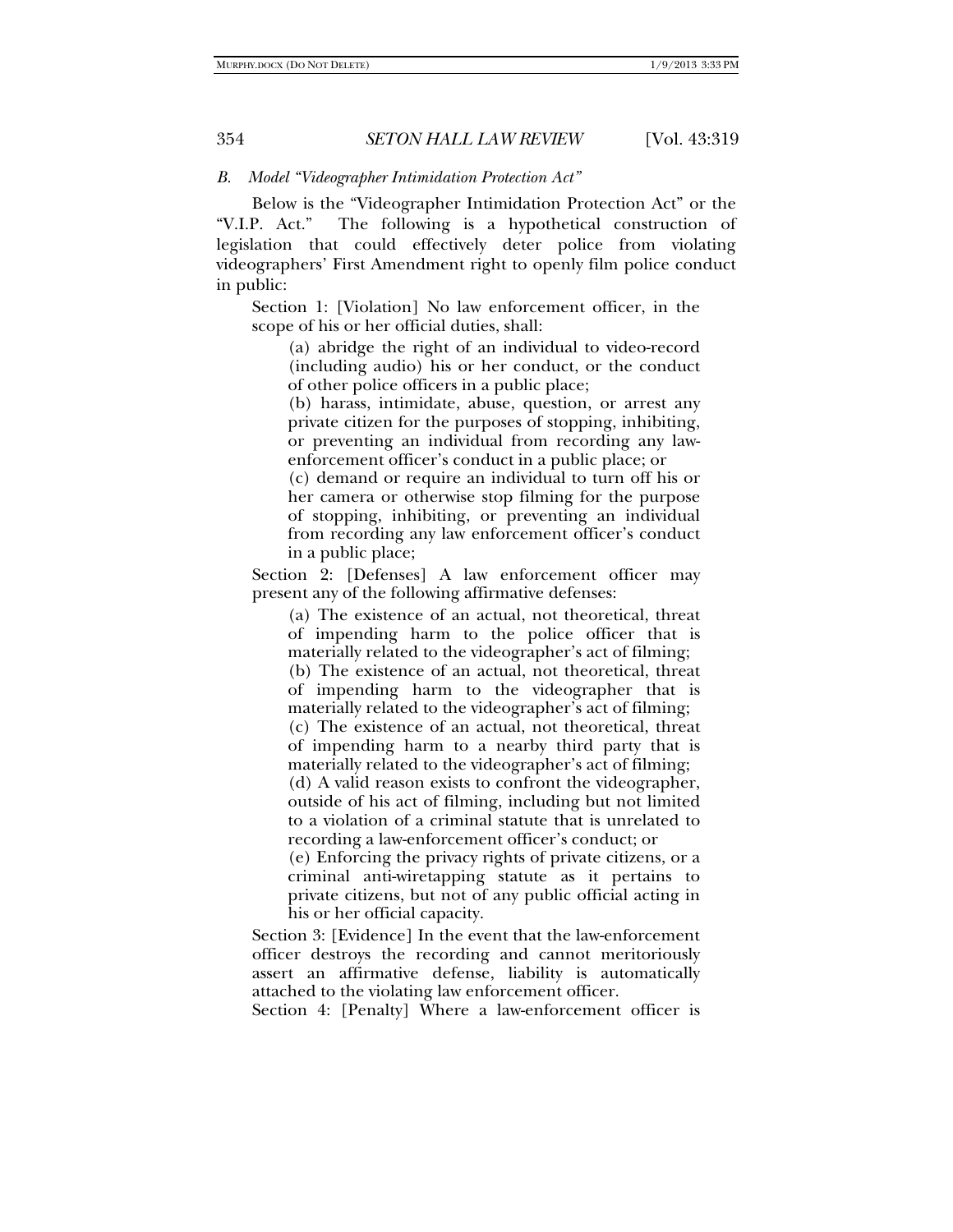found to have violated this statute, the law-enforcement officer is to be:

(a) held personally liable, in an action at law, or suit in equity, for no less than \$1,000 but no more than  $$2,500,^{240}$  and

(b) suspended from public duty for at least three days but no more than twenty-one days.

For inspiration in constructing a "V.I.P. Act," state legislatures could refer to the model act described above,<sup>241</sup> or to Connecticut's recently passed "Act Concerning the Recording of Police Activity By the Public," (the "Connecticut Act").<sup>242</sup> The newly passed law, effective as of October 1, 2012, provides:

A peace officer who interferes with any person taking a photographic or digital still or video image of such peace officer or another peace officer acting in the performance of such peace officer's duties shall . . . be liable to such person in an action at law, suit in equity or other proper proceeding for redress.<sup>243</sup>

Additionally, the text of the law provides five broad exceptions to liability.<sup>244</sup> A police officer, if he or she has "reasonable grounds," may interfere with a videographer in order to:

(1) [L]awfully enforce a criminal law of [the] state or a municipal ordinance, (2) protect the public safety, (3) preserve the integrity of a crime scene or criminal investigation, (4) safeguard the privacy interests of any person, including a victim of a crime, or (5) lawfully enforce court rules and policies of the Judicial Branch with respect to taking a photograph, videotaping or otherwise recording an image in facilities of the Judicial Branch.<sup>245</sup>

Many similarities between the Model "V.I.P. Act" and the Connecticut Act are plainly visible. Each is intended to allow

 $240$  These figures were determined based on median pay for patrol officers in the United States. With the median salary at approximately \$50,000 per year, a discretionary penalty between two and five percent of annual pay is appropriate for deterrence purposes but not devastating to the officer's well-being. *See* Police Patrol Officer—U.S. National Averages, SALARY.COM, http://www.salary.com/police-officer-Salary.html (last visited Feb. 14, 2012).<br> *See subra* Part V.B.

*See supra* Part V.B. 242 S.B. 245, 2012 Gen. Assemb., Feb. Sess. (Conn. 2012), *available at* http://www.cga.ct.gov/2012/FC/2012SB-00245-R000271-FC.htm.  $^{243}$  Id.

 $\frac{244}{245}$  *Id.* 

*Id.*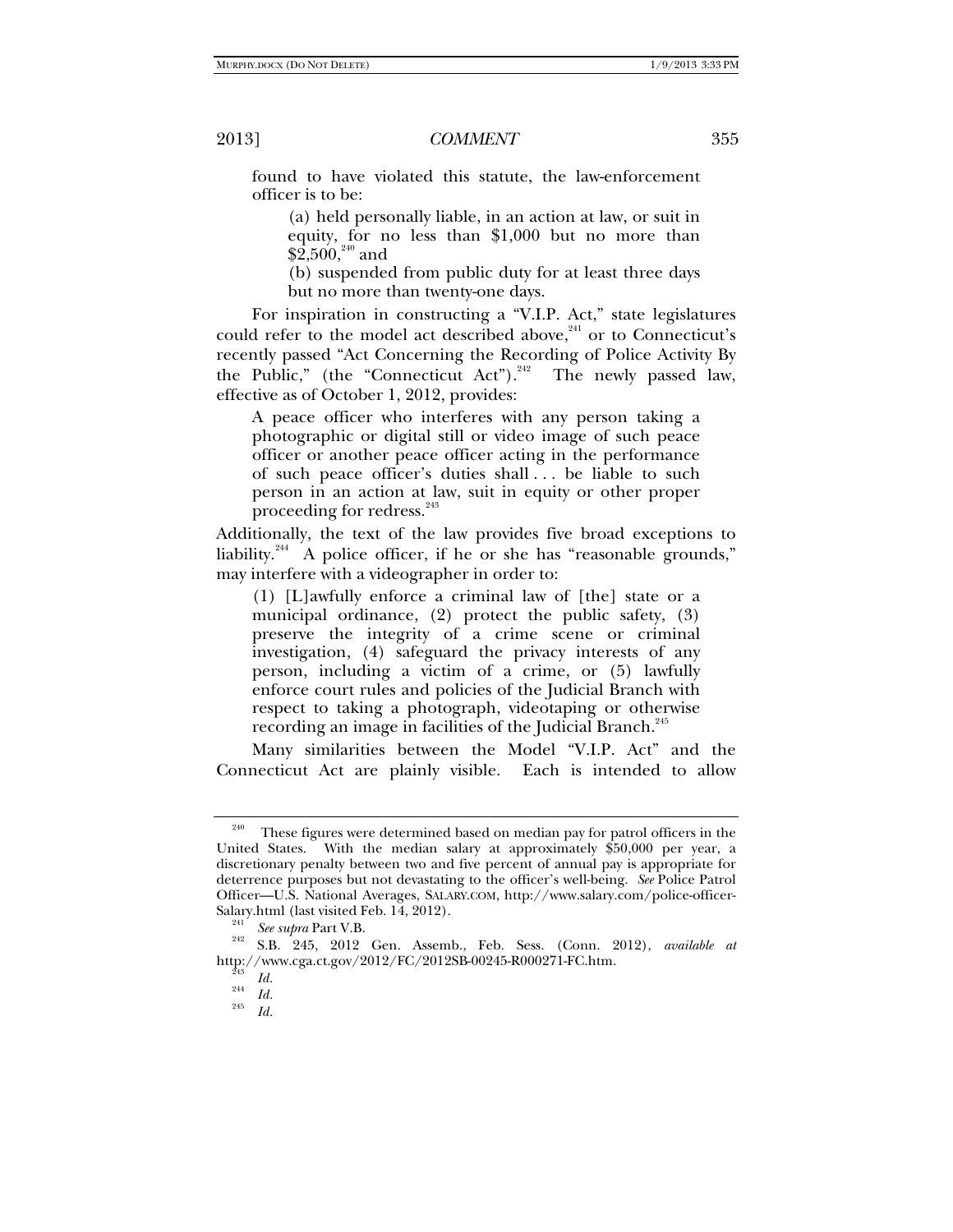"individuals to bring civil suits against peace officers who interfere with the ... recording of their actions in the course of their duties," and each creates sensible exceptions for officers who act lawfully. $^{246}$ The inspiration and reasoning behind the texts are similar as well. Connecticut State Senator Eric Coleman, who sponsored the Connecticut Act, cited the Rodney King beatings, as well as another incident in which a Catholic priest was arrested for filming officers, as motivation for developing the legislation.<sup>247</sup> Additionally, the Connecticut Senate rejected an amendment that would have created an exception for police officers arresting an individual whose actions caused "inconvenience or alarm."<sup>248</sup> Concerned that the legislation would be rendered "toothless," critics argued that such an exception was too broad, and perhaps resembled laws of general applicability. $^{249}$ Overall, the Connecticut Act's inspiration seems aligned with many of the concerns that underlie the construction of the "V.I.P. Act."

Although the "V.I.P. Act" and the Connecticut Act share many elements, one major difference is notable—the Connecticut Act embraces indemnification of individual officers whereas the "V.I.P. Act" rejects indemnification.<sup>250</sup> Connecticut's legislature acknowledges that public servants are generally indemnified from civil action and provides, in its explanation, that the Connecticut Act potentially creates civil actions where the "law enforcement agency is liable for damages and legal costs."<sup>251</sup> In effect, the Connecticut Act permits a state form of qualified immunity to persist because it provides that "[o]fficers found liable . . . are entitled . . . to indemnification (repayment) . . . if they were acting within their scope of authority and the conduct was not willful, wanton, or reckless."252 While the Connecticut Act's construction is subject to the Connecticut legislature's discretion, state-acknowledged indemnification and repayment to violating officers may render the Connecticut Act less potent than it otherwise could be.<sup>253</sup>

 $\frac{^{251}}{^{252}}$  Conn. S.B. 245.

*See supra* Part IV.C.

<sup>246</sup>

<sup>&</sup>lt;sup>246</sup> *Id.*<br>
<sup>247</sup> *See* Lee, *supra* note 228; *see also supra* Part IV.A.<br>
<sup>248</sup> Lee, *supra* note 228; *see supra* Part III.<br>
Lee, *supra* note 228; *see supra* Part III.<br>
<sup>250</sup> S.B. 245, 2012 Gen. Assemb., Feb. Sess. http://www.cga.ct.gov/2012/FC/2012SB-00245-R000271-FC.htm; *see supra* Part IV.C,